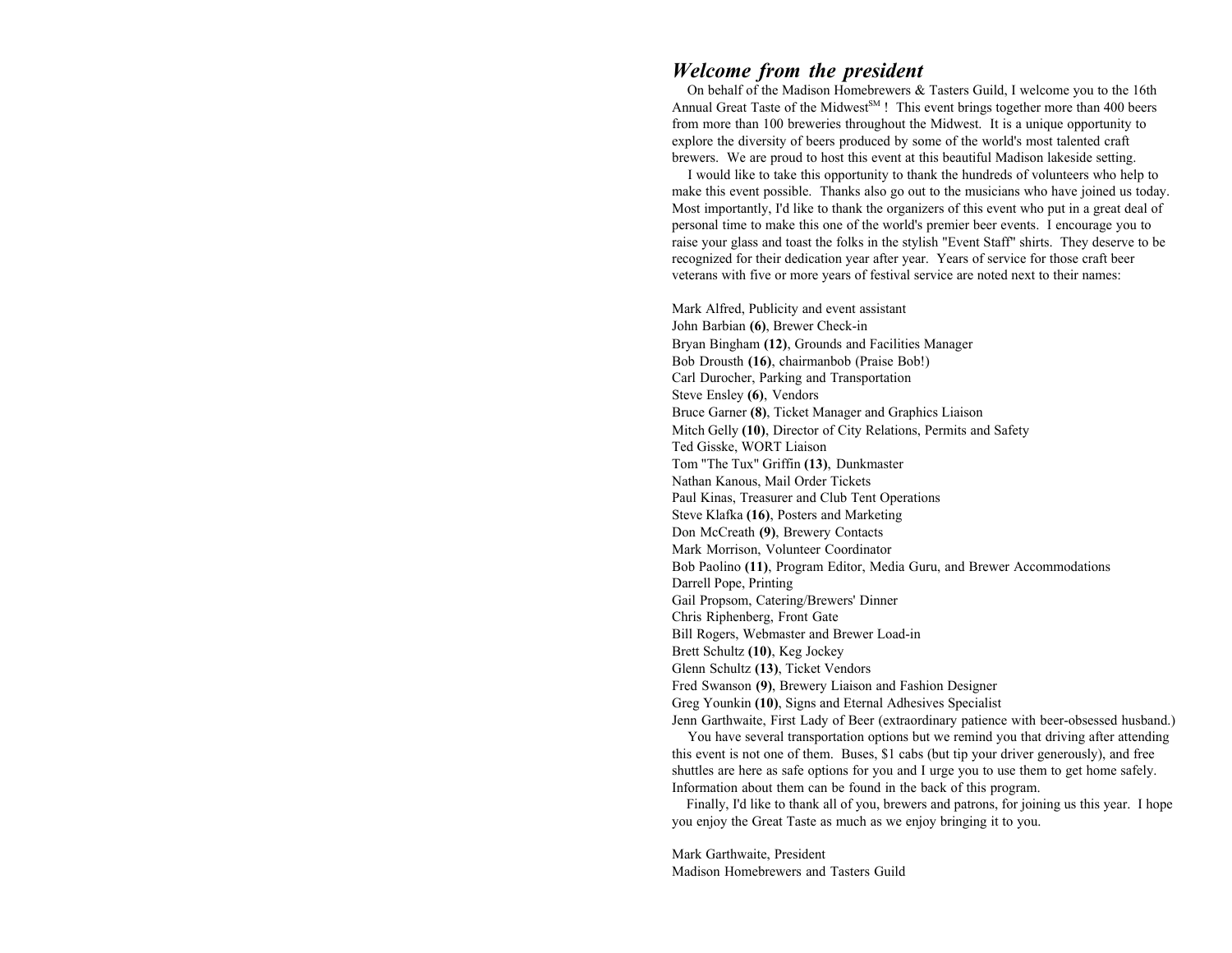### *From the Editor: MORE THANKS*

Ticket vendors: Star Liquor, Steve's Liquor, Wine & Hop Shop, Wonder's Pub, Cork & Bottle, Capital, and J.T. Whitney's were outlets for local ticket sales as a favour to us and a convenience to their customers.

Thanks also to the advertisers, whose support offsets part of the cost of providing this book for you. Please support the advertisers who helped us to bring you today's festival.

The printing for this program book looks so good because of the work by Jim Mayhew at Quick Silver Press. Brewers: Buy Jim a beer if you see him; better still, make his (and Bob's) life a little less stressful next year by sending your information on time, eh? "Sorry this is so late" and "I know this is late and understand if we can't get in" were common phone messages and E-mail or fax subject lines (We love y'all anyway!) Don't ask how many last minute additions I was made last Sunday night; just don't make me do it next year :-) Both the printer and I will REALLY thank you!

Thanks to the local and regional beer newspapers who are involved with special events at the festival (see below) and to the other publishers who provided free samples for your reading and fermented enlightenment. For your enjoyment and beer education, you'll be able to choose from a selection of *Brewing News* publications covering most of the United States and the three most populous provinces of Canada; Milwaukee's *Cream City Suds* and its offspring serving Chicagoland and the Twin Cities; *Michigan Beer Guide*; *Celebrator Beer News*; *All about Beer* magazine; and perhaps others. Check the publications booths in the vendor tent to see what's there. Please support them with a subscription order so you can continue to be informed of all things malt and hops. Brewers can support these efforts on behalf of the craft beer industry by advertising as a way of keeping that news coming (not to mention making readers aware of your products and events). Educating customers and potential customers is good business for your brewery!

Thanks to the Bicycle Federation of Wisconsin and the Dane County Bicycle Transportation Alliance for providing attended bicycle valet parking. This service has been a huge and popular success for those who have planned ahead for car-free transportation. The sponsors of the service ask that you please let the volunteers go home on time and reclaim your bike as soon as possible, and definitely before 7pm.

Thanks to Bucky's Rentals, suppliers of our tents and port-a-sans, for their great service.

And thanks to Cassandra Johnson for helping to make sure that the brewers didn't have to sleep under those tents during a drum corps weekend that took hotel rooms away from good, honest, hard-working brewers and beer enthusiasts.

Thanks to our two artists,Tim O'Brien and Kari Surber, who designed the festival logo (Tim) and our second annual special edition festival art t-shirt (Kari). Read more about them later in the book.

Thanks to the City of Madison (especially Elinor Riley) for the annual use of this beautiful park and making sure that all the necessary paperwork was done just right. Thanks also to the Madison Police officers for their services to the event . . . and to the well-behavedcrowds every year that make their (and our) jobs that much easier.

Thanks to President Mark and chairmanbob for their leadership and cool heads to keep the rest of us in check.

## *SPECIAL EVENTS*

*Great Taste of 10,000 Lakes.* What?! All this beer isn't special enough that we need special events? Well, some of the beer wouldn't be here for you to sample were it not for the efforts of one of our media sponsors. The exhibiting brewpubs from Minnesota are here thanks to *Great Lakes Brewing News*' sponsorship of the fourth annual "Great Taste of 10,000 Lakes" tasting competition. *Great Lakes Brewing News* is one of six (and soon to be seven) major regional beer newspapers published by Craft Beer Guerilla Bill Metzger. In addition to feature articles on breweries, beer adventure, beer politics, and more, the paper offers comprehensive state-by-state (plus Ontario and Québec) coverage of craft breweries in all the states and provinces bordering the Great Lakes (the Saint-Lawrence River is considered an honourary Great Lake as an excuse to include those great beers from Québec).

People who are familiar with the history of the Great Taste of the Midwest  $S_M$  are aware that the festival is (with one exception long ago) explicitly NOT a competition and never will be. So why is a competition, even with outside sponsorship, taking place at this site? The answer is a very practical one. Minnesota law prohibits brewpubs from taking their beers off the premises except to participate in "tasting competitions." A panel of expert judges evaluated the beers in a blind tasting and gave awards to the beers meeting the appropriate standards for the styles. The benefit for you is the chance to sample some of these beers today. Join us near the vendor tent at 3pm for the awards presentation.

The competition allows Minnesota brewers to be here while complying with the laws of their home state. The long term solution, however, is to work to change antiquated anticonsumer and anti-small brewer laws--not just in Minnesota, but everywhere--that make it difficult for small brewers to pursue their art and educate the public about the quality of their products. Ask your local brewers or state's brewers' guild for how you can join the fight for sane beer laws, and keep up with the news by supporting *Great Lakes Brewing News* and other publications that report on the industry. Visit Bill Metzger in the exhibit tent to learn more. (I understand he also has some really cool shirts available!)

*The Cream City Carnival.* "Whispering" Jeff Platt has been a vocal promoter of all things beer in Milwaukee. He publishes *Cream City Suds*, a compilation of news and "whisperings" about beer happenings in Milwaukee and beyond. He also hosts a weekly AM radio show. Be sure to visit the exhibits brought here by Platt and the Museum of Beer and Brewing project. Take a break from your tasting to visit the exhibit tent and learn more about an important part of Wisconsin's cultural, agricultural, and economic heritage.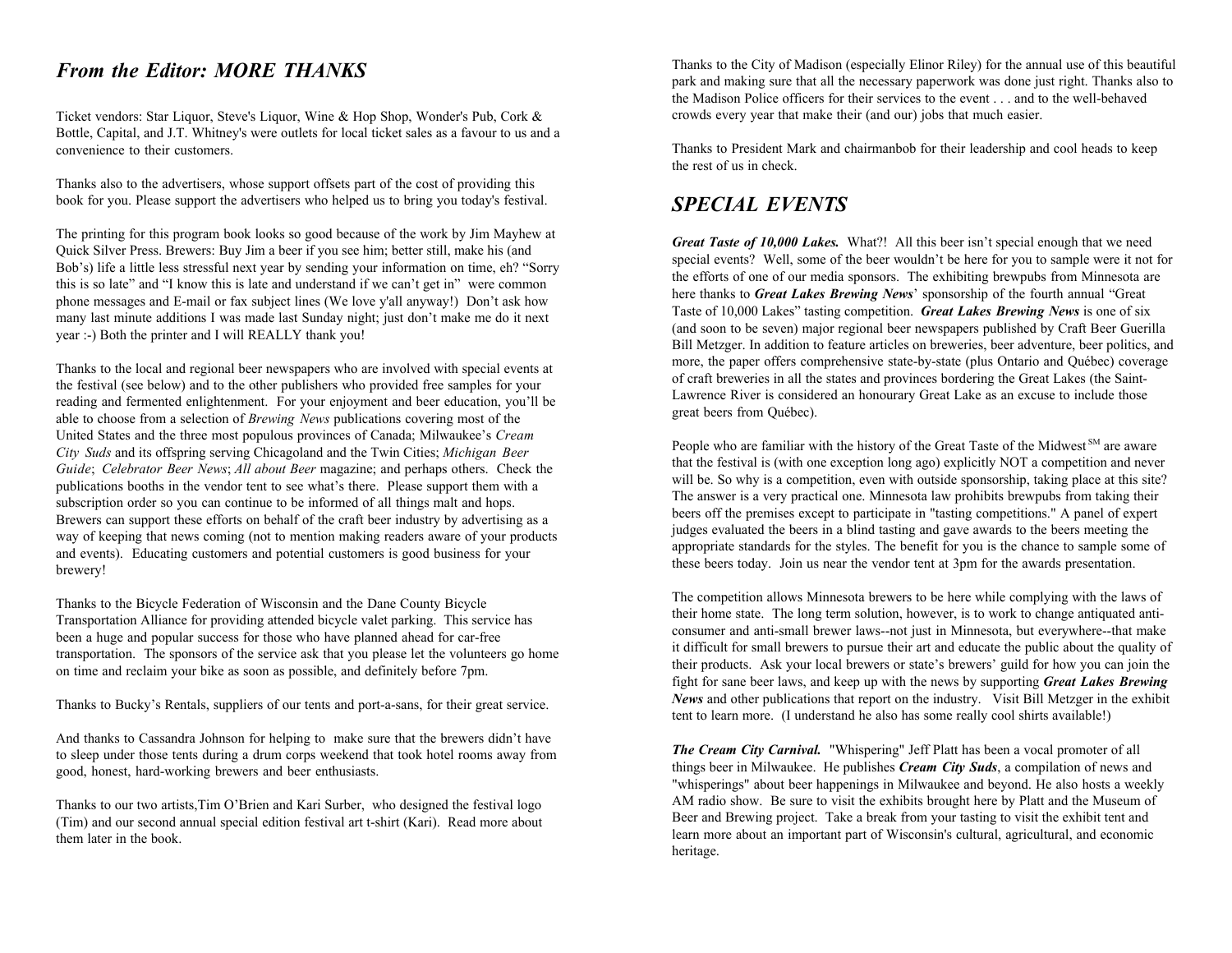## *MHTG TENT*

The Madison Homebrewers and Tasters Guild tent is "festival headquarters" for many purposes. Brewers who need staff or volunteer assistance should visit the tent or speak with the staff members on duty (look for the special shirts and name badges). Festival patrons can purchase this year's stylish commemorative T-shirt and other items, check the list of door prize winners, or get information on membership. If you need to summon aid in an emergency situation, contact one of the Madison police officers on duty or go to the tent to arrange for assistance.

## *DUNK TANK*

"Dunk a Brewer" has been a popular feature of the festival since being added in 1997, and festival "art shirt." has been a way for MHTG to raise money for a local charitable cause. The first year we raised the money for the family of a nine-year-old girl who had an especially aggressive form of leukemia. In 1998 the Wheelchair Recycling Project received a lightly used electric chair and the funds to rebuild it. In 1999 we helped grant a very sick child's special wish through our donation to Thursday's Child. Since 2000, MHTG has designated Computers to Help People, Inc. (CHPI) as the recipient of the dunk tank proceeds.

**CHPI.** CHPI is a small Madison-based nonprofit that has three functions. CHPI provides assistive technology assessments and consulting for people who are blind or have low vision, or who have dexterity impairments that prevent them from productively operating a standard computer mouse and/or keyboard. CHPI also provides a print-to-Braille service when copies of printed materials are required in Braille. Finally, CHPI recycles surplus donated computers through its Retro-Tech Program. Retro-Tech is the "St. Vincent's" of used computers.

It is primarily because of Retro-Tech that CHPI is so pleased to have been selected to benefit from the Great Taste. The recycling is space and labor intensive and doesn't generate revenue. Recycling saves usable legacy systems from the landfill stream while providing technology to individuals who otherwise could not afford it. The majority of recycled Retro-Tech systems are individually placed locally and configured for the next user by volunteers. But by partnering with groups and individuals with far flung activities, some Retro-Tech computers have also gone to economically depressed East Timor, Nigeria, Guatemala and the Pine Ridge Indian Reservation in South Dakota. For information about CHPI or to make a donation, please call Carl at 257-5917.

\*\*\*

The Great Taste has long been a benefit event for Community Radio WORT/89.9FM, with a large portion of the proceeds from ticket sales donated to promote the same kind of diversity over the airwaves as we promote in the beer world. The dunk tank and bootstrap sales allow us to extend our charitable impulses to an additional (and "micro"-sized) nonprofit. But raising money at the festival is only part of our effort. We hope to give added exposure to these causes such that it raises community awareness of what these small organisations do. We hope you will support them not only by tossing a few balls to

dunk a brewer or buying a bootstrap to keep your glass safe and hands free, but also by giving your own time and other resources to a deserving cause in your community that might go mostly ignored by the large institutional funders. Thank you for your support.

## *THE ARTISTS*

MHTG began a partnership last year with the commercial art program at Madison Area Technical College by opening the glass design selection process to students in one of the courses. We were overwhelmed by the number of designs and the quality of the effort; the program has some talented designers, who will be able to use their work as part of their portfolios for graduation and prospective employers. The designs by Tim O'Brien and Kari Surber were selected for the festival logo and our second annual special edition

**Tim O'Brien** is a student from Madison in the MATC commercial art program. After earning an associate degree in business and working for a couple of years, Tim realized he was in the wrong line of work. He has always had an interest in art, but didn't want to struggle to earn a pay check; commercial art seemed to be the perfect alternative. "Designing the Great Taste Logo was a great project because you got to combine design with beer." When Tim designs he likes to study artists from the art nouveau and art deco era and allow their styles to influence his designs.

**Kari Surber** is from Brownsburg, Indiana (suburb of Indianapolis) and is also in the MATC commercial art program. Like Tim, Kari started out in a different field. "In high school, I enjoyed Art, Biology and Latin [and] I wanted to do something in one of those fields. It's kind of funny when someone asks you, 'what you want to be when you grow up?' I loved art, but what could I do with that? Biology would be a more practical choice- -better job opportunities." After entering the University of Wisconsin-Stevens Point program in biology with an emphasis on wildlife management, Kari eventually decided that she would not be happy, despite the possibility of "better" job opportunities. "I did not want to be one of those many people out there hating their jobs. Life is just too short for being unhappy." She switched to her current degree program at MATC and is now happily employed as art director for Midland Builders. Her Great Taste art shirt design is inspired by *Moulin Rouge: La Goulue* by Henri Toulouse-Lautrec. "I love art history, and immediately his work came to mind when I was given this assignment."

## *SOME RULES*

Serving size. The serving size for samples is two ounces and is as shown on the signs throughout the festival. Brewers are instructed not to provide full pours. Please do not ask them to fill your glass. With so many different choices and so little time (but still a long afternoon) you do not need more than a small taste of any particular beer. If you want a larger taste, make yourself a customer of that brewery after the festival.

**Smoking.** We understand that people differ greatly in their opinions about smoking. But this is a beer festival--not a tobacco festival. Yes, it is an outdoor event, but even baseball stadiums and other sports venues commonly prohibit smoking. It is simply not something you should expect to do within the boundaries of the festival, so please don't.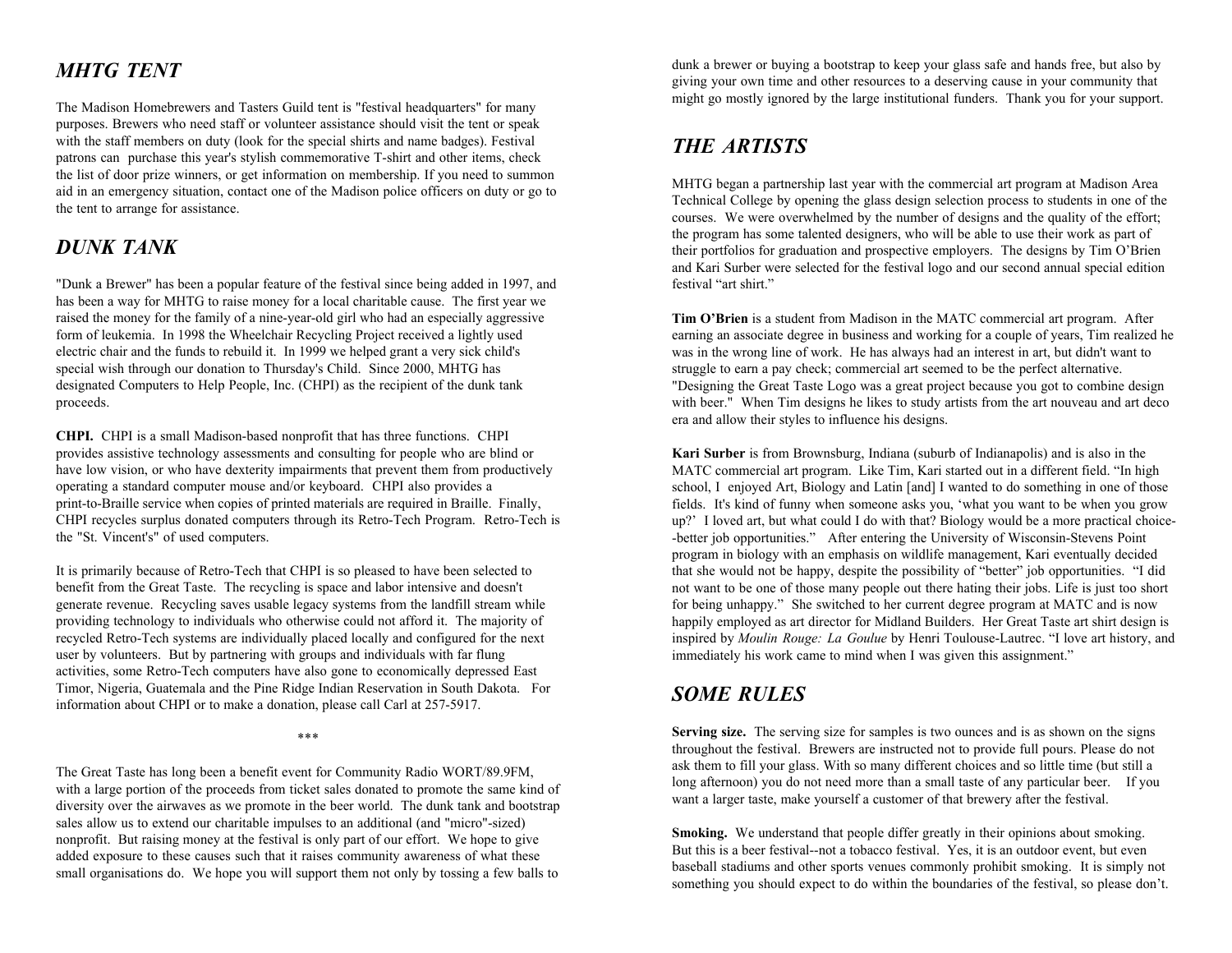The following policy is designed to protect personal safety and comfort where nearly 6,000 people gather in a relatively small space (no one likes cigarette burns), and also accommodates those guests who wish to smoke. **Fire safety regulations prohibit smoking in the tents;** *violators risk being ejected from the event on the spot.* We accommodate those who want to smoke by providing hand-stamps for reentry at the main gate, and if you choose to smoke, be sure that you fully extinguish and properly dispose your no longer flaming butt in a receptacle outside the fenced festival grounds or carry your own personal butt receptacle with you Picking up hundreds of cigarette butts out of the grass is an unpleasant task for our cleanup volunteers; if you don't believe it, stop by bright and early tomorrow morning to help out. Thanks for your cooperation!

**Closing time.** Closing time is 6pm. All brewers MUST stop serving at that time, because our licence for the event goes through 6pm. Do not endanger the future of the festival (and don't invite a personal encounter with the police officers) by asking for "just one more" at 6pm. Please proceed promptly to the marked exit. (Do not go out over the fences.) The location for taxi and shuttle service, which we encourage you to use, is clearly marked.

### *USING THIS PROGRAM*

We hope that you will find this book useful today as you take your tasting tour of the Midwest's best breweries. Use the map of the festival grounds (available separately) to find the brewery booths, or let your sense of adventure take you where it may.

Each brewery listing includes its booth number to make it easier for you to find particular breweries without having to refer to the map each time. Booths 1-38 are located in the tent that is to your right as you enter the main gate. Booths 39-68 are to your left relative to the main gate, and booths 69-102 are straight ahead. Not under the brewery tents are Booths 103 (das beer wagon), 104 (free standing "lodge" bar), and 105 (in vendor "mall" tent).

Take the program home with you and save it as a beer reference and directory for your own travels and other adventures through the Midwest. When you visit a brewery or brewpub, tell 'em you saw them at the Great Taste! When your friends ask you about the fest, show them the book to rub it in when you tell them all they missed (and that they can't procrastinate over ticket purchases)! The program incorporates details about breweries and their beers to the extent that the breweries provided that information. Incomplete or outdated program listings are a result of breweries not responding to our requests for program information. We thank the people at the breweries who took the time to provide festival-goers with complete information.

Although it's not always easy with so many breweries/beers and a limited number of pages, we tried where possible to provide at least some extra space on most pages for brief notes about the beers you sample. If you enjoy a particular beer, make a few notes for future reference to guide your purchases for home consumption and while enjoying a night out.

## *FINAL WORDS*

We hope you enjoy your experience at North America's second longest-running craft beer festival. Plan now to join us at the 17th Annual Great Taste of the Midwest<sup>SM</sup> as always on the second Saturday in August, 9 August 2003. Tickets go on sale once again on May 1. For additional information about the festival, write to us at P.O. Box 1365, Madison, WI 53701 (enclose SASE) or check us online at http://mhtg.org For now...

## **Now go have a beer!**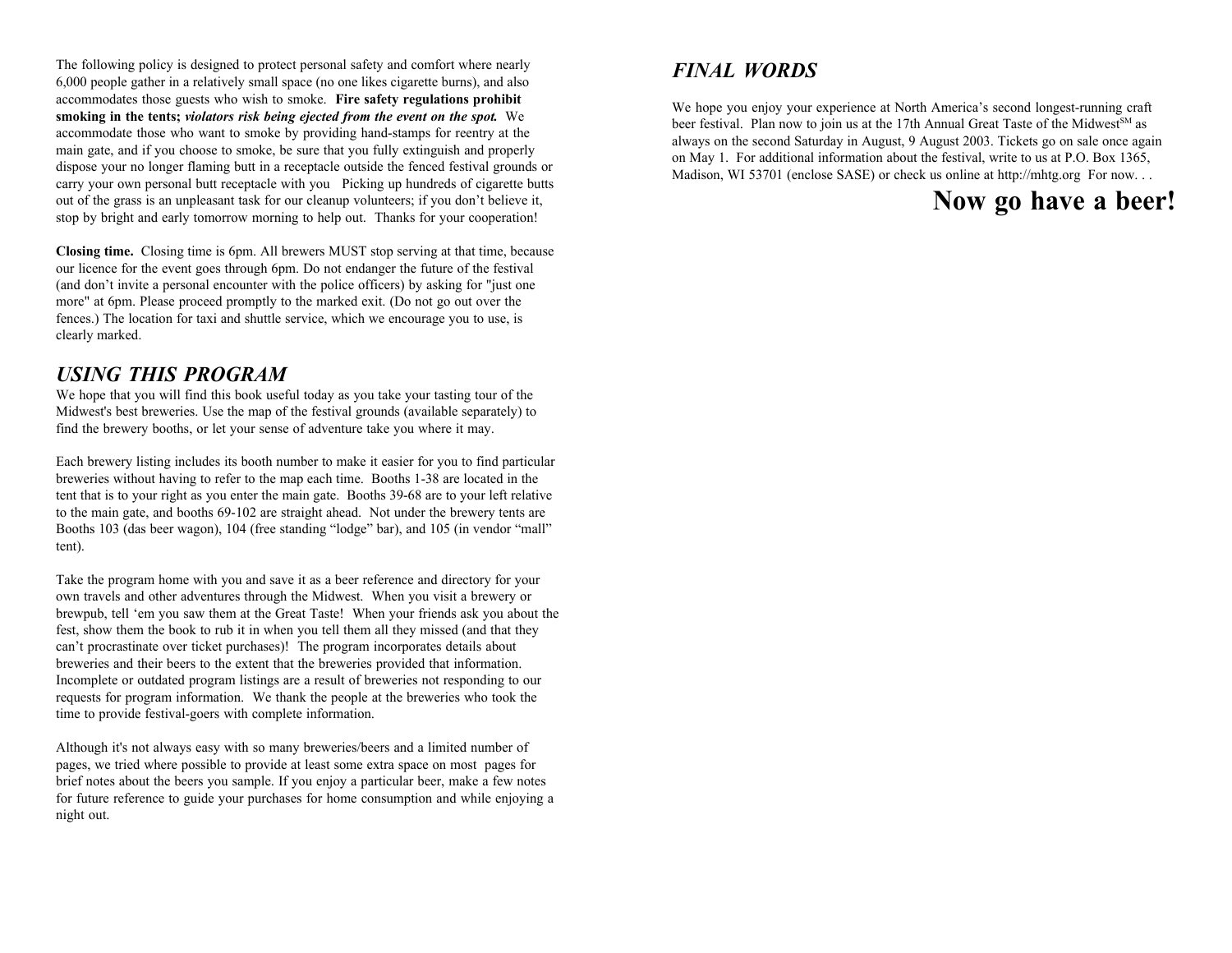### **WISCONSIN**

**ANGELIC BREWING COMPANY (86) MADISON** 322 West Johnson Street / 53703 608.257.2707

Brewmaster: Dean Coffey www.angelicbrewing.com

Established 1995. Located only a half-block off State Street, Angelic serves awardwinning ales (and an occasional lager) with heavenly sandwiches and entrees. Angelic is a multiple World Beer Cup and Great American Beer Festival award winner, with a record six World Beer Cup medals in 2002 alone! Try some of their award-winning beers today.

**Bacchanal Blonde:** Our award winning golden ale is well balanced and very light, finishing with a hoppy snap. Its ultra-clean palate is reminiscent of a European Pilsner. (1996 GABF gold medal, Golden/Canadian Ale category)

**Sinner's Stout:** This thick, creamy and full-bodied stout is made with seven different malts for a rich and complex flavor. Due to the sweet and fulfilling nature of this ale, it is undoubtedly sinful. (2000 and 2002 WBC bronze medals, Oatmeal Stout)

**Believer's Bitter:** This beer drinker's beer is extremely assertive, heavily hopped, full bodied and "big," which contrasts its delicate floral aroma. A couple of pints of this potent ale will definitely make you a true believer! (1998 WBC gold, 1999 GABF bronze, and 2002 WBC silver medals., American Style Amber/Red Ale category)

**Trident Tripel:** Authentic Belgian trappist-style ale, dry and fruity, with an extremely high alcohol content. This ale is fermented at least three times what a normal ale would be, while using about "tripel" the ingredients. A few of these beers may actually give you Poseidon type qualities, so indulge. (2000 and 2002 WBC bronze medals and 1999 GABF silver medal, Belgian-style tripel and Belgian pale strong ale categories)

**Paradise Lost Porter:** Medium bodied dark robust ale with unmistakable hop character. (2001 GABF silver medal, brown porter)

**Heavenly Hefe-Weizen:** Unfiltered German-style wheat ale.

**Purgatory Pale Ale:** A moderately-hopped American pale ale, less hoppy than the **Bitter** 

**Liberator Doppelbock:** Big and malty, the perfect contrast to the Bitter! (2001 GABF silver and 2002 WBC gold medal, German-style strong bock beers).

**Monk's Lament Belgian Abbey:** (2002 WBC gold for Belgian-Style Pale Ale). **Devils Dubbel:** (2002 WBC brone medal for Belgian-style dubbel).

### **APPLETON BREWING COMPANY (67) APPLETON**

1004 South Olde Oneida Street / 54915-1399 920.731.3322 (restaurant) Owner/Brewmaster: John Jungers 920.735.0507 (brewery)

appbrau@vbe.com

Established 1989. The Jungers have owned and managed Adler Brau Pub and Restaurant/Appleton Brewing Co. for a total of 11 years, and in that time their reputation for good beer and good food has grown. The brewery has won multiple medals at the Great American Beer Festival and other competitions. We brew about 20 beers a year. Why so many? Because a brewer is like a chef and likes to make what you would enjoy.

In addition to traditional beer styles, Appleton brews some out-of-the-ordinary beers, including Ginseng and Shitake. Tours by appointment.

| <b>BELLOWS BREW PUB (6)</b>  |  |
|------------------------------|--|
| 201 East Main Street / 53094 |  |

Brewmaster/Owner: John Bellows bellows@core.com

**WATERTOWN** 920.206.9505

Established 1999. The Bellows Brew Pub has been operating in Watertown since last December and beer sales have gone up. Our support by the city has been great. Our new location gives you that warm good old fashioned brew pub feeling. Although our food is limited right now an Italian- American restaurant may be attaching on to us and opening around October. Our main distribution is in the Watertown area, at Settlers Bay, Froggy's, RJ Waters, and Watertown Bowl. We still have taps at Wilson's in Madison and Rory's in Waunakee. Current hours: 4:00PM to close M-Sa. (Closed Sundays) Hours are subject to change especially pending the restaurant opening.

Our beers currently on tap are Belgian Weiss, Pretty Girl Pilsner, Chestnut Brown, Railroad Red and Danny's Double Dark (a GABF award winner!).

| <b>BREWMASTERS' PUB (68)</b>                                                     | <b>KENOSHA</b> |
|----------------------------------------------------------------------------------|----------------|
| 4017 - 80th Street / 53142-4955 (Original)                                       | 262.694.9050   |
| 1170 - 22nd Avenue (Parkside location)                                           | 262.522.2805   |
| Brewmasters: John Straka, Jim Johnson, Dave Norton (emeritus), and Art Steinhoff |                |

Established 1987. The Midwest's first brewpub draws patrons from both the Milwaukee and Chicago areas. The restaurant features pub grub and fine steaks. The 6.7 barrel brewhouse produces unfiltered, naturally-carbonated beers. The beer lineup includes four regular beers and 2-4 specialty offerings.

At the fest: **Kenosha Gold** and **Johnson's Honey Lager**

| <b>CAPITAL BREWERY COMPANY (53)</b> | <b>MIDDLETON</b>              |
|-------------------------------------|-------------------------------|
| 7734 Terrace Avenue / 53562-3163    | 608.836.7100                  |
| Brewmaster: Kirby Nelson            | $capbrew@capital-brewery.com$ |
|                                     | www.capital-brewery.com       |

Established 1984. Capital Brewery has been proudly producing German style lagers-- the style of beers for which Wisconsin is famous. We currently produce 16 different beers, with sales eforts concentrated primarily in the Upper Midwest. The quality and diversity of our products have made us a well-respected brewery. We were named 7th best in the world, and the highest-rated American brewery in the 1998 BTI World Beer Championships. Visit our beer garden and hospitality areas! Tours: Friday 3:30, Saturday 1:30 and 3:30. Festival beers may include the following (brewer did not provide 2002 list for publication):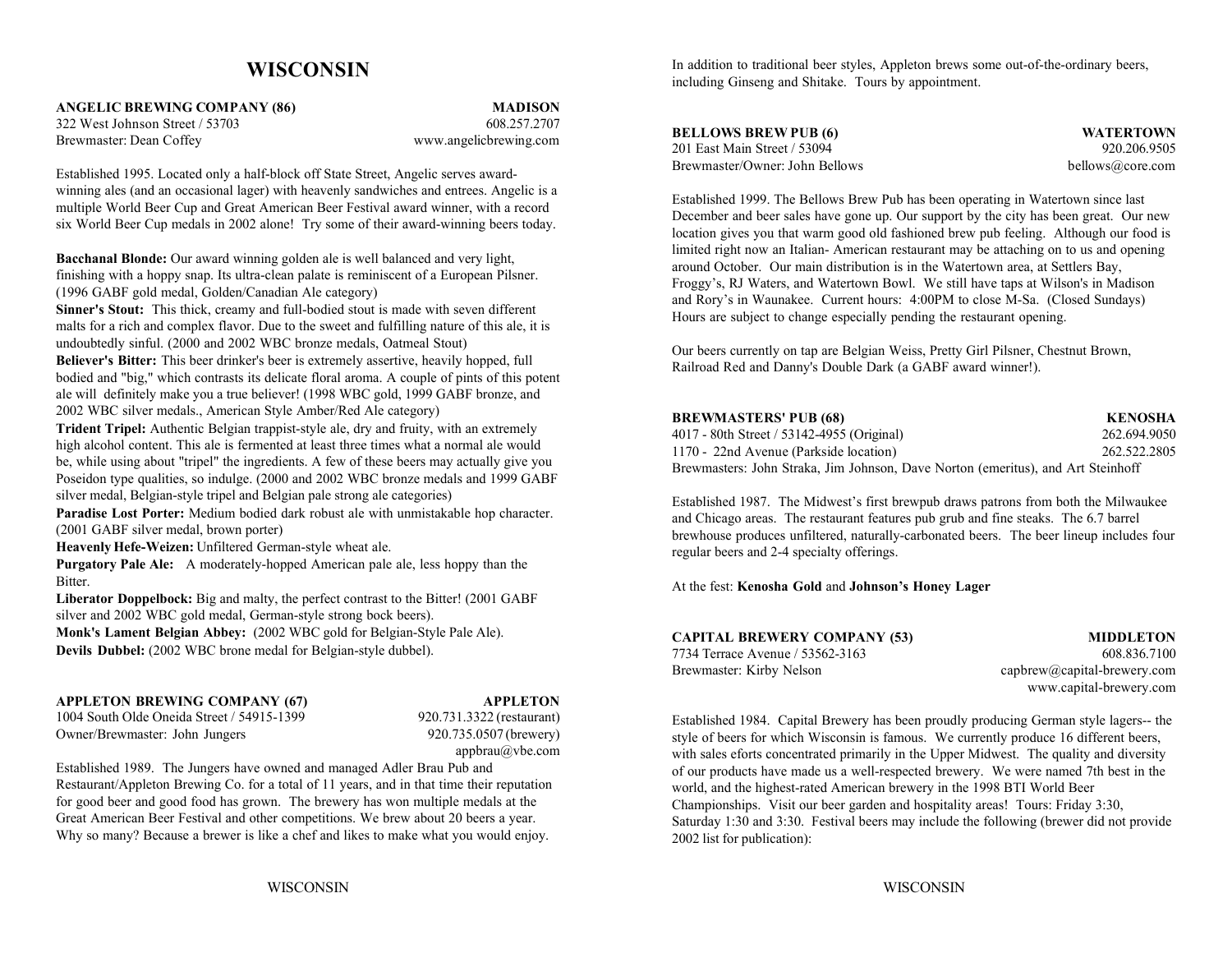**Capital 1900:** After researching brewing styles from the turn of the century, Capital created an outstanding mild American style lager. This American pilsener comes from an old Wisconsin recipe, circa 1900, and has a smoothness that the big beer companies will envy. **La Crosse Lager:** A full-flavored original lager beer, made with world class brewing

**Oktoberfest:** A classic traditional märzen with a gorgeous fiery amber color and rich, almost "toasted" flavor from the malt.

**Autumnal Fire:** A blazingly rich beer, a doppelbock with an Oktoberfest personality. Warm and intriguing, this is the perfect "brandy snifter" beer.

#### **CENTRAL WATERS BREWING COMPANY (55) JUNCTION CITY**

701 Main Street / Post Office Box 123 / 54443

Established 1998. Central Waters Brewing Company is a seven-barrel brewery in central Wisconsin producing thirteen different beers throughout the year. With installation of a new bottling line last summer six packs have become available. With the recent addition of two 30-barrel tanks, we hope to expand our market area in the near future. In the  $100$ Madison area, find our beers at Star Liquor, Riley's Wines of the World, Brennan's, and Bre Whole Foods.

**Mudpuppy Porter:** A surprisingly refreshing porter with a chocolatey nose and liberal hopping for the style.

Whitewater Weizen: German-style wheat beer brewed with refreshing spicy overtones.

| <b>CHERRYLAND BREWING/DISTRIBUTING (10)</b>         | <b>STURGEON BAY</b>     |
|-----------------------------------------------------|-------------------------|
| 560 Gordon Road / 54235                             | 920.743.1945            |
| Brewmaster: Joe Karl (GBBC) / President: Tom Albers | cherrylandbrew@itol.com |

Established 1987. Cherryland began operations as a brewpub in a turn of the century train station. The brewpub has closed but the company has since evolved into a distributorship of its Golden Rail, Silver Rail, Cherry Rail, Rail Porter beers along with other micro and import beers. Distributed in Northeastern Wisconsin, Milwaukee, and Madison areas. **Beers TBA**

**CITY BREWERY (48) LaCROSSE**

Established 1999. The brewery was established after the closure of the large landmark Stroh (formerly Heileman) brewery in downtown La Crosse. It is now a regional brewery producing its City Lager and La Crosse Lager brands, KUL Brew and KUL Lite, specialty beers (Oktoberfest, porter, and pale ale), and beers under license from other breweries. Tours at 1111 South Third, daily 1-3pm.

techniques, including kraeusening, pure artesian water, and natural carbonation, and Lagered a full 30 days to produce a softer, more enjoyable taste. 3.8% alcohol by weight and 147 calories.

**City Festbier:** A 100% all-malt lager beer, brewed in the marzen style, rich and malty, balanced with a mild hop bittering, and smooth caramel flavor. It is the perfect beer for Fall Festivals.

 715.457.3322 and lightly roasted Caramel malts. Rich amber hue and complex malt character. Single VP/Head Brewer: Paul Graham centralwaters@hotmail.com variety hopping allows the fragrant, floral notes of the Cascade hops to shine through. www.centralwaters.com (coming soon!) 4.3% alcohol by weight (5.5% ABV), 13.0 original gravity, 12.0 color and 37 IBUs. **City Pale Ale:** A classic example of the American Pale Ale style, brewed with two-row

| CORNER PUB (35)              | <b>REEDSBURG</b>             |
|------------------------------|------------------------------|
| 100 Main Street / 53959      | 608.524.8989                 |
| Brewer/Owner: Pete Peterson_ | $\text{cornerpb}(a)$ mwt.net |

Festival beers may include the following (brewer did not provide 2002 list for but following the sale of the restaurant, the brewery has recently moved to downtown publication): Reedsburg and the Corner Pub (formerly known as Prime Time Sports Bar). Tours on Established 1996 (brewery). The brewery was established as the EndeHouse Brewery, request. The beers are also on tap at Donnie's (formerly EndeHouse) and Fifth Amendment in Reedsburg; Farm Kitchen, Hooty's Sports Bar, and Conway's Pub in Baraboo; and Rivermill Restaurant in LaValle. Relax, have a beer!

> 20.743.1945 malts; generously hopped with Cascade hops. **Black Beauty Porter**: Well-balanced, full-flavored, with hints of mocha and black malt. **Red Dot India Pale Ale**: American style IPA, brewed with pale ale, caramel, and Munich **Weiss:** German-style wheat beer.

| <b>CROSS PLAINS BREWERY INC. (61)</b> | <b>CROSS PLAINS</b> |
|---------------------------------------|---------------------|
| 2109 Hickory Street / 53528           | 608.798.3911        |
| Brewmaster: John Zappa (Point)        |                     |

www.essersbest.com

925 South Third Street / 54601 608.785.4526 608.785.4526 alive during Prohibition by distributing "near beer." In 1995, under the direction of Wayne Brewmaster: Randy Hughes and Larry Esser, Esser's Best is brewed in Stevens Point from the original recipe. First established: 1863 Revived: 1995. George Esser arrived from Germany in 1852 with a taste for good German beer. He built a brewery in Cross Plains in 1863 and called his beer Esser's Best. Six generations of Essers have continued the tradition, keeping the company Statewide distribution.

> **Esser's Best**: Medium-bodied old world German-style lager brewed with a variety of special caramel malts producing a deep amber color, with a full flavor and exceptional finish.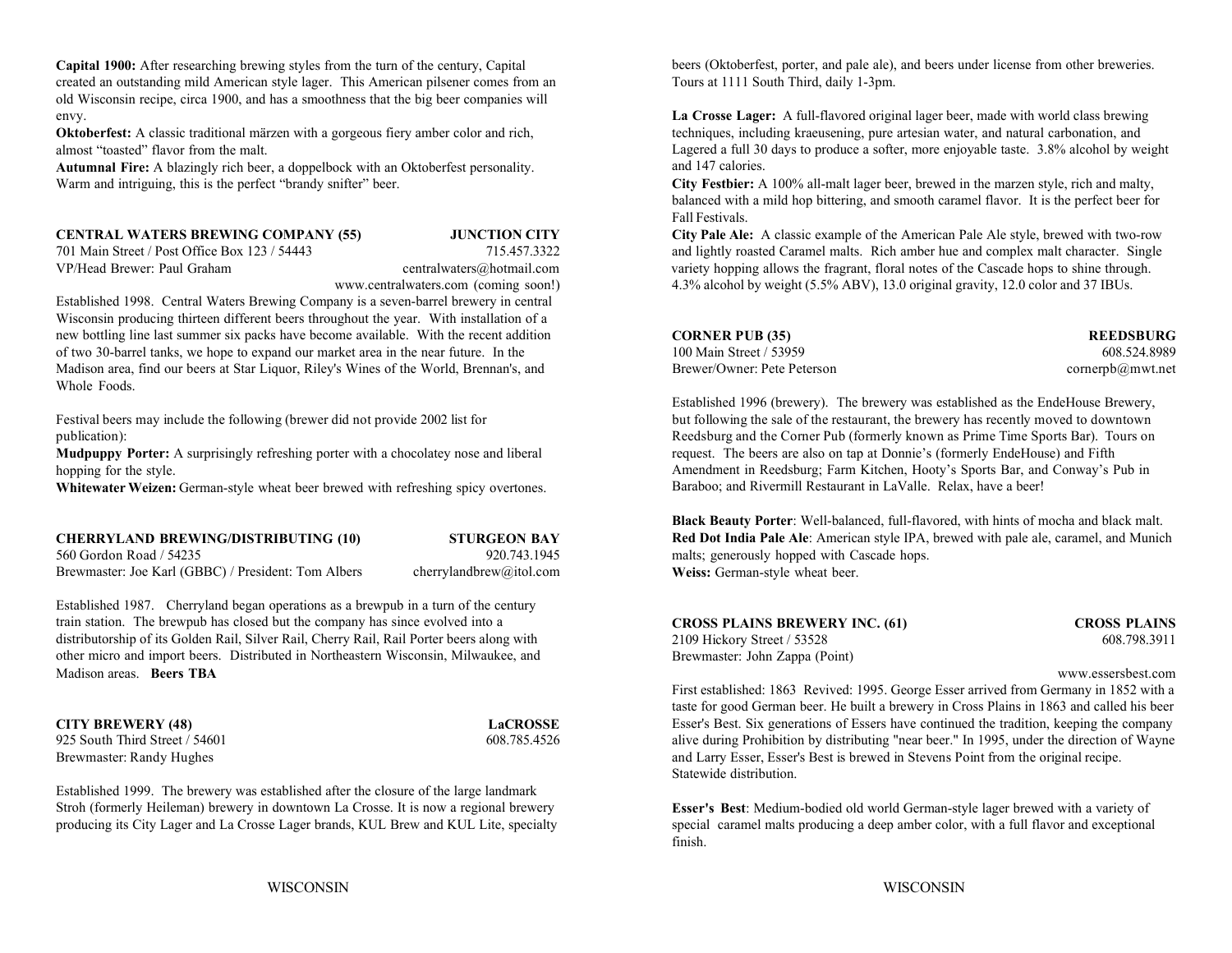**Cross Plains Special:** Refreshing, golden, medium-bodied pilsener with a pleasant malt **Valhalla Ale:** Our flagship beer is a flavourful ale with five different malted barleys, with flavor and lightly hopped for good balance.  $\blacksquare$   $\blacksquare$   $\blacksquare$   $\blacksquare$   $\blacksquare$   $\blacksquare$   $\blacksquare$   $\blacksquare$   $\blacksquare$   $\blacksquare$   $\blacksquare$   $\blacksquare$   $\blacksquare$   $\blacksquare$   $\blacksquare$   $\blacksquare$   $\blacksquare$   $\blacksquare$   $\blacksquare$   $\blacksquare$   $\blacksquare$   $\blacksquare$   $\blacksquare$   $\blacksquare$   $\blacksquare$   $\bl$ 

| <b>DELAFIELD BREWHAUS (69)</b> | <b>DELAFIELD</b>           |
|--------------------------------|----------------------------|
| 3832 Hillside Drive / 53018    | 262.646.7821               |
| Brewmaster: John Harrison      | www.delafield-brewhaus.com |

Established 1999. Delafield Brewhaus has become a favorite stopping point for beer lovers, both for locals and those finding themselves traveling between Madison and Milwaukee. With multiple award winning beers and a seemingly endless variety of styles coming on line throughout the year, there is always something great on tap to tantalize the taste buds. Situated atop a small hill (midwestern mountain?), the Brewhaus offers an impressive view of South Eastern Wisconsin's Lake Country. A most pleasant setting for enjoying top-notch lagers, ales and culinary delights any time of the year. The open-concept brewery is the focal point of the restaurant, with only a four foot brick wall separating patrons from the gleaming stainless steel tanks, the dancing bear and his kettle polishing, keg washing monkey (Brewmaster John Harrison and Assistant Brewer Ben Coultas, respectively). Brews are available on tap at the brewpub. Select public houses in the Metro-Milwuakee and Lake Country areas are also supplied with delicious malty treats courtesy of the Brewery Tactical Unit (B.T.U.). Growlers, 2-Litre Xyphons, 1/2 and 1/4 bbls. are available to go from the brewery. In addition to the beers listed below, one or two items from the brewer's secret "personal" stash may be unleashed upon the unsuspecting public. Check out our table and ask the dancing bear, cheeky monkey, or keggy-guy.

**Hops and Glory American Pale Ale:** Cascade Hops cascading (duh!) out your ears in this well-balanced (if by balanced, you mean hoppy) beer.

**Hopfenstange Pils:** The eminently quaffable Northern German Pilsner, a bit hoppier than most people expect when drinking a Pils. You'll love it.

**Golden Helles, Baby:** Traditional BierHall Helles, masquerading as a 60's super agent. Emphasison the malt, certainly a great session beer for this, the session to end all sessions.

**DENMARK BREWING LLC (17) DENMARK** 6000 Maribel Road / 54208 920.863.6842Brewmaster: Keith B. Gillaume **denmarkbrewing.bizland.com Amber Lager:** Tettnang finish.

dmbrewing@peoplepc.com

Established 1999. We are a small 6 barrel microbrewery. Denmark Brewing personally distributes their beer from Sturgeon Bay to Milwaukee, Wisconsin. Beer is offered in kegs 2424 West Court Street / 53545-3307 608.754.5150 and 22oz. bottles. Denmark offers five beer styles: Valhalla Ale, Continental Pilsner, Brewmaster: Fred Gray www.graybrewing.com Denmark Red Ale, Isgood Stout, Dunkles Weissbier.

give this malty beer a crisp balance. protein content and compatibility with our yeast strain, which results in a shorter fermentation time and an uncommon clarity in unfiltered beer. Nugget and Cascade hops

**Denmark Red Ale:** Popular ale with three malts and three hop varieties. Smooth finish. **Continental Pilsener:** Golden in color with good head retention. The rich flavor is not overpowered by hops or exotic specialty grains.

| <b>FOX RIVER BREWING CO. (5)</b>                    | <b>OSHKOSH AND APPLETON</b> |
|-----------------------------------------------------|-----------------------------|
| 1501 Arboretum Drive / 54901                        | 920.232.2337                |
| 4301 West Wisconsin Avenue / Fox River Mall / 54915 | 920.991.0000                |
| Brewmaster: Steve Lonsway                           | www.foxriverbrewing.com     |

Established 1995 (Oshkosh) and 1997 (Appleton). Each brewpub has eight taps flowing with their own tasty handcrafted ales. The original location in Oshkosh is right on the Fox River; it features outdoor seating, docking for 40 boats, a brand-new lounge with pool tables and big-screen TVs, and live entertainment at least three nights every week. The Appleton location is at a main entrance to the Fox River Mall; it's a great place to escape the madness of shopping. [Brewer did not provide a list of festival beers for publication.]

| <b>FUN HUNTERS BREWERY (63)</b>   |
|-----------------------------------|
| 841 East Milwaukee Street / 53190 |
| Brewmaster: Randolph Cruse        |

 $WHITEWATER$ 262.473.8000

Old No. 27 Barleywine: Big, malty, strong like bull! 2000 GABF Gold Medal,'nuff said. and added to Randy's Restaurant in 1994 (restaurant established 1972). We keep between four Established 1994. With the guidance of Karl Strauss, the Fun Hunters Brewery was and six beers on tap at any given time. Our full service restaurant features a complete liquor bar, a beer garden, a private banquet room for 325 and a separate dining room. Our warm turn of the century decor makes for a comfortable setting to enjoy a cold brew and a great meal. East side of Whitewater on US Hwy 12.

> Festival beers may include the following (brewer did not provide 2002 list for publication): **Golden Pilsner:** 100% Saaz Hops. **Pale Ale:** Lots of Cascades.

### **GRAY BREWING COMPANY (76) JANESVILLE**

Established 1994 (current brewery). In 1856, Irish immigrant Joshua C. Gray started a brewing business in Janesville based on the simple principle of making the very best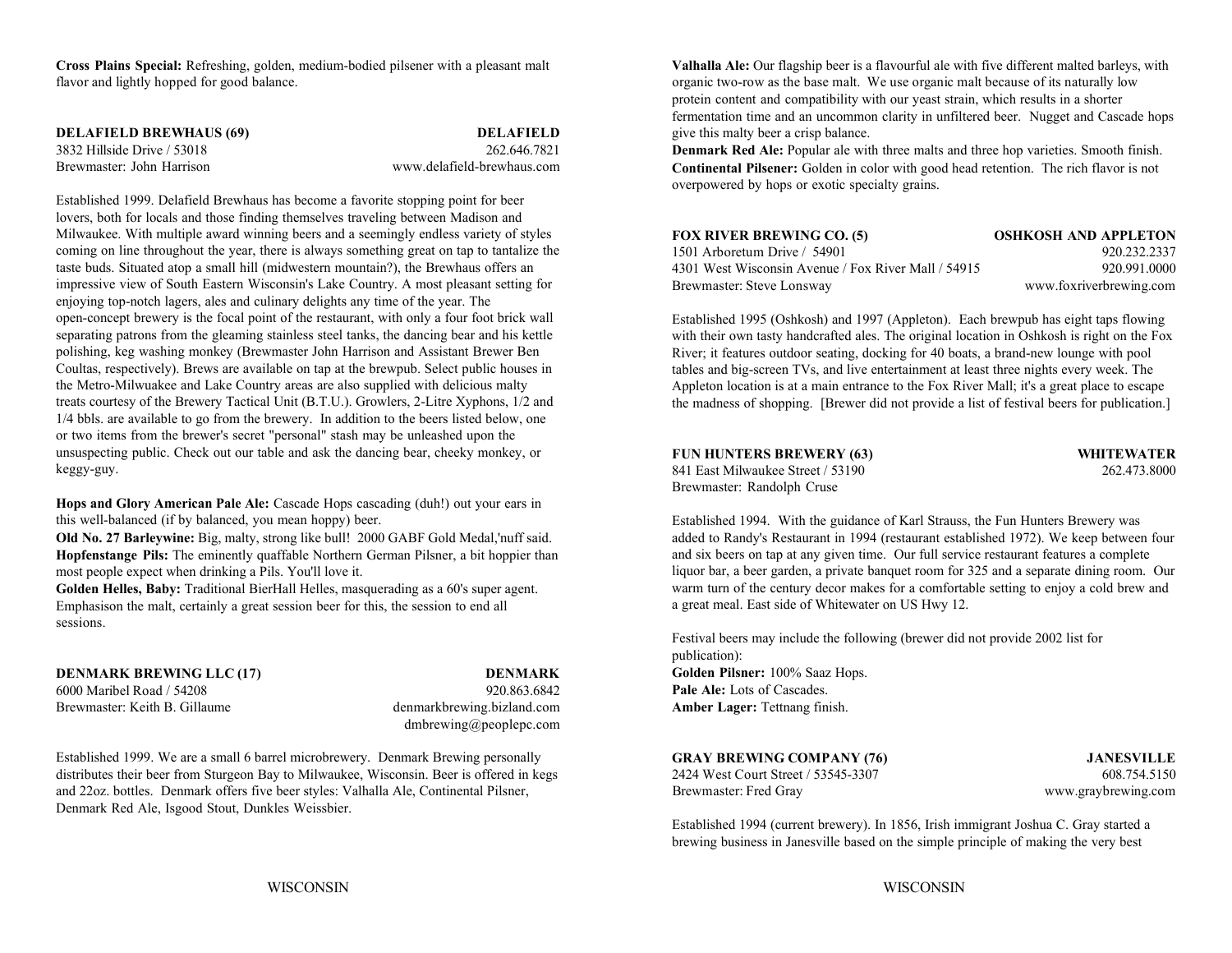tasting ales and soft drinks possible, with the best recipes, the finest ingredients available, and craftsmen who really cared. More than 140 years and five generations later, the Gray 105 South Second Street / 53572 608.437.2739 608.437.2739 family continues this tradition--a tradition that has proudly made the company one of the Brewmaster:Rich Becker www.grumpytroll.com oldest family-owned beverage companies in the nation. Available in Wisconsin and charliest@juno.com charliest@juno.com Illinois. [Brewer did not provide a list of festival beers for publication.]

**GREAT DANE PUB AND BREWING CO. (51) MADISON**

Established 1994. The Great Dane Pub & Brewing Company is located in the heart of downtown Madison. The brewery maintains at least 14 beers on tap at all times, representing a wide range of styles. In addition to our regular beers are authentic cask-conditioned ales, made using imported UK malts, hops and yeast. They are served directly via gravity flow from firkins behind the bar, as well as from beer engine. The pub itself offers a full menu of diverse and hearty fare, serving food until 1 am, seven days a week. Also to enjoy at The Great Dane is our poolhall/cigar lounge, underground rathskellar bar and beautiful outdoor beergarden. Our beer is also available on tap at a few select locations throughout Wisconsin. Tours are available weekdays, subject to scheduling.

**Verruckte Stadt German Pils:** A light and crisp German Pils, made with Pilsener malt and noble Hallertau Mittelfrüh hops.

**Crop Circle Wheat:** A true German hefeweizen, made with 60% wheat malt and a weizen yeast that lends the tell-tale banana/citrus/clove accents.

**Stone of Scone Scotch Ale**: Great Dane cult classic, big and rich with caramel and Established 1996. Small, family owned, managed, and operated brewery dedicated to

**Old Glory American Pale Ale**: Loaded with American Cascade hops, this is a very quaffable brew.

**Who Knows What??!!! (We Don't!):** Probably some barleywine and whatever looks good when we are loading the van.

### **GREEN BAY (HINTERLAND) BREWING COMPANY (92) GREEN BAY**

313 Dousman Street / 54303 888.604.2337

Brewmaster: Joe Karls / Owner: Bill Tressler www.hinterlandbeer.com

which had been notably absent from the area since 1966. Bill Tressler received training at with a balance of malt character with a subtle hop flavor and aroma. It's a both UC-Davis and the American Brewers Guild. The brewery opened in an old cheese a true American style amber ale. plant just outside of Green Bay, but the brewery moved in 1999 to a renovated warehouse building in downtown Green Bay. The brewery discontinued bottling operations and now enjoys life as one of Green Bay's most upscale restaurants, serving an eclectic variety of entrees to accompany the beers made on the premises. **Beers TBA.**

**GRUMPY TROLL BREW PUB (21) MOUNT HOREB**

123 East Doty Street / 53703-3319 608.284.0000 the Mount Horeb Creamery, the Grumpy Troll has maintained its charm through the Brewmaster/VP: Rob LoBreglio www.greatdanepub.com renovations that introduced modern-day conveniences. Open daily at 11am, we serve info@greatdanepub.com food until 10pm nightly. "To go" beer is available in half-gallon growlers, 1/6 bbls and ½ Established 2000. The Grumpy Troll Brew Pub is one of the friendliest brewpubs east of the Mississippi, offering casual family dining, daily specials, and a pleasing variety of hand-crafted beers. Sample all eight, or tailor one to your taste buds. Originally built as bbls. We will begin distributing our beers to local retail establishments.

> **Trolls Gold Lager:** Caters to the domestic beer drinker but offers plenty of flavor and aroma for any beer lover. Same recipe as our Gold Ale but fermented with German lager yeast and aged to perfection.

**Red-Eyed Troll:** A mild sort of troll who likes his red ale the same way, mildly sweet with hints of caramel, toffee, and chocolate with a slight hop finish.

**Liberty Pole Pale Ale:** Hand-crafted APA brewed with Cascade hops and dry hopped to provide additional hop flavor and aroma.

| <b>HARBOR CITY BREWING COMPANY (46)</b> | <b>PORT WASHINGTON</b> |
|-----------------------------------------|------------------------|
| 535 West Grand Avenue / 53074           | 262.284.3118           |

Brewmaster: Jim Schueller www.harborcitybrewing.com

**HARBOR CITY BREWING COMPANY (46) PORT WASHINGTON** therightplace@mindspring.com

chocolate malt flavors. producing high-quality hand-crafted ales in its 20-barrel brewhouse with four 40-barrel fermenters. These handcrafted beers are not pasteurized and contain no additives or preservatives. Operated by a family with a strong brewing background, Harbor City Brewing Company has the equipment, the knowledge and experience, and the dedication to brew the best beer around (just try it). We look forward to providing you with 'Real. Good. Beer.' for many years to come!!

> **Harvest Wheat Beer:** Characteristic of filtered Belgian wit beer or white ale. Orange Blossom Honey has been added to this handcrafted brew along with select Belgian wheat malt, coriander and orange peel to give this enjoyable honey wheat beer a refreshing citric finish. It is slightly tart and profoundly refreshing!

Established 1995. Founded by Bill and Michelle Tressler to revive the tradition of brewing **Mile Rock Amber Ale:** Reminiscent of the beers first brewed in this region in the 1840's,

**Mainstreet Brown Ale:** Classic English-style brown ale, malty and smooth. English hops add a level of complexity to the beer. The subdued hop character blends nicely with the roasted finish to create a very full flavored beer that is surprisingly light bodied. **Try our new IPA**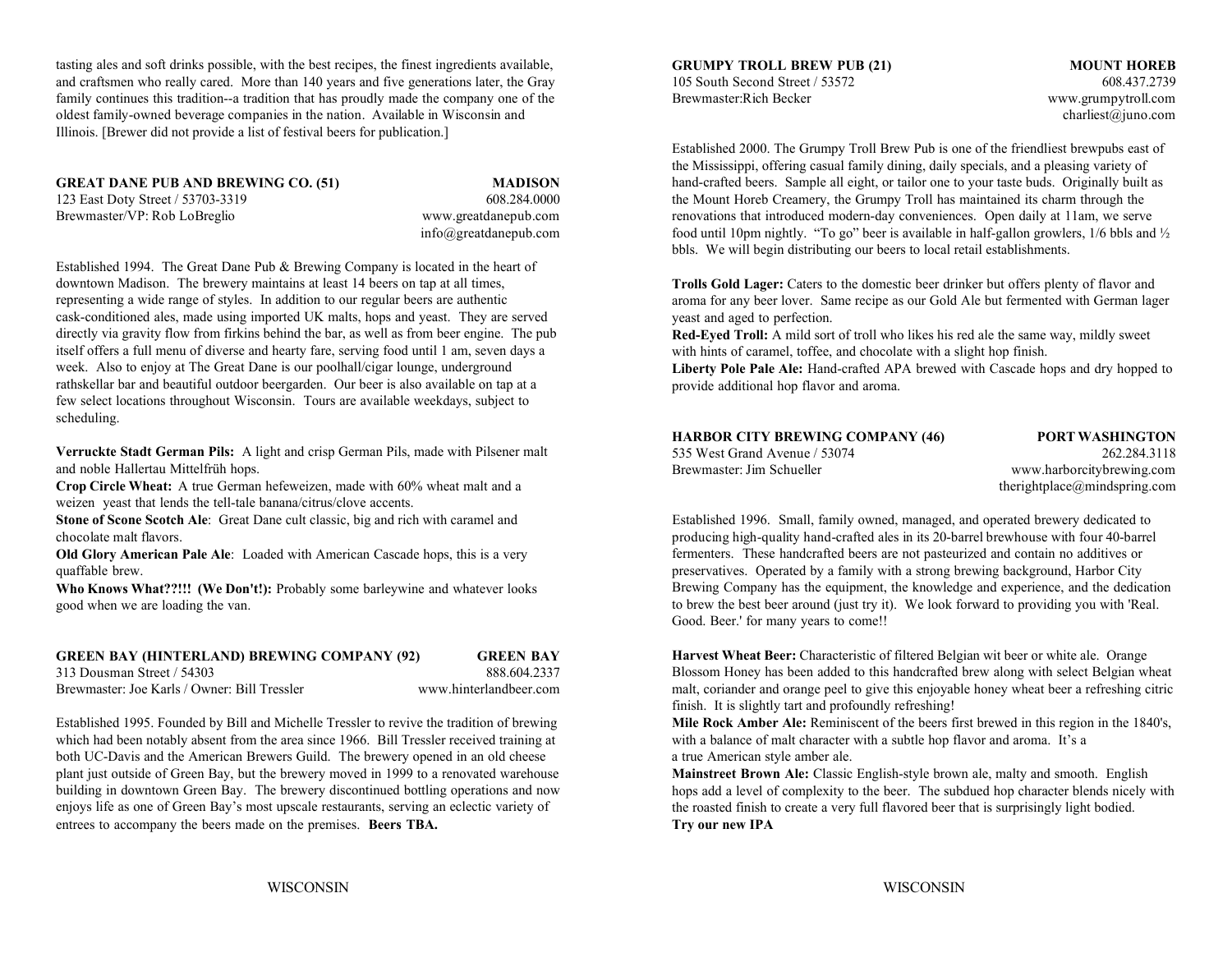Established 2000. We have seven house beers, and rotate three seasonals at our head brewer's discretion. We also make our own draft root beer, and red cream soda, with specialty sodas occasionally making an appearance. We have three hickory charcoal fired grills, from which our guests can choose and grill the steak, fish, or kabobs of their liking. Come see why we have quickly established ourselves as the place to be in North Central Wisconsin!

**Piva Bohemia Pilsner:** Clean malt character and a spicy, floral hop character resulting from generous additions of Czech Saaz hops to the kettle. O.G. 11.5°P, Alc v/v: 4.6%. **Bellringer IPA:** Brewed with 100% imported English malt and hops, this complex deep golden Imperial IPA was aged on oak. Our latest seasonal. O.G.  $20.1^{\circ}$ P, Alc v/v:  $8.6\%$ . **E.S.B.:** This deep ruby ale is heavily hopped with 3 American varietal hops, giving it an aggressive, citrusy hop flavor and aroma. O.G. 15.4°P, Alc v/v: 6.4%.

**Black Springs Double Stout:** Full-bodied, dark, complex beer resulting from our blending of 5 different malts and balanced with Centennial hops. O.G. 16.5°P, Alc v/v: 6.4%.

| <b>JOSEPH HUBER BREWING COMPANY (88)</b> | <b>MONROE</b>                  |
|------------------------------------------|--------------------------------|
| 1208 14th Avenue / 53566-0277            | 608.325.3191                   |
| Master Brewer: Joseph Pulizzano          | josephhuberbrewing.com         |
|                                          | ioe.pulizzano@berghoffbeer.com |

Established 1845. The oldest continuing family owned brewery in Wisconsin and the second oldest in the United States. Joseph Huber arrived in Monroe to work at the Blumer Brewery in 1923, and by 1940 saved the company from bankruptcy by organizing an employee stock buyout. Blumer stockholders voted unanimously to rename the brewery in 1947. After Joe Huber's death in 1978, Joe's son Fred headed the **Black Diamond Porter:** A rich dark malty porter with a robust hop flavor and bitterness management until his retirement from the industry. Today, the Weinstein family owns with notes of chocolate and coffee. and manages the brewery. The regional brewery gained recognition for its Berghoff brands, including numerous medals from the Beverage Testing Institute and the Great American Beer Festival. Berghoff beers include: Lager, Dark, Bock, Amber, Honey Wheat, Hefe Weizen, Pale Ale, and Classic Pilsener and two seasonals--Oktoberfest and Winter Fest. Other brands include Huber, Rhinelander, and Regal Brau premium American lagers and Bocks, as well as Blumer's Root Beer.

**Berghoff Classic Pilsner:** An American Pils, light in body and color, refreshingly crisp and moderately hopped. Alcohol 4.9% by volume.

**Berghoff Pale Ale:** Pale ale in the classic American style, light copper-colored and medium bodied with a light maltiness. High quality American hops produce high hop bitterness, flavor and aroma---a "must have" for true hop aficionados! Made with 2-row malt, Carapils, and domestic hops. Alcohol 5.8% by volume.

**HEREFORD & HOPS STEAKHOUSE & BREWPUB (75) WAUSAU Berghoff Oktober Fest: Amber-colored, all-malt lager with modest bitterness and clean** 2201 Sherman Street / 54401 715.849.3700 aroma crafted in the traditional Bavarian manner, resembling the Marzen-type Oktoberfest Head Brewer: Kevin Eichelberger www.herefordandhops.com Biers as they are served at the fall festivities in Munich. Made with 2-row Malt, Carapils ales2u@yahoo.com Malt, Caramel Malt and domestic hops. Alcohol 5.2% by volume.

**Berghoff Genuine Dark:** Deep mahogany Euro-style lager with full-flavored body and mild aroma. Touches of chocolate with pleasantly malt-fruity palate. Even if you don't think you like dark beer try it and you will pleasantly surprised.

**Blumer's Root Beer:** Our first entry in the alcohol-free beverage market. Choice ingredients and flavors are blended to achieve a medium body product with no caffeine or alcohol content and a smooth vanillia finish. When's the last time you had a Good Old Fashioned Root Beer?

| J.T.WHITNEY'S PUB AND BREWERY (20) | MADISON            |
|------------------------------------|--------------------|
| 674 South Whitney Way / 53711-1035 | 608.274.1776       |
| Brewmaster: Richard Becker         | www.jtwhitneys.com |

Established 1995 (brewery in 1996). The pub opened in October 1995 and has featured Brewmaster Richard Becker since opening. With annual capacity of just over 1000 barrels, Rich has developed a reputation for brewing a larger variety of beers including American, German and British Style Ales. Over the past 6 ½ years, Rich has introduced more than 80 different beer varieties to his customers of JT Whitney's. Most recently, Rich has added Cask Conditioned Ales to the beer lineup. Boasting a Mug Club membership of 650 with an additional 50 people on the waiting list, Rich always has an audience waiting for his newest creation. Most popular has beer JT Whitney's Badger Red Ale. A two time Great American Beer Festival Winner, Badger Red Ale in also available in 6-packs here at JT Whitney's and at liquor stores throughtout the Madison area.

**Badger Red Ale:** An Irish Style Red ale with notes of caramel and honey and a moderate hop bitterness.

**Heartland Weiss:** A traditional German Style Wheat ale with notes of clove and citrus and a light hop bitterness.

**Köln Style Kölsch:** A Kölsch Style ale brewed under the strict guidelines of the Appellation of Cologne, Germany. A light crisp ale with a dry hoppy finish which is great for summer.

**Dusseldorfer-Style Alt:** A rich malty Dusseldorf German-style ale with a moderate hop bitterness.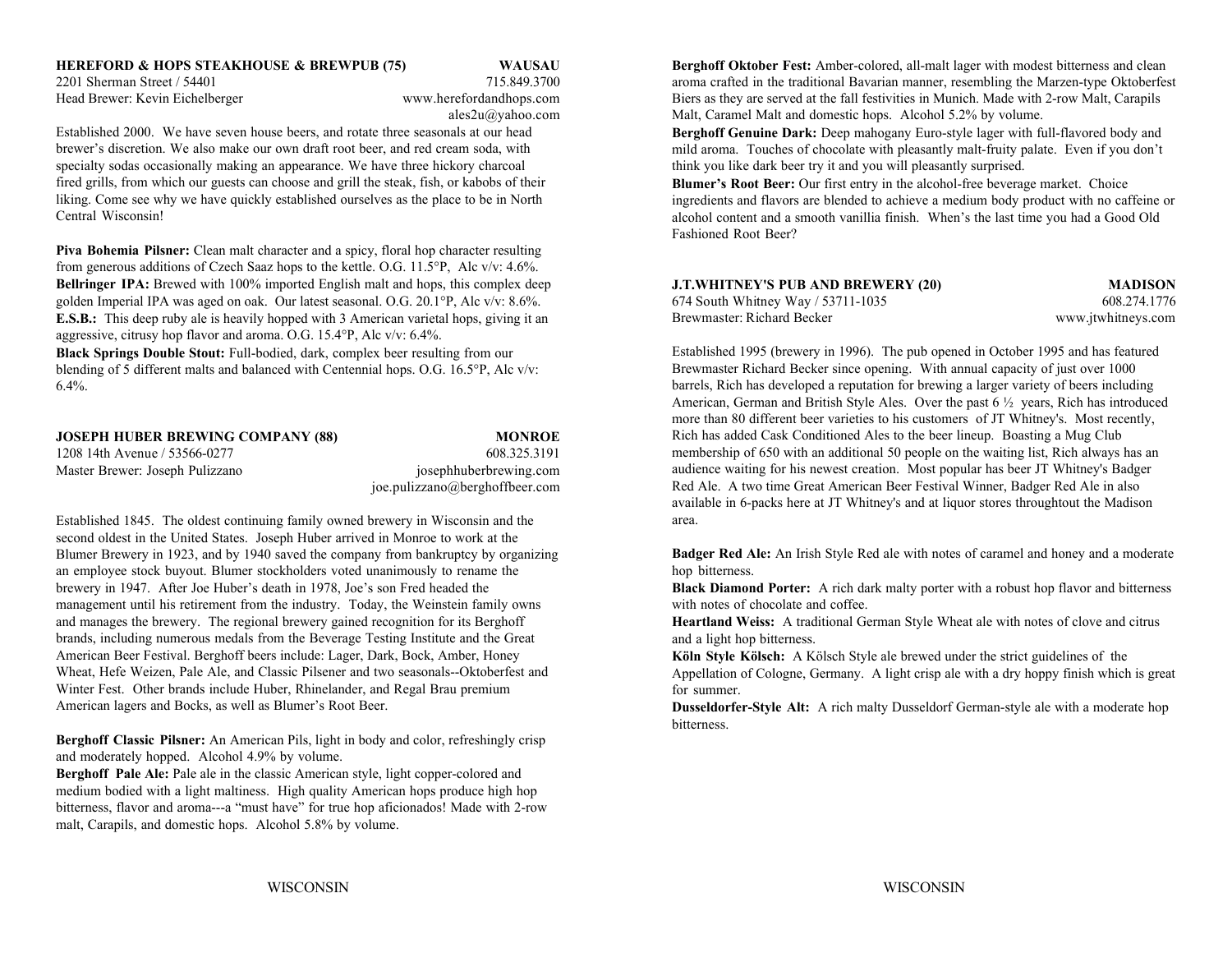7556 Pine Road / 53503 608.753.2675Owner/Brewer: Tom H. Porter tom and the tom alakelouie.com

www.lakelouie.com

Established 1999. Lake Louie is a small brewery located on the beautiful shores of Lake Louie (actually a 1/4 acre pond). When we aren't swimming or ice skating, we're producing top quality local beers for local people. Currently offering English and American ales in kegs and pressure filled growlers to taverns, restaurants, and liquor stores. Our beers are being tapped by some of the finer public houses in the area. Check out our website for locations. Really fun free tours on Saturdays by appointment. Thanks a million for the coolest beer festival around.

**Jasmine:** An Arena original, this beer is produced using Thai Jasmine rice in addition to malted barley and American and German grown hops. This highly filtered beer has a distinctive golden color with a creamy white head of foam.

deep reddish brown color. Full of body, sweetness and flavor. Higher in alcohol content on tap. Historic photography graces the walls at each location. Televisions and big

**Arena Premium:** Based on the American Pale Ale style, but with more malt to balance the "big C" hop finish attained by generous dry hopping.

**Coon Rock Cream Ale:** A pre-prohibition Cream Ale using Briess white corn for a creamy, full-bodied beer. Lightly hopped with traditional varieties that would have been grown in our part of Wisconsin a hundred years ago. The ultimate 'LawnMower Beer'. **Duck Creek Dunkel:** Distinctly dark lager with delicate roasted flavor and Hallertau **Hmmmm... a return of the legendary Stone Beer? Check the booth and find out.**

**LAKEFRONT BREWERY (78) MILWAUKEE** 1872 North Commerce Street / 53212-3701 414.372.8800Head Brewer: John Tully www.lakefrontbrewery.com

info@lakefrontbrewery.com

Established 1987. This small, locally-owned microbrewery (the only one actually in the City of Milwaukee) specialising in brewing traditional as well as innovative beer styles was founded by homebrewing brothers Jim and Russell Klisch. In its first year of operation the brewery brewed only 65 barrels of beer, which were distributed by hand truck to its four accounts. Today, Lakefront brews more than 4,000 barrels and its beers are available throughout Wisconsin as well as Illinois.

Lakefront White: A traditional Belgian Wit using equal amounts of Pilsener malt and generation of the Leinenkugel family, brothers Jake, Dick and John Leinenkugel, the wheat. Hallertau hops, orange peel and coriander are added during the boil. It is company is a leading regional craft brewery in the upper Midwest with beers known as White is presented unfiltered. Cup competition for Leinenkugel's Honey Weiss, Red Lager and Creamy Dark. Tours

**Lakefront Oktoberfest:** Something new from Lakefront this year, a Bavarian-style Oktoberfest brewed with three specialty grains and just enough Saaz hops. This might not be Munich, but you can drink it under a big tent!

**LAKE LOUIE BREWING COMPANY (52) ARENA Cream City Pale Ale:** Amber in color with a hint of citrus flavour. The malt characteristics are derived from generous amounts of Carapils and two types of crystal malt. The hop flavor comes from generous amounts of Perle and Cascade hops used both in boil and finish.

**Eastside Dark:** In the style of a Continental Dark. Munich, Chocolate and Black malts provide a rich, flavorful yet smooth dark beer. Mount Hood hops are experienced throughout the beer's flavor profile.

| <b>LEGENDS BREWHOUSE &amp; EATERY (100)</b> | <b>HOWARD AND DEPERE</b> |
|---------------------------------------------|--------------------------|
| 2840 Shawano Avenue / 54313                 | 920.662.1111             |
| 875 Heritage Road / 54115                   | 920.336.8036             |
| Brewer: Ken Novak                           |                          |

**Warped Speed:** Brewed in the classic Scotch Ale style dating back to the 1700's, with a atmosphere. It is a classy sports bar with an extensive menu and five microbrewed beers but possessing a smooth and lightly hopped finish. Screens abound to catch the sporting events, and the pub and dining room is acoustically Established 1998. Our second brewpub, the DePere location, opened during fall 2001. A visit to either Legends will provide great food and beverage in a warm and comfortable designed to allow you to hear your favorite sporting event or to enjoy a comfortable dinner, combining style and class with sports and beer.

> **Acme Amber:** Mildly hopped amber colored lager named for the Acme Packers. hops.

**Crocodile Lager:** A light colored lager brewed with Tasmanian hops. Great for summer.

| <b>JACOB LEINENKUGEL BREWING COMPANY (104)</b> | <b>CHIPPEWA FALLS</b> |
|------------------------------------------------|-----------------------|
| 1 Jefferson Avenue, Chippewa Falls 54729       | 715.723.5557          |
| 1515 North 10th Street, Milwaukee 53205        | 414.931.6706          |
| 201 South 4th Street, Phoenix, Arizona 85004   | 602.462.3800          |
| Thomas "Jake" Leinenkugel                      | www.leinie.com        |
|                                                | 888.LEINIES           |

Brewmasters: John Buhrow (Chippewa Falls), Greg Walter (Milwaukee), and Peter McFarlane (Phoenix)

fermented with a yeast strain that contributes to the refreshing tartness of the beer. Our "The Flavor of the Northwoods." Leinenkugel's won gold medals in the 2002 World Beer Established 1867 (Milwaukee, 1995; Phoenix, 1998). Founded by German immigrant, Jacob Leinenkugel, the brewery is the nation's seventh oldest. Managed by the fifth (Chippewa Falls brewery only) are M-Sa (year-around) 9-5pm; Sundays (June - August only) 11am - 3pm. Call for tour reservations and information.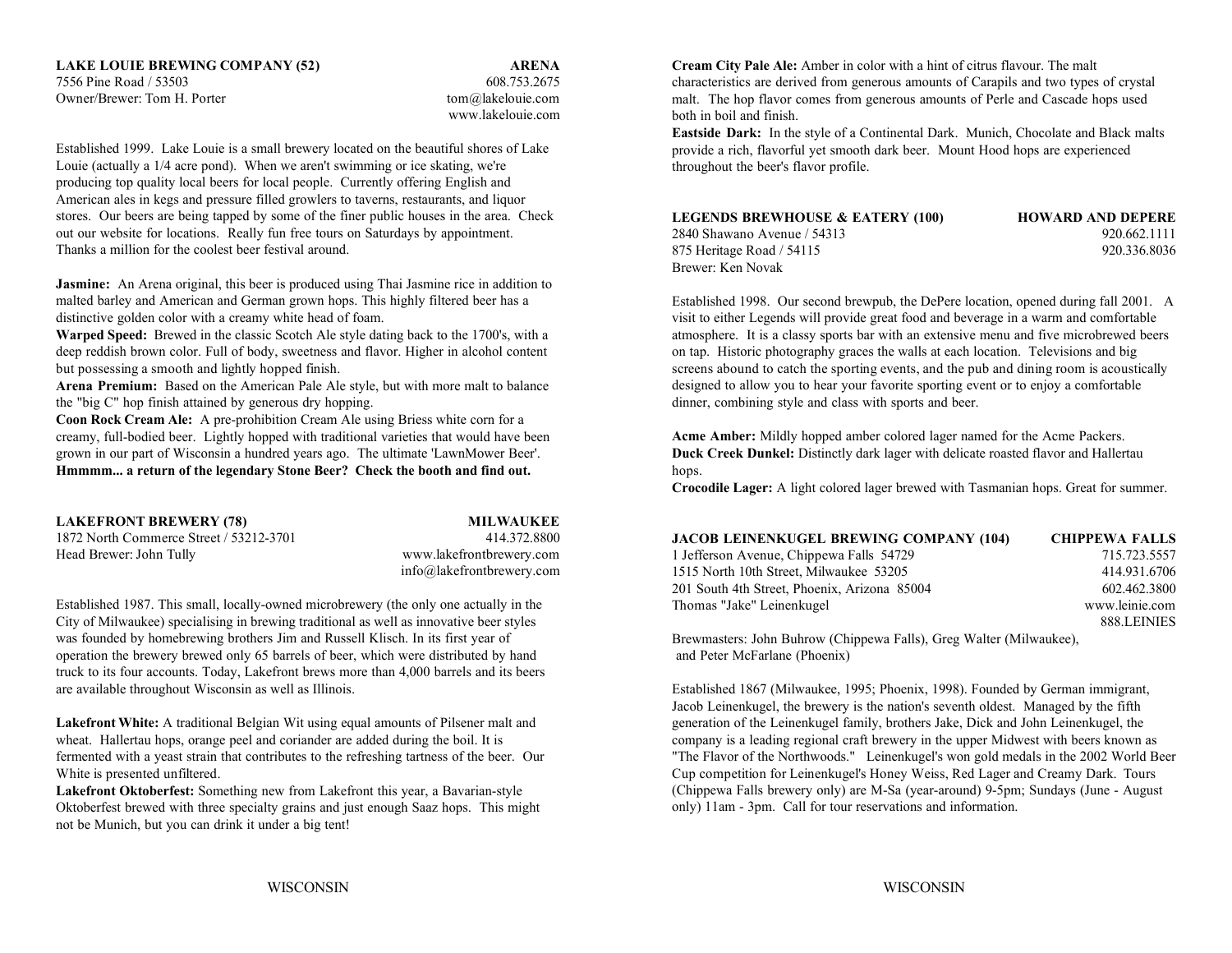**Leinenkugel's Honey Weiss:** Brewed with 35% malted wheat and Wisconsin honey for a crisp, refreshing taste with just a hint of sweetness and is our most popular beer. include the following (brewer did not provide 2002 list for publication): **Leinenkugel's Berry Weiss:** Flavored with three berries indigenous to Wisconsin **Louie's Demise:** Amber export-style Scottish Ale. (blackberries, elderberries and loganberries) Berry Weiss has been a summertime favorite since 1996. Brewed with malted wheat, it has a unique color, aroma and sweet taste that is enjoyable over ice, with lemon, or served mixed with Honey Weiss for a "Honey-Berry".

**Leinenkugel's Amber Light:** The latest beer in the lineup. Brewed to have a deep, golden color with the smooth, drinkable flavor you've come to expect from Leinenkugel's, Amber Light has just 110 calories and 7 grams of carbohydrates per 12 oz. serving. **Leinenkugel's Red Lager**: Flavorful Vienna-style lager brewed with five specialty malts including Caramel, Munich and Carapils, Leinie's Red Lager has a smooth malty taste complimented by Cluster and Mt. Hood hops.

**Leinenkugel's Creamy Dark:** As smooth as dark gets, Creamy Dark is all dark, no bite. The dark roasted specialty malts which give Creamy Dark its color are perfectly balanced by Cluster, Cascade and Mt. Hood hops for a smooth flavor and a hint of chocolate. Leinenkugel's Oktoberfest: First released in 2001, our Oktoberfest quickly sold out and rustic Canadian northwoods atmosphere boasting locally crafted railings, furniture, and virtually disappeared before October. We're back with an amber colored lodge-style game mounts. Our 15 barrel brewhouse has the capacity to brew 500-1,000 Oktoberfest-style beer brewed with Munich and Caramel malts for a full-bodied taste gallons of beer a day, and we will be serving nine different beer styles. We feature Hefe-

**LOG JAM MICROBREWERY (9) TOMAHAWK** Brewmaster: Art Turnquist

Established 1999. The brewery and attached pub were carved out of the former Tomahawk Power and Pulp Mill, approximately 3 miles east of Tomahawk on the County Route W & State Route 69, Box 759 / 53574 608.527.5850 Wisconsin River adjacent to Kings Dam. We have an excellent source of spring water Brewmaster: Daniel Carey, Diploma Master Brewer www.newglarusbrewing.com with several natural springs on the site. Distribution: Central and Northern Wisconsin, and Minneapolis, in kegs and 12 ounce bottles. Seeking a Southern Wisconsin Established 1993. A favorite Wisconsin brewery, New Glarus has wasted no time distributor.

**Best Beer by a Dam Site:** Log Jam Lager, Axe Handle Ale, Swede Saw Red Ale, and Classic Nut Brown Ale.

**MILWAUKEE ALE HOUSE (94) MILWAUKEE** 233 North Water Street / 53202 414.226.2337

Established 1997. Homebrew enthusiasts Jim McCabe and Mike Bieser founded Milwaukee's only locally-owned all-grain brewpub. Located in the Historic Third Ward and on the Milwaukee River with a double-decker outdoor beer garden, Milwaukee Ale House offers six or seven house ales, great food, and one of the best live music venues in the city. Remember, ale's what cures ya! Tours on the fly, by appointment, or by

pontoon boat on the river. Growlers and kegs available at the pub. Festival beers may

**Solomon Juneau Ale:** Golden ale dry-hopped with Czech Saaz hops. **Pull Chain Pail Ale:** Classic pale ale dry-hoped with East Kent Goldings. **Other year-around beers available at the Ale House:** Sheepshead Stout, Downtown Lites, and seasonals.

| MOOSEJAW PIZZA AND BREWING COMPANY (71)   | <b>WISCONSIN DELLS</b>      |
|-------------------------------------------|-----------------------------|
| 110 Wisconsin Dells Parkway South / 53965 | 608.254.1122                |
| Brewmaster: Dana Wolle                    | $info@$ moosejawbrewpub.com |
|                                           | www.moosejawbrewpub.com     |

perfect for the season. Weiss, Golden Light, Schmitz PaleAle No.5, Pilsener, Amber, and Porter and our N10096 Kings Road / 54487 715.453.3800 destination. [Brewer did not provide a list of festival beers for publication.] Established 2002. At 24,000 square feet, locally-owned Moosejaw is one of the largest brewpubs in the Midwest. Enjoy fresh homemade pizaa and handcrafted brews in a brewmaster is feverishly working on seasonal flavors as well. You can enjoy any of these brews at three different bars within Moosejaw. Located in the heart of the Wisconsin Dells, Moosejaw Pizza & Brewing Company is fast becoming a favorite tourist and local

| <b>NEW GLARUS BREWING COMPANY (54)</b>               | <b>NEW GLARUS</b>        |
|------------------------------------------------------|--------------------------|
| County Route W & State Route 69, Box $759/53574$     | 608.527.5850             |
| <b>Rewmaster: Daniel Carey Dinloma Master Brewer</b> | www.newglarushrewing.com |

 establishing itself as a world class operation. Dan and Deborah have successfully combined their business management and brewing professionalism with their philosophy based on individuality, cooperation, and the use of 100% natural ingredients to produce world class, handcrafted beers for their friends in Wisconsin. Distribution: Wisconsin and Northern Illinois. Gift shop hours: M-Sa 11am-4:30pm. Closed Sunday. Tours: call for schedule.

 **Spotted Cow:** A farmhouse ale made with flaked barley, cracked corn, and Wisconsin Brewmaster: Jim Olen mike@ale-house.com malt. One of the lighter beers that we brew. Naturally cloudy because we allow the yeast www.ale-house.com to remain in the bottle. Satisfying with a nice fruity body.

> **Hop Hearty Ale:** The Wisconsin IPA you've been thirstin' for. Brewed with the best of Old World and New World hops. Dry-hopped with Cascade and East Kent Goldings to bring home the hops. Brimming with rich caramel flavors along with an intense hop aroma that you won't soon forget. Cleanly bitter and aromatic, this ale is not for the faint-hearted.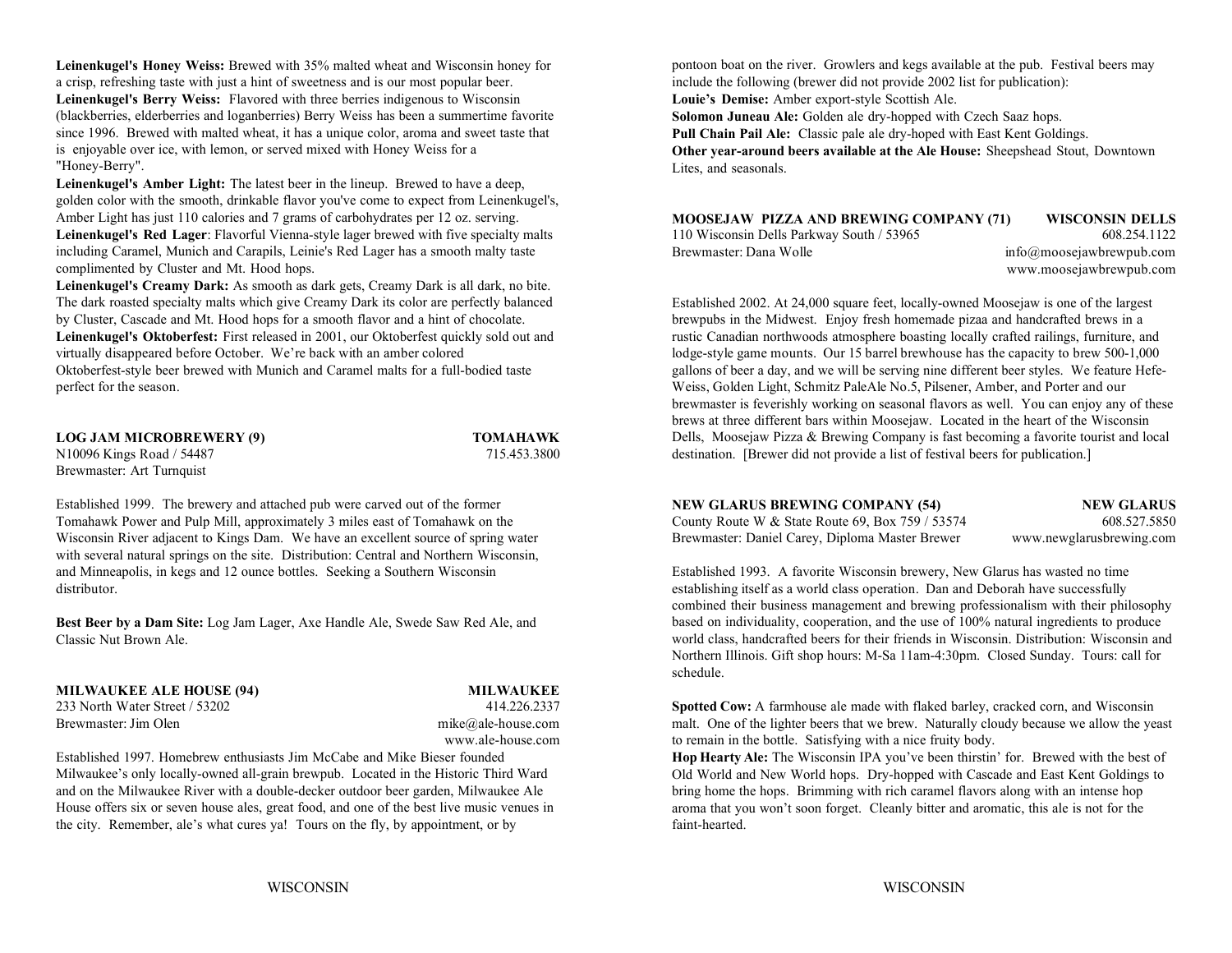**Raspberry Tart:** Award-winning Wisconsin framboise made with raspberries, wheat and **OCONOMOWOC BREWING COMPANY (50) OCONOMOWOC** year-old Hallertau hops and fermented in large oak vats. Raspberry bouquet greets you long before your lips touch your glass. Serve very cold in a champagne flute. **Uff-da Bock:** Hearty, full-bodied, complex and smooth with deep chocolate and coffee undertones, and a natural mahogany hue. **More Beers TBA**

**NICOLET BREWING COMPANY (1) FLORENCE** 2299 Brewery Lane, P.O. Box 650 / 54121 715.528.5244 Brewmaster: Art Lies nicoletbeer.com nicoletbeer.com

alies@nicoletbeer.com

Established 1997. There's a place in the woods of Northern Wisconsin where life is simple and time seems to move a little slower. Where the water runs sparkling clear, the aged to smooth perfection. Nicolet Brewery is in Florence County, home of the Nicolet select specialty malts. Nicely balanced malt and hop flavor, a hint of chocolate on the National Forest and some of the finest stretches of wild rivers and unspoiled forest in the end. Midwest. A rural 13,000 square foot facility houses the brewery, offices, and sampling room. Adjoining the brewery is a beer garden and park. Nicolet Brewing specializes in lager beers in the European tradition. We have two flagship beers and a rotating seasonal beer available in bottles and kegs at all times.

**Nicolet Classic Pilsener:** Golden and full bodied with plenty of Saaz hops. **Nicolet Blonde:** All-malt American-style Pilsener, light and malty.

| <b>NORTHWOODS BREWING CORP, LLC (3)</b> | <b>EAU CLAIRE</b>     |
|-----------------------------------------|-----------------------|
| 3560 Oakwood Mall Drive / 54701         | 715.552.0510          |
| Brewmaster: Timothy Kelly               | northwoodsbrewpub.com |

Established 1997. Enjoy fine food and nine different beers in our "log cabin" interior and brick exterior building overlooking Bullis Pond, north of the junction of I-94 and US-53. Distribution: 6 packs and kegs in Eau Claire area.

publication): malt, Pilsen malt and noble German Hallertau hops. 4.0% abv.

White Weasel Light Ale: Light body and hopping, brewed with barley, corn, and rice. **American Pale Ale:** A refreshing, classic ale. Pale and Munich malts fulfill the malt Lil' Bandit Brown Ale: Slightly sweet brown ale with low hop aroma.

750 East Wisconsin Ave / 53066 262.560.0388Brewer/Vice President: Tom "Julio" Miller obcbeer@beer.com Master Brewer: Robert Wilbur

www.obcbeer.com

Established 1998. Oconomowoc Brewing Company revived the brewing heritage of the Lake Country area. Previous breweries include the Binzel Brewery, Oconomowoc Bottling Works, the Ross Brewery, and the original Oconomowoc Brewing Company. Visit our website for and entertaining account of Oconomowoc's brewing history. OBC is committed to brewing quality, handcrafted beers for discriminating beer drinkers. Our beers are proudly served throughout the Lake Country area at many fine bars and restaurants. We are currently offering our beer on draught only. Tours: by appointment.

air is fresh, and folks take time to enjoy life. A place where great beers are brewed and **Black Forest Lager:** Light-bodied Bavarian-style dark lager made with Munich malt and Amber Rye Lager: Five grains and three hop varieties create a smooth drinkable beer. Deep amber in color with a rich, earthy flavor and moderate hop bitterness.

> **German Style Kölsch:** Clean, crisp light-bodied German ale brewed with Pilsener malt, white wheat, and German Hallertau hops.

**Seasonals: Oktoberfest and Winter Brew** (aka Cherry Chocolate Porter)

| Nicolet Classic Pilsener: Golden and full bodied with plenty of Saaz hops.                   | <b>ONOPA BREWING COMPANY (98)</b> | <b>MILWAUKEE</b> |
|----------------------------------------------------------------------------------------------|-----------------------------------|------------------|
| <b>Nicolet Special Bock:</b> Pale bock beer with loads of malt character and Hallertau hops. | 735 East Center Street / 53212    | 414.264.3630     |
| Nicolet Blonde: All-malt American-style Pilsener, light and malty.                           | Brewmaster: Marc Luther Paul      |                  |

Established 2001. Onopa Brewing Company is a 7-barrel brewery and tavern, located just north of downtown Milwaukee in the eclectic Riverwest neighborhood. Our brewery provides small batches of ale to our tavern customers, ensuring quick turnover and fresh ale. We employ open fermentation and serve our beer unfiltered. Currently, Onopa features six year-round ales served on premise or available to go in growlers; Wheat Ale, E.S.B., American Pale Ale, Nut Brown Ale, Porter and Oatmeal Stout. Cask-conditioned ale coming soon. Hours: Sunday-Thursday, 4pm-2am; Friday-Saturday 4pm-2:30am. Live music Tuesday-Saturday.

Festival beers may include the following (brewer did not provide 2002 list for **Wheat Ale:** A traditional Bavarian-style hefeweizen made with premium German wheat

profile. Bitterness provided by Amarillo hops, followed with lots and lots of Cascade for flavor and aroma. Dry-hopped with more Cascade and Willamette hops. 53 IBU. 5.1%abv.

**Nut Brown Ale:** The dark ruby-brown ale is a favorite. Malty flavor and aroma with a toasted, nutty finish. A hint of molasses. Kent Goldings provide the hop aroma. 4.3% abv.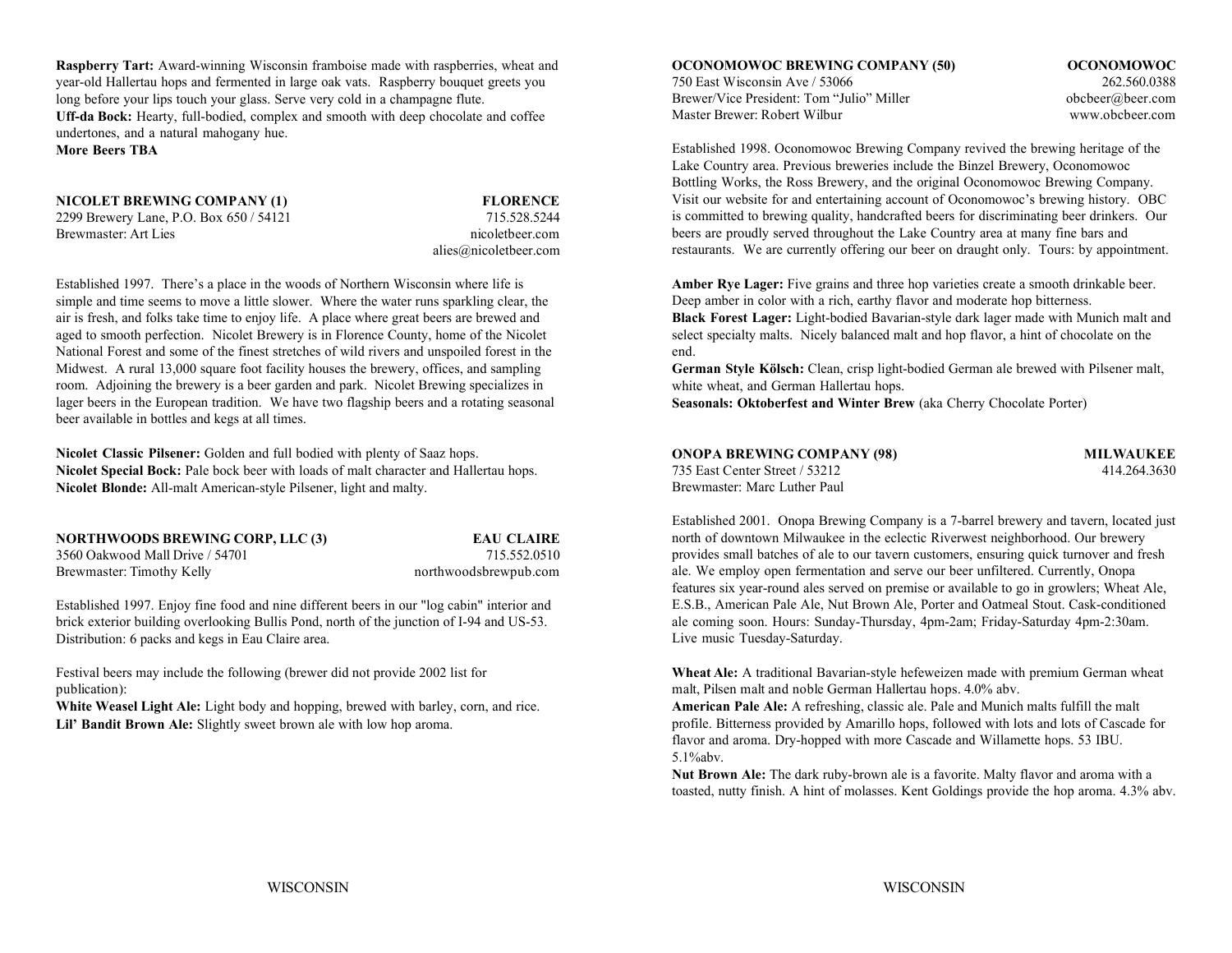Established 1999. Nestled In beautiful and historic downtown La Crosse, Wisconsin on the bank of the Mighty Mississippi, Pearl Street Brewery is always turning out new and exciting beers! The current lineup of local favorites includes Pearl Street Pale Ale, Downtown Brown, American Amber, "That's What I'm Talkin' 'Bout" Organic Rolled-Oat Stout, and amongst the seasonal beers are, "el Heffe" Bavarian Wheat, Winter Hemp Porter, Evil Doppleganger Dopplebock, Konfluence Kolsch, and the famous Lederhosen Lager. The brewers are always busy working on limited "select" specialty beers. A Belgian Tripel, or a Framboise might be found on tap at one of the many local taverns in beautiful downtown LAX. Right now in the ageing cellars there's a stack of kegs of year-old barleywine! Come on over to the tent at this year's Great Taste and we'll pour you a glass! It won't last long! While you're at our tent have a seat and enjoy some foot-stomping blugrass of "Stumbleweed!"

#### **PIONEER BREWING COMPANY (97) BLACK RIVER FALLS**

320 Pierce Street, P.O. Box 187 / 54615 715.284.7553 Brewmaster: Todd Krueger pioneer@cuttingedge.net

cuttingedge.net/~pioneer

Established 1997. The Pioneer Brewing Company has brought back to life the great brewing tradition of Western Wisconsin. The building in which we now produce world class beers was built in 1856 for the Oderbolz Brewing Company. The Oderbolz family produced beer in the building until prohibition when it became a turkey processing plant. Later uses of the building included cold storage of produce, production of land mine parts for the Korean War, ice cream manufacturing, and Coca-Cola bottling. Pioneer Brewing acquired the brands of the twice flooded and now closed Wisconsin Brewing company of Wauwautosa. The Pioneer Brewing Company now produces five brands with the Pioneer name and six Wisconsin brands. All of the Pioneer and Wisconsin brands are available inWisconsin, Minnesota and Illinois in bottles and kegs. If that was not enough for our brewers, we also produce three bottled products for Port Washington Brewing of Sheboygan, bottles of Badger Red for JT Whitney's of Madison, the Milwaukee Ale House's Louie's Demise in kegs, and Blu Creek Blueberry Ale for HMS World Supply of Madison. Pioneer Brewing's Brewmaster Todd Krueger has again shown the world of brewing his talent by producing the 2002 World Beer Cup medal winning traditional bock, Oderbolz Bock, named in honor of the brewery's first owners.

**Oscar's Chocolate Oatmeal Stout:** The 2000 World Beer Cup Gold Medal winning oatmeal stout is a full bodied, yet very smooth drinking stout. Oscar's is a highly drinkable with a complex, nutty finish.

**Black River Red:** The 2000 World Beer Cup Gold Medal winning Oktoberfest/Märzen is a robustly red lager with a great malty flavor, accented with a dash of rye malt for bite.

**PEARL STREET BREWERY (103) LaCROSSE Wood Duck Wheat:** This true-to-style hefe-weizen is classic in its light banana and clove 124 South Fourth Street (4th and Pearl) **/** 54601 608.784.4832 character. Full of wheat flavor, lightly hopped with Noble German hops gives Wood Brewmaster & Director of Keg Washing: Joe Katchever www.pearlstreetbrewery.com Duck Wheat its smooth finish. Just tell your bartender...Gimme a Woody ! **Groovy Brew:** Groovy Brew is our traditional German style Kolsch. Brewed with a special yeast strain and then lagered for a smooth, crisp finish. Our Kolsch has a light, fruity flavor that's great to enjoy in the summer months.

#### **PORT WASHINGTON BREWING COMPANY (72) SHEBOYGAN** 1327 North 14th Street / 53082 920.207.4037

Brewmaster: Jeff Kolar brewstrawhender brewmstrawhender. Let be brewstrawhender brewstrawhender.

www.portwashingtonbrewing.com Established 1996. PWBC was purchased by Kolar Kegging in February 2002. The brewery was moved to a bigger and better location called Hops Haven Brew Haus in Sheboygan. The flagship brandsPier 96 Lager, Amber Ale, and Old Port Porter will still be produced at the Hops Haven Brew Haus and distributed throughout Wisconsin. Growlers are available of both PWBC and Hops Haven products at the brewery's new location.

**Amber Ale:** Brilliant deep color, medium bodied and modestly hopped. **Black Cherry Porter:** A dark, rich and complex, full bodied beer, semi-sweet with a hint of black cherries.

**HefeWeizen:** German-style wheat beer with banana, clove, vanilla, and citrus flavors. **Root Beer Soda:** Great for anyone who just doesn't want another beer.

| RAIL HOUSE BREWING COMPANY (11) |  |
|---------------------------------|--|
| 2029 Old Peshtigo Road / 54143  |  |
| Brewmaster: Mike Erdman         |  |

**MARINETTE** 715.732.4646

Established 1995. In 1868, Marinette was the end of the line for the Chicago Northwestern Railroad and a boarding house was put up as sleeping quarters for the employees. When the tracks were extended into the Upper Peninula of Michigan, the building was sold to the Leisen and Hennes Brewery as an outpost for the beer they brewed across the river. In 1992, Paul and Courtney Monnette installed a restaurant in the historic brewery building. Great beer and great food soon demanded a bigger building and the Railhouse Brewing Company came to be. The Railhouse proudly offers seven handcrafted brews--four ales, a Pilsner, a Steam beer, and a seventh brew on tap as a seasonal, celebrating the whims of the Master Brewer and the seasons.

**Gold Rush:** A light amber "steam" beer aggressively hopped, aromatic with full-bodied character. This beer originated in California more than a hundred years ago. **Scottish Ale:** A medium bodied, moderately hopped brew with a sweet malty flavor. Brewed with a variety of caramel roasted grains for a rich flavor and light red coloring. **Honey Ale:** A light bodied ale with a sweet pleasant malty flavor. Made with fresh-fromthe-farm Wisconsin honey.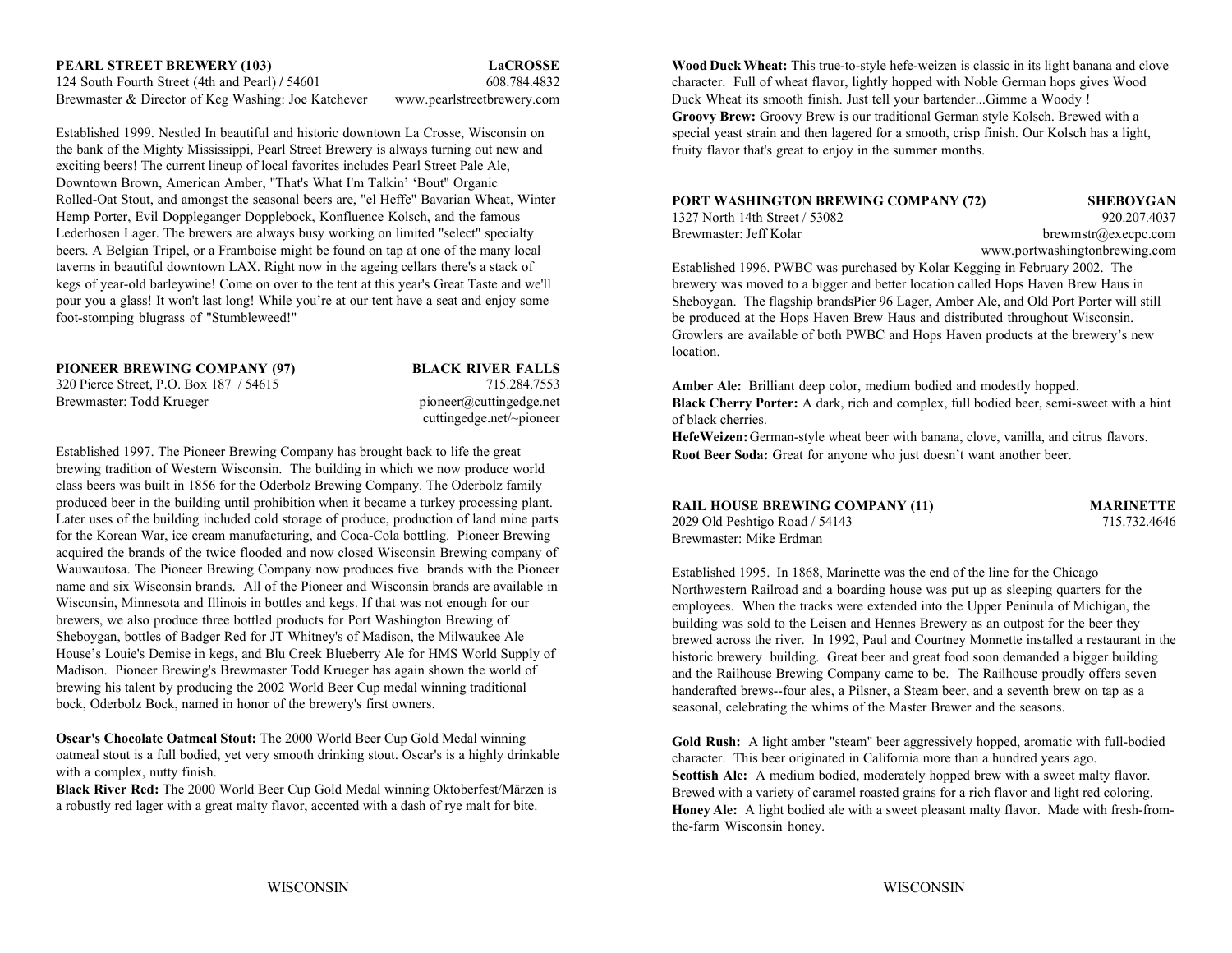#### **ROCK BOTTOM BREWERY (74) MILWAUKEE SLAB CITY BREWING COMPANY, LLC (37) BONDUEL**

740 North Plankinton Avenue / Milwaukee, Wisconsin 53203 414.276.3030 W3590 Pit Lane / 54107 715.758.2337 Brewmaster: David Bass Brewer/Owner: Bill Winsand www.slabcitybeer.com

Established 1997. Located downtown on the Milwaukee River Walk, Rock Bottom offers Established 1995. We are a family owned and operated brewery, located in the gently beer and dining in a casual, southwestern atmosphere. Dine outdoors on the patio, main rolling hills of Shawano County in northern Wisconsin. Our original brewery, which was bar, dining room, or downstairs pub. Tours on request. Growlers available. a 4BBL system was located in the milkhouse which serviced this century-old farm. We [Brewer did not provide a list of festival beers for publication.] quickly outgrew that building to a new building which is located next to the old

**SAND CREEK BREWING COMPANY (45) DOWNING** Brewmaster: Cory Schroeder brewmaster@sandcreekbrewing.com tours so call ahead if you are interested. www.sandcreekbrewing.com

Established 1999. Sand Creek Brewing Company is a locally owned and operated microbrewery. Our goal is to produce quality handcrafted microbrews for the enjoyment of serious and not so serious beer aficionados. In the late 1990s, Cory Schroeder teamed up with partner Jim Wiesender and the two set out to research and build a brewery on the Schroeder farm. With the help of friends and family, they converted a large shed into the brew house, and turned a 32-foot refrigerator semi-trailer into the beer cooler. They scrounged brewery materials from sales around the Midwest, using pudding tanks to make the mash and brew kettles. In 1999, brewery became a reality with the first official brewing of Sand Creek Golden Ale. Cory and Jim began marketing their fine ale in the taverns and restaurants of Dunn and St.Croix counties, promoting it at beer fests throughout the state of Wisconsin, and working to expand and upgrade their brewing facilities with plans to add a bottling line. At first, Sand Creek was available only on draft, but Cory and Jim began bottling Sand Creek ale in March 2001. Currently Sand Creek ales are available from Hudson to Eau Claire with more establishments being added all the time! Support your Local Brewery!

**Sand Creek Golden Ale:** Smooth ale made with a variety of specially roasted barleys and two types of imported hops. It has a brilliant golden hue, sweet taste, and clean finish. **English Style Special Ale:** Robust ale brewed in the traditional English style, handcrafted from select roasted barleys that impart its hearty red–brown color and roasted taste. Cascade hops are liberally used to give it a distinctive flavor.

**Imperial Stout:** As the name implies this is a truly regal ale! Brewed in limited amounts, sweet dark ale is brewed with carefully selected dark roasted grains and several types of imported hops to give it its hearty flavor.

**Hefe Weisen Tavern Ale:** This summer our "seasonal" will be one of Der Brewmeister's favorites, a Hefe Weisen or wheat beer which will be available in August and introduced during the Great Taste of the Midwest<sup>sm</sup>!

bill@slabcitybeer.com

1442 Dunn-St.Croix Road / 54734 715.265.7694 in stores and taverns in northeast Wisconsin. We do not have regular brewery hour for milkhouse. Our new brewing system has a capacity of 8 and 16 bbls. It is a collection of retired dairy equipment from local farms and used brewing equipment. Slab City beers are available in 64oz growlers, 12oz bottles, 1/4bbls, and 1/2bbls. Our beers are available

> **Esker Alt:** Full-bodied, unfiltered, unpasteurized, German-style ale with a rich copper color, semi-sweet malty flavor, and balanced with a generous portion of fresh hops. Fermentation using a first class German altbier yeast also makes a distinct flavor contribution. The malty finish to this full-bodied ale is accented by a hoppy note that truly satisfies the discerning tongue.

**Old 47 Pale Ale:** A local favorite, this ale gets its distinctive hoppy nose from a generous portion of Chinook hops. A blend of Harrington, Munich, Vienna, barleys give this beer a full, clean taste that is truly refreshing. This ale mates well with a fine cigar and a warm summer night in the backyard that is your kingdom.

**Milkhouse Stout:** Don't be fooled by this name! Milkhouse Stout is not a sweet stout, as its name seems to imply. This is a dry stout with a rich roasted flavor and an ample dose of hops. We use a blend of five different barleys to achieve the robust taste that will tantalize your taste buds with each sip. Best served at about 45° F in a room temperature pint glass.

**Shawano Gold:** American Style Kölsch. The smooth taste of this golden ale is derived from a simple grain bill of Harrington barley. Shawano Gold is an excellent choice for those tongues that prefer a lighter taste. But be advised that this ale is far from being like a typical American lager, it still carries the full flavor that makes Slab City Beers the local choice in premium malt beverages.

**Xenabock:** The dark ruby red appearance of this beer is a visual representation of the taste that follows. Four malted barleys give this beer a unique taste that glides across your tongue from the first to the last sip. We use untraditional brewing methods to create Xenabock. It's ale'ed not lagered, brewed in the fall not spring. Enjoy!!!

**We will also be bringing some special brew. Stop by to find out what they are.**

| <b>SOUTH SHORE BREWERY (82)</b>   | <b>ASHLAND</b>            |
|-----------------------------------|---------------------------|
| 808 West Main Street / 54806      | 715.682.9199              |
| Head Brewer: Eugene "Bo" Bélanger | www.southshorebrewery.com |
|                                   | bolo@cheqnet.net          |

Established 1995. The South Shore Brewery was established in May 1995 and become the state's seventh microbrewery and first in Northern Wisconsin. Many changes have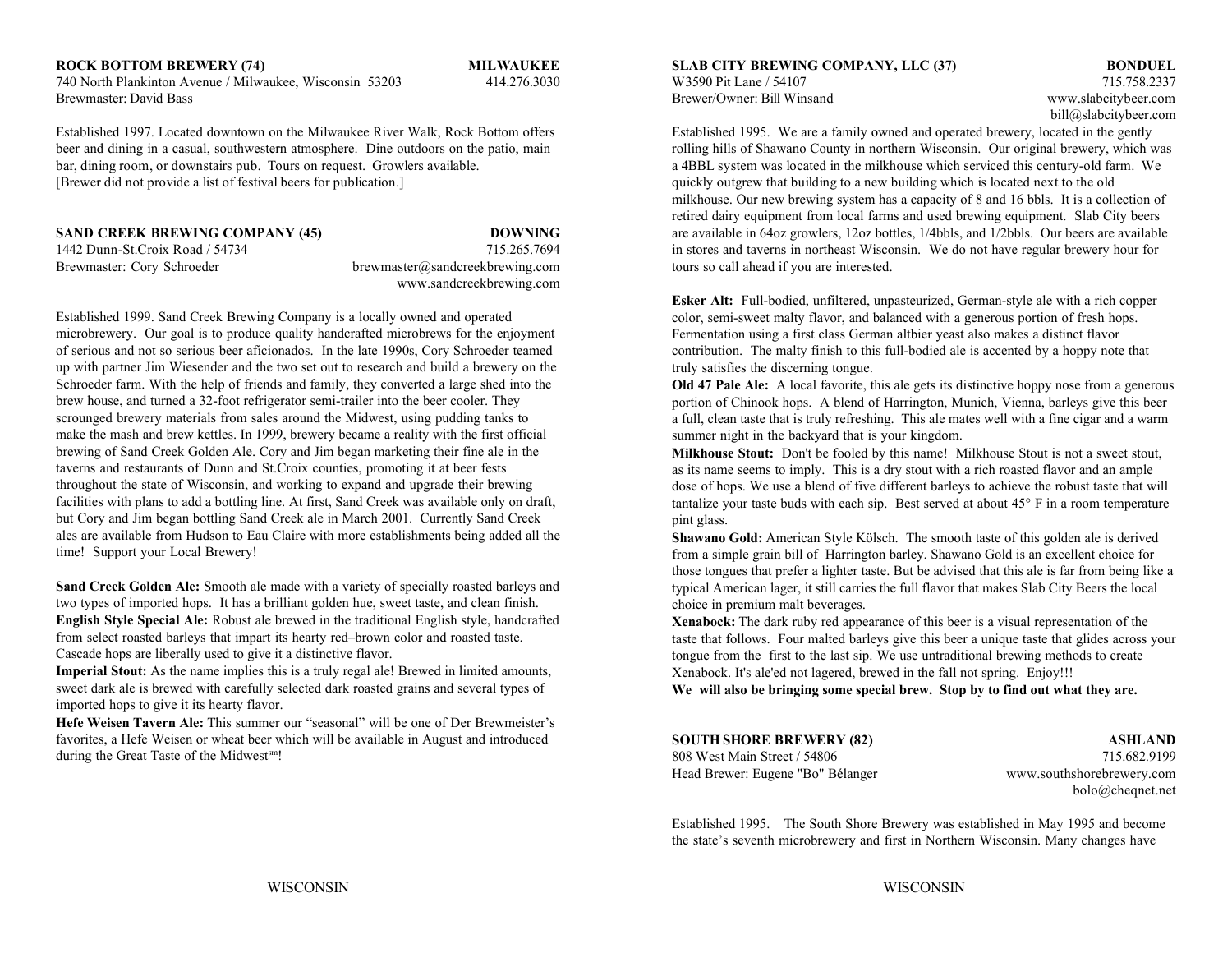occurred since its inception. Originally located in the historic Soo Line Depot building in downtown Ashland, it existed with the Railyard Pub. A few additions to the brewery allowed for increased capacity and distribution. A catastrophic fire ravaged the Depot building April 1, 2000 and left the brewery temporarily homeless. A new site was secured in July, 2000 and the ensuing construction lasted until late March, 2001. The new brewhouse and production line was formally commissioned March 29th. The brewery is dedicated to producing flavorful innovative products that uses the best of traditional techniques and taps the resources of originality from its professional staff. Currently, the brewery distributed its ever increasing line of products to select accounts throughout northern and west central Wisconsin, the western portions of the Upper Peninsula of Michigan, and the Duluth and North Shore region of Minnesota.

**Nut Brown Ale** (4.0-4.4 % alc. by wt): Our Flagship beverage. Don't be intimidated by the rich walnut color. It is very smooth, not heavy, with no residual bitterness, and a real warming, nut-like flavor and aroma. Brewed to match a classic English mild, but with carbonation levels that are more American in profile.

**Honey Pils** (4.4-4.6 % alc. by wt): Refreshingly bold, crisp yet not overwhelmingly bitter. Brewed with a classic European Pilsener yeast strain and lagered for several weeks before final packaging. Locally harvested honey primarily adds fermentables, but also a delicate touch of sweetness that balances nicely with newly developed aroma hops. **Rhoades' Scholar Stout** (4.7-5.4 % alc. by wt): Our only named beer to date. Its honorary status is in tribute to its designer, Allen Rhoades, a fellow brewer who captured a blue ribbon at the Western Washington State fair when it was entered as a homebrew. Rich and hearty, but not thick and overpowering, and with a creamy head. Chocolate and dark caramel malts, along with roasted barley combine to create the wonderful flavor. **Cream Ale** (3.5 % alc. by wt): A very innovative and unique product, and a thirst quenching favorite for those looking for a light beer alternative. By brewing half of the wort as an ale and the other as a lager, it combines the best features of both into one beverage. The body of this beer is achieved through the use of rolled oats, flaked barley and white wheat, and enhanced in both flavor and aroma, by herbal tinctures. This product retains the features of an ancient beer with a progressive malt alternative appeal.

### **SPRECHER BREWING COMPANY (44) GLENDALE (MILWAUKEE CO.)** 701 West Glendale Avenue / 53209 414.964.2739Owner/President/Brewmaster: Randal G. Sprecher www.sprecherbrewery.com

Assistant Brewmaster: Craig Burge beer@execpc.com

Established 1985. Sprecher is dedicated to producing fine European and traditional style beers and gourmet sodas. After 10 years in Milwaukee's Walker's Point area, the brewery moved to a larger location, a former elevator car factory, to continue its growth in producing distinctive beers for discerning beer drinkers. Sprecher produces five year-around varieties, six seasonals, and five gourmet sodas. Tours (reservations required): Fridays at 4pm and Saturdays at 1, 2, and 3pm. Additional 4pm tours June-August on Mondays through Thursdays. Distribution: Most of Wisconsin, plus metropolitan areas in Minnesota, Illinois, Michigan, Indiana, Baltimore, Northern California, and (soon) Florida.

**Scotch Ale:** Hearty red-brown ale with a slight smoky aroma of sweet caramel and lightly toasted malt. Malty, yet very smooth with a delicate hop finish and creamy head. **German Fest Bier:** Pale malt flavors are balanced with a rich hop character and a light fruit bouquet in this lager. Dry-hopping and extended aging give this strong blonde beer a distinctive flowery aroma and a potent kick.

**Pub Ale:** Seven varieties of malted barley are combined to give this English-style ale its complex flavor and deep brown color. A select British yeast culture adds a subtle fruitiness and a blend of choice hops gives this non-bitter ale a soft finish.

**Imperial Stout:** Once brewed in Britain for the Russian Czars, this tremendously rich and thick ale uses a profusion of burnt and caramel malts. A massive mouthful of dark roasted malt and coffee flavors finishes with hints of chocolate, caramel, and licorice.

**Pale Lager:** Bohemian-style lager with golden color and rich malt complexity that only old-world brewing can produce. Saaz and Mt. Hood hops combine to provide the perfect balance between malty sweetness and a floral hop finish.

**India Pale Ale:** Traditional ale originally brewed in England for the British troops stationed in India. Fermented and dry-hopped, it has intense hop flavors and aromas delicately balanced with a potent, yet delicious, malty sweetness.

**Ravin' Red Soda:** Real cherry and cranberry juices are blended with honey and ginseng for a high-energy soft drink with a tantalizing sweet/tart sensation. We used the finest all-natural Wisconsin ingredients and brewed them in our gas-fired kettle.

**Root Beer Soda:** This old fashioned soda has a rich, creamy flavor from using pure Wisconsin honey direct from the combs. Our extracts are prepared in a hand-made, gas-fired brew kettle by combining honey, pure vanilla and a host of aromatic botanicals.

| STEVENS POINT BREWERY (96)     | <b>STEVENS POINT</b> |
|--------------------------------|----------------------|
| 2617 Water Street / 54481-5248 | 715.344.9310         |
| Brewmaster: John Zappa         | www.pointbeer.com    |
|                                | john@pointbeer.com   |

Established 1857. One of Wisconsin's oldest and most popular breweries, the Stevens Point Brewery has maintained a reputation for great-tasting, award-winning beer.

**Point Special:** Our flagship brand since 1857, an award-winning well-balanced premium lager praised for its pleasant hop character and smooth, hearty flavor.

**Point Pale Ale:** American pale ale handcrafted with a blend of malted barley, Munich and Carapils malts, and Willamette hops.

Point Amber: Hand-crafted 100% all malt amber lager with Cluster, Hallertauer, Tettnanger, and Cascade hops for a balanced, distinguished flavor.

Point Bock: Bock beer made with a rich and flavorful recipe of roasted barley, caramel malt, and an extra helping of hops.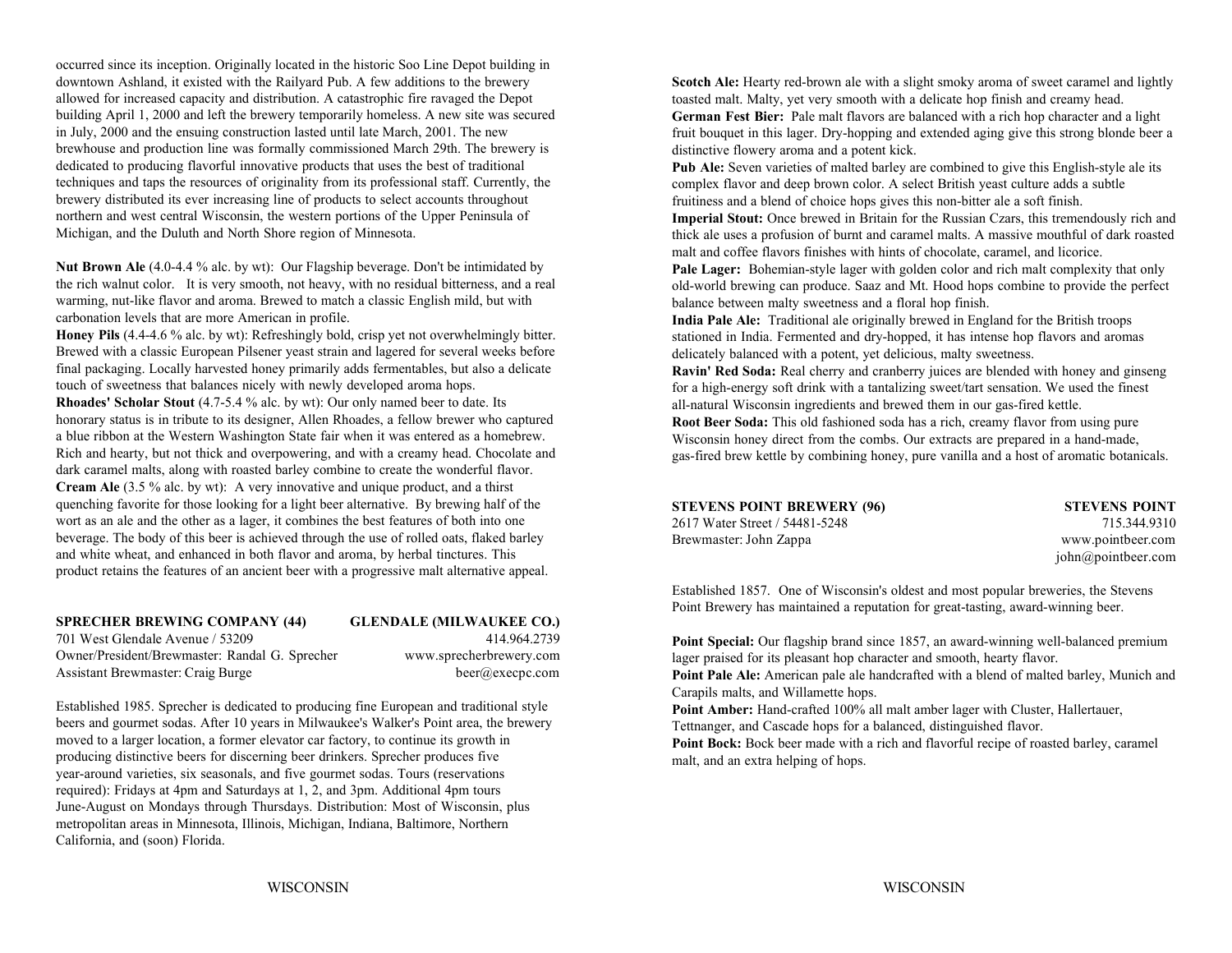## **STOUT BROTHERS PUBLIC HOUSE (80) MILWAUKEE** 777 North Water Street / 53202 414.273.2337

buildings. We feature 6-8 house brews and a few guest taps, and a full kitchen serving [Brewer did not provide a list of festival beers for publication.] lunch and dinner Tu-Sa 11am-11pm; Su-M 11am-9pm. Park your car, have a few beers and jump on our custom beer clad shuttle to Bucks or Brewers games or to Summerfest. We self-distribute kegs to accounts in the Milwaukee area.

**Yodeler Weiss:** Unfiltered Bavarian-style hefeweizen with banana and clove flavors. **Underground IPA:** Hoppy, copper-colored English-style India Pale Ale made with imported East Kent Golding hops. This is our strongest full-time beer at 6% alc v/v, and is also the brewmaster's favorite.

**Stop by and find out what our third beer will be!**

**TITLETOWN BREWING COMPANY (79) GREEN BAY** 200 Dousman Street / 54303 920.437.BEER

Head Brewer: Adam Roberts www.titletownbrewery.com info@titletownbrewing.com

Established 1996. Titletown is located in the 100-year-old renovated Chicago & North **Headless Man Amber Alt:** This Dusseldorf-style Altbier boasts a deep copper color, Western railroad depot in downtown Green Bay overlooking the Fox River. Green Bay's aromatic hops and Wisconsin caramel malt for a remarkably smooth and delicious taste. first brewpub features 8 hand-crafted beers, our own root beer, and some of the finest cuisine in the area. Distribution: on-premise and at 12 local bars and restaurants. Tours: Saturdays 2pm. Festival beers may include the following (brewer did not provide 2002 list for publication):

**"400" Honey Ale:** Light ale made with Wisconsin clover honey. **Railyard Ale:** Amber alt-style brew made with all German hops. **Fort Howard Pale Ale:** Nice and hoppy American pale ale served on nitro-tap.

**TWIN PORTS BREWING COMPANY (12) SUPERIOR** 1623 Broadway / 54880 715.394.2500

Owner/Brewmaster: Rick Sauer beer@twinportsbrewing.com www.twinportsbrewing.com

Established 1996. Twin Ports Brewing was originally established as the brewery for the Choo-Choo Pub and Grill (a refurbished railcar) on the outskirts of Superior WI. After two we decided that a location more central to all the residents of Duluth-Superior (the Twin Ports) was needed. After a year of searching and remodeling, TPB reopened in a former creamery. Complete with sloped floors with drains and tile walls the building was perfect for a brewery, although not what most people would think was ideal for a brewpub. It was decided to embrace the industrial nature of the location instead of making it warm and fuzzy. There are a variety of antique beer signs, bottles, and

 houses a bar built in the early 1900's that was salvaged from a local jazz cabaret. The new Brewmaster: Al Bunde, "The Ambassador of Beer" www.stoutbros.com space allows for the separation of smoking and non-smoking areas, and provides a venue stoutbrospublichouse@wi.rr.com for live music. TPB beers are created on a highly flexible 2bbl brewing system. The small Established 2000. Milwaukee's newest downtown brewpub is located near City Hall and possible. Unique and experimental beers are created without having to worry about slow around the corner from the Pabst Theatre in two renovated 125 year-old Cream City brick consumption. A variety of ales and lagers are produced in addition to hand-pulled real ale. photographs from Superior and Duluth's rich brewing history. A recent room addition batch size allows for a quick turnover of beer, ensuring that the beer is as fresh as

### **TYRANENA BREWING COMPANY (41) LAKE MILLS**

1025 Owen Street, PO Box 736 / 53551 920.648.8699 Brewmaster/Founder: Rob Larson www.tyranena.com

info@tyranena.com

Established 1999. Tyranena is located in a modern brewing facility in Lake Mills where it produces four year-around beers, five seasonals, and several specialty style. Beer is available in bottles and select draught accounts in southern Wisconsin. Our beautiful smoke-free Tasting Room and Beer Garden are open Wednesday through Saturday evenings. Live music Saturday evenings. Growlers available.

**Stone Tepee Pale Ale:** This American-style pale ale celebrates the American hop with its characteristic bitterness, flavor and aroma.

**Ancient Aztalan Brown Ale:** This American-style brown ale is rich, satisfying and chocolatey with just enough hops to make it not too sweet.

**Chief BlackHawk Porter:** A robust black and sharply bittersweet ale. This full-bodied beer is complimented by chocolate, caramel and roasty flavors.

**Gemuetlichkeit Oktoberfest:** This Bavarian-style Märzen is a rich, amber lager with a malty aroma and balanced hop bitterness.

**Bitter Woman IPA:** This India Pale Ale is brewed with an abundance of Cascade and Amarillo hops for an intense hop experience.

**Johnson's Crick Wee Heavy:** Vintage 2001 (Served at 1:00 p.m.): This Strong Scotch ale is full-bodied, amber in color with a pronounced malty sweetness.

**Shantytown Doppelbock:** Vintage 2001 (Served at 3:00 p.m.): This German-style Strong Doppelbock is brown in color with malty sweetness and a full body.

#### **VIKING BREWING COMPANY (42) DALLAS**

234 Dallas Street W. / Box 277 / 54733 715.837.1824Brewmasters/Owners: Randy and Ann Lee brewer@vikingbrewing.com

www.vikingbrewing.com

Established 1994. Viking Brewing Company fired its kettle for the first time on Labor Day of 1996. Since then we have brewed 18 different styles of beersand several contract beers. Tours: 1PM Saturdays. Cheers! Randy and Ann Lee. Try Our "Scandinavian"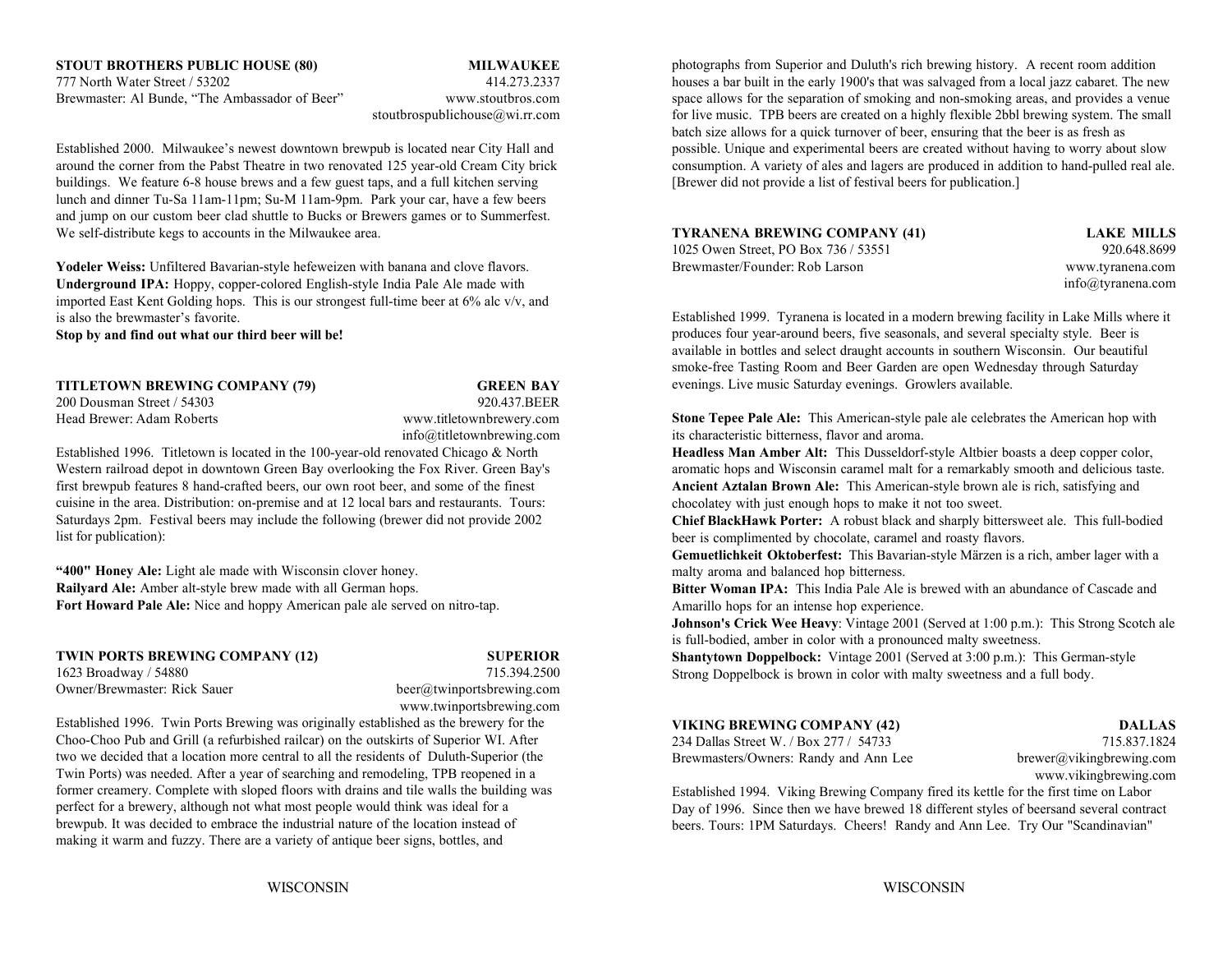Smorgasbord! Join the Beer Party: "Ask not what our country can do to you, but ask what brew can do for our country!"

**Whole Stein:** Our coffee, oatmeal, milk Porter - "Breakfast Beer"!

**Big Swede:** Swedish Imperial Stout, an espresso of beers. Very dark, extremely smooth. **CopperHead:** Premium ruby Märzen-style lager.

**Abby Normal:** Abbey-style Belgian tripel, very complex; wheat malt and Belgian candi sugar makes it light in body despite high alcohol content.

**Golden Meadow:** Bavarian-style Weissbier. Bold, phenolic, and fruity summer thirst quencher.

**Blonde:** Northern Pilsener, lighter with a touch of rye to add a little dryness and a twist. **Vienna Woods:** Legendary Vienna-style lager. Elegant. Smooth.

**Honey Moon:** Our newest brackett, like a light, sparkling honey wine (mead) **Jorstad's Old Fashioned Root Beer:** Very creamy, slightly spicy root beer sold at

Jorstad's store in Ridgeland and at the brewery.

| WATER STREET BREWERY (13)                      | <b>MILWAUKEE and DELAFIELD</b> |
|------------------------------------------------|--------------------------------|
| Downtown: 1101 North Water Street / 53202-3107 | 414.272.1195                   |
| Lake Country: 3191 Golf Road /                 | 262.646.7878                   |
| Brewmaster: George Bluvas III                  | www.waterstreetbrewery.com     |

Established 1987. Water Street Brewery was the first brewpub in downtown Milwaukee, in 2000 we became a "chain" (albeit a small one) when we opened Water Street Brewery-Lake Country in Delafield right off I-94 and WI-83. Gleaming copper kettles of the on-premise brewery greet patrons at both locations. Six house beers, a variety of seasonals, and Water Street Root Beer are served at both locations. This year we celebrate our 15th Anniversary. We have decorated both locations with thousands of beer cans, 1600 tap handles, statues, lithographs, and stamped metal signs. A large portion of these items are pre-prohibition and focus on Wisconsin's proud brewing heritage. We have named the collection the Water Street Brewery Beer Memorabilia Collection and pieces will be rotated in and out of both locations to let people view the collection in its entirety. Go Leafs Go!

**15th Anniversary Bock:** Traditional German dark lager, brewed for the spring. We got a hold of a bag of every German malt we could get our hands on and threw it in . We used so much malt that we bent our mash mixer, which is a 1/8" thick steel paddle used to combine grain and water in the mash tun.

**15th Anniversary Mead:** A lighter style of sparkling mead (fermented honey and water), which is actually a metheglyn, spiced with ginger and lime peel. It has been cold aged for 2 years.

Peche: Brewed and served ONLY for the Great Taste. We do a small 1Bbl batch every year, just for this festival. A Belgian style wheat beer, combining natural fermentation, two strains of Belgian yeast and peaches and peach juice added to the secondary, and aged one year.

**Irish Stout:** Traditional Irish Stout brewed and served at Milwaukee's Irish Fest, one of the largest Irish celebrations in the World. Based on a Beamish recipe we added a wee bit of Irish Whiskey to the finishing tank for some added "authenticity."

**WHITE WINTER WINERY (43) IRON RIVER** 7665 US 2 / 54847 800.697.2006 or 715.372.5656Meadmaker: Jonathan G. Hamilton

 goodmead@cheqnet.net whitewinter.com

Established 1996. Specializing in mead, White Winter Winery is located in a delightful old house on a hill in Wisconsin's beautiful north woods. Our mead is made from localfruits and honey whenever possible. Mead is the oldest known fermented beverage and referred to as "Nectar of the Gods" and was associated with wisdom, immortality, and fertility. Indeed, "honeymoon" refers to the tradition of giving the newly-wedded couple <sup>a</sup>"moon's" supply of mead to ensure a fruitful union. We make 14 different styles of mead ranging from dry to sweet in traditional, melomel, cyser, black and brackett. We have both wine and beer styles. Our products are bottled in 375ml splits, 750ml wine bottles, or 22 oz beer bottles. Distribution: retail outlets in Madison, Milwaukee, Chicago, and surrounding areas. Check out our web site for a complete listing of retail outlets, or shop on-line at www.whitewinter.com . You can also order by phone at 1-800-697-2006 or stop by for a tour and tasting at our wine cellar and gift shop in Iron River, Wisconsin.

**Black Mead:** Soft, yet not subtle dry red. Enjoy with steak, Cajun or a standalone drink. If you like Cabernet, Burgundy, or Merlot; try this hearty drink.

**Dry Mead:** Dry honey, hint of lemon/lime enhances chicken or fish. Dryness of a Chardonnay with a light honey finish.

**Strawberry Melomel:** Light and airy semi-dry. A lighter fare compliments this lighter wine. Comparable to White Zinfandel with a fresh strawberry appeal.

**Blueberry Melomel:** Subtle semi-sweet. Fresh flavor for dessert or a standalone drink. **Oak Brackett:** Mead meets beer! Robust and nutty with a slightly sweet finish. 12% ABV, serve at 45 - 50F in a brandy snifter to take full advantage of the complex aroma and flavor. Bronze medal in 2002 World Beer Cup.

**Cherry Brackett:** Fresh sweet cherry flavor. Similar to a lambic but with Mead origins, serve in brandy snifter or wine glass. 9% ABV

**Hard Cider:** Made from fresh Bayfield apple cider. Crisp, clean, refreshing, and lightly carbonated, 4.5% Alc.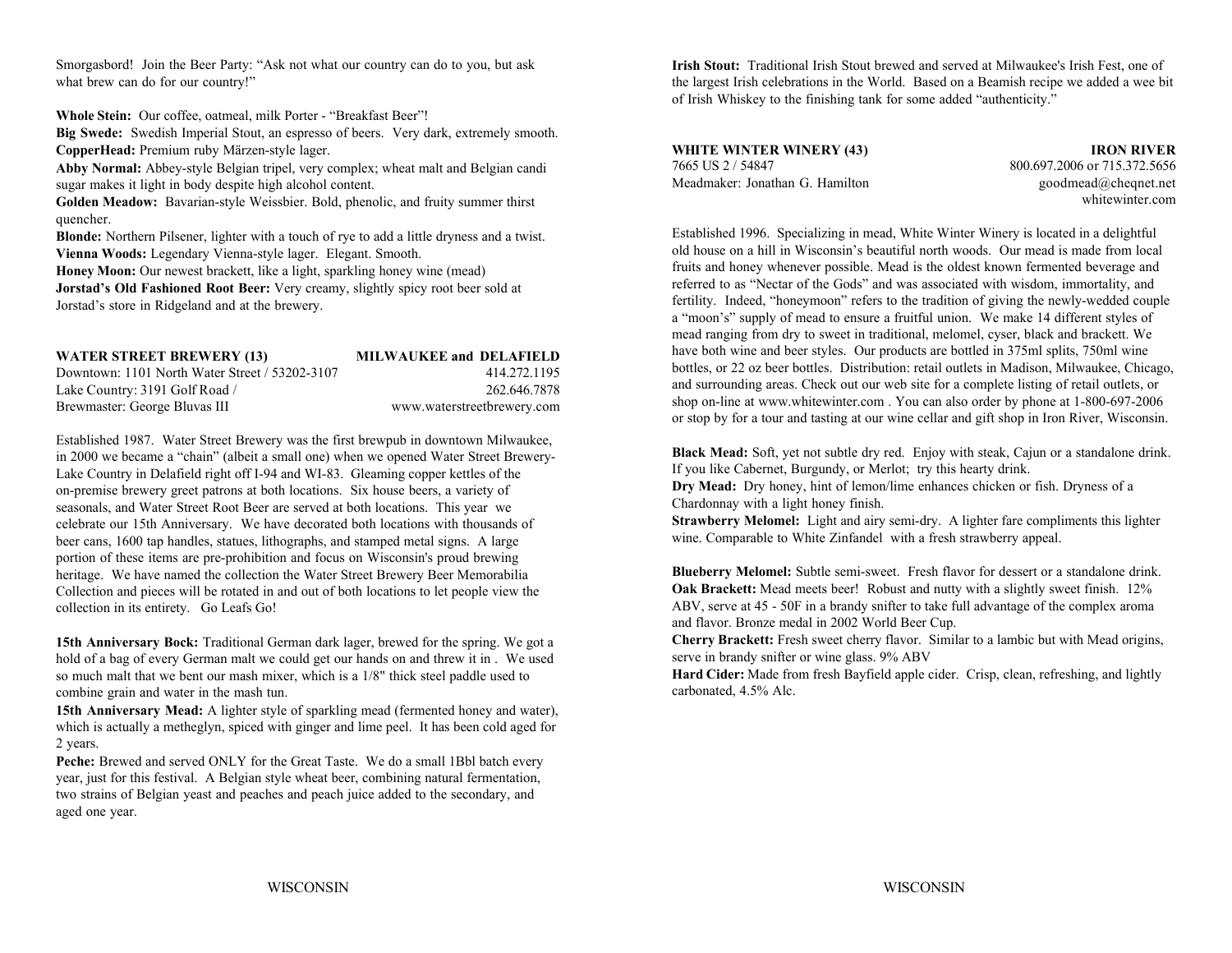### **ILLINOIS**

**AMERICA'S BREWING COMPANY (8) AURORA**

205 North Broadway / 60505 630.264.2739 Brewmaster: Mike Rybinski auroraroundhouse.com miker@auroraroundhouse.com

Established 1995. The brewery at Walter Payton's Roundhouse is a 30 bbl. DME system set inside a 72,000 sq., ft. old train roundhouse original built in 1853. Refurbished in 1996 and named one of the countries top ten restorations in 2000. The complex offers indoor and outdoor dining, a cognac/cigar bar, Walter Payton's Museum of football memorabilia, America's club, banquets in 5 rooms or up to 600 people and courtyard entertainment featuring live bands. There are 8 beers on tap at all times, covering a wide range of styles.

**Payton Pilsner:** Winner of the gold medal at the World Beer Cup 2000 for Bohemian Pilsner. A full bodied Pilsner with assertive hop flavor and aroma. **Hemp Ale:** Brewed with sterilized hemp seeds so there's no THC (the chemical that makes you 'high'). It has a nutty, malty flavor that's smooth and mellow. **Sweetness Stout:** Winner of the gold medal at the 2001 GABF for sweet stouts. Made with lactose, which doesn't ferment, lending to a chocolatey, malty stout that is sweet. **Berliner Weiss with Raspberry:** A hard to find German-style wheat beer that, served alone, is very tart. Adding raspberry syrup "cancels" the tartness and you have a wonderful summertime German wheat beer.

**Rootbeer:** A creamy, handcrafted rootbeer made with a touch of honey and vanilla.

| BENT RIVER BREWING COMPANY (22) | <b>MOLINE</b>          |
|---------------------------------|------------------------|
| 1413 5th Avenue / 61265         | 309.797.2722           |
| The Brew Guy: Timothy Koster    | bentriver@gconline.com |

Established 1999. Located in the "Moline City Centre," this turn-of-the-century building captures that bygone era of rugged individuals with its two storefronts and decorative stone arches. The brewery and tasting room occupy a 1,600 square foot storefront and 1,000 square foot German-style bierhall, decorated in the traditional colors and style with seating for 65 people in church pews at trestle tables with room for a band. There are an additional 2,800 square feet in the basement for bottling, labelling, kegging, and storage. [Brewer did not provide a list of festival beers for publication.]

**BLUE CAT BREW PUB (90) ROCK ISLAND** 113 18th Street / 61201-8708 309.788.8247

Brewmaster: Daniel Cleaveland bluecatbrew@bluecatbrewpub.com www.bluecatbrewpub.com

Established 1994. The brother and sister team of Martha and Dan Cleaveland, natives of Rock Island, founded Blue Cat in a restored century-old building in the downtown entertainment district. Relax and enjoy one of our beers on tap while watching the

brewers brew one of their nearly 40 recipes in the two-story brew tower. After a fine casual meal on the first floor, move upstairs to partake in pool, darts, video games or just sit and talk. The brewhouse is a 7-barrel Newlands. People can see the operation from milling on the second floor to the 1st floor brewery from either floor. In the basement, the beer is held in 25 year old English Grundy tanks for conditioning and serving. Tours: on request and with monthly beer dinners. Distribution: Illinois and Iowa, including Galesburg, Macomb, and Woodstock, IL, and Bettendorf and Ames,IA. Kegs and party pigs.

[Brewer did not provide a list of festival beers for publication.]

| <b>CARLYLE BREWING COMPANY (49)</b> | <b>ROCKFORD</b> |
|-------------------------------------|-----------------|
|-------------------------------------|-----------------|

215 East State Street / 61104 815.963.2739 Brewmaster: Don Carlyle

Established 2002. Be among the first to taste CBC beers. Projected opening is September.

#### **FLATLANDER'S (91) LINCOLNSHIRE**

200 Village Green (Milwaukee Ave. & Olde Half Day Road) / 60069 847.821.1234 Head Brewer: Greg Browne www.flatlanders.com greg@flatlanders.com Established 1996. Flatlander's produces a full range of beers served fresh on premise only in the cool and impressive setting of the Lincolnshire pub. Enjoy a beer or two, or order a full meal to accompany your beer. Tours on request. [Brewer did not provide a list of festival beers for publication.]

| <b>FLOSSMOOR STATION BREWING COMPANY (85)</b> | <b>FLOSSMOOR</b>          |
|-----------------------------------------------|---------------------------|
| 1035 Sterling Avenue / 60422                  | 708.957.2739              |
| Head Brewer: Todd Ashman                      | www.flossmoorstation.com  |
| Assistant Brewer: Bill Ryan                   | info@flossmoorstation.com |

Established 1996. A pleasant dining and drinking experience in a restored Illinois Central passenger train station. Originally built in 1906 the station now houses a restaurant and brewery. A 15 bbl Specific Mechanical brewhouse keeps the tap lines flowing with up to 10 beers year round. Our beers are available at our pub and VERY select Chicagoland beer bars. Tours by reservation or by chance. Keep a look out for our numbered and signed commemorative bottles soon. For 2002 our brewing neighbors, Three Floyds Brewing of Munster, Indiana, will join us this year at one end of a tent this year. We plan on releasing a special beer every 30 minutes(one 'special' per brewery per hour). Please stop by our booths earlier to note tapping times of these beers.

**Todd and Bill's Excellent IPA:** Crisp Maltings' Marris Otter malt; Centennial and Amarillo hops. 90 IBUs. [Editor: Excellent!]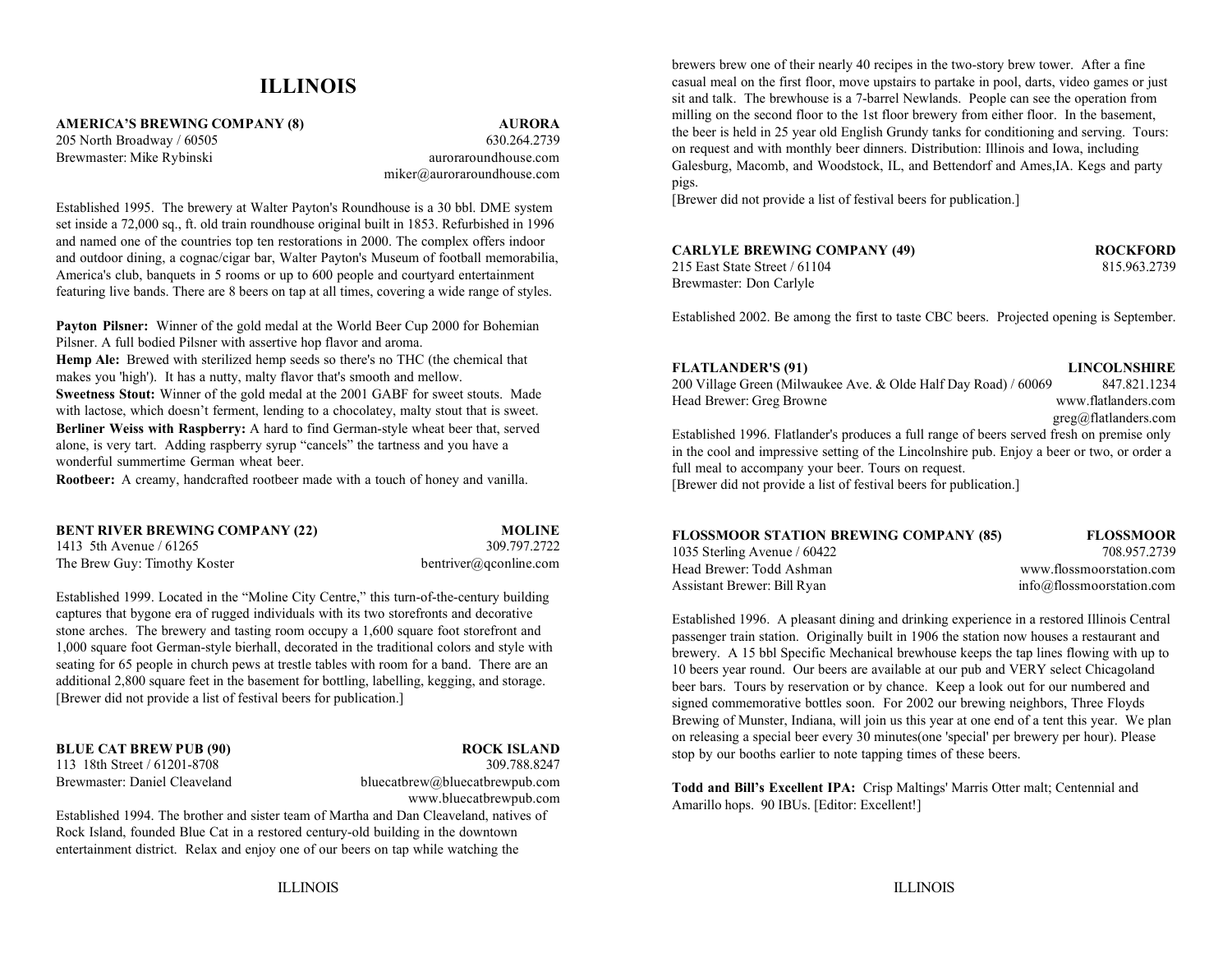**Panama Red Ale**: Panama's 7th appearance at the Great Taste. Brewed with Pale Ale **Santa's Little Helper:** Full bodied holiday ale at 9.0% abv, aged one year, smooth and malt and Belgian caramel malts. Hopped with Centennial and Amarillo. Dry hopped well balanced with three spices. again right in the keg!

**Pullman Brown Ale**: Our attempt to recreate a Brown Ale from Colonial era America. oh so tasty. Brewed for our commemorative 5 year anniversary. Using Molasses and hand toasted oats as adjuncts this beer has an incredible aroma and a very nice texture. Our customers find this brew very quaffable. This beer has won honors at 4 out of the last 5 Great America Beer Festivals.

**Abbaye Dubbel:** Our attempt to create something that would satisfy the monks over in Belgium. A luscious brew mahogany in color, formidable in alcohol, and a malty yeasty note in the finish.

**Iron Horse Oatmeal Stout**: A very big and bold stout. This beer is opaque, rich with original sweetness. It is a great sometime treat! Enjoy! caramel, toffee and espresso flavors. Generous portion of flaked oatmeal gives its body a silky character.

#### Great Taste of the Midwest<sup>*sm*</sup> Exclusive First Releases & Special Brews:

As has become tradition we have several beers that we age for many long months and years knowing that we will bring to Madison to share with you today. We at Flossmoor gebrew@directvinternet.com Station know there isn't a better place to show these beers off than right here! Check our Established 1996. GEBC is a small, upscale brewpub located in the western suburbs of booth for exact serving times!<br>
Chicago. Opened in 1996, GEBC is proudly celebrating their 6th anniversary this month.

**Old Conundrum Barley Wine(2002):** This year we have a new batch of OCBW. Brewed with Palm Sugar from India as a special adjunct. This very big beer started out a 28°P. Alcohol is 11%abv. Two versions will be poured this year. Both beers are barrel aged. Jack Daniel's barrel aged which will have whiskey flavors along with some Oak chacracter(6 months old). Oak barrel aged- This is a new one for us and we'll be finding out what you think so stick around after you taste it and let us know.

**Framboise de Flossmoor:** Belgian white ale turned purple! Actually we brewed our standard Wit beer recipe without the spices. Two days into the fermentation we added 280 lbs of raspberry puree and 6 gallons of Gewertztraminer grape concentrate.

**A Train Wreck of Flavor:** Wow! We blended 25 gallons of our Pullman Brown Ale and 28 gallons of Old Conundrum Barley Wine and aged it 6 months in a Jack Daniels Barrel. Deeply complex with a myriad of flavors.

**Imperial Eclipse Stout (2001):** Our baby...our pride and joy. Gold medal winner at Real Ale Festival, Bronze medal at Australian International Beer Awards. Magic is created when you age big thick strong beer in a whiskey barrel. Reminiscent of dark fruit, espresso, and vanilla. Notable oak flavors linger on the palate. This beer spent over a year in the wood. We'll tap this one last as this will be its final public appearance. [Editor: Private appearances in Todd's basement?]

#### **FOUNDERS HILL BREWING COMPANY (85) DOWNERS GROVE**

## 5200 Main Street / 60515 630.963.2739

Head Brewer: Karl Fitzloff / Brewers: Karl Schmidt & Darrin Mc Donal

Established 1996. Located in the quaint downtown of Downers Grove, Founder's Hill has 500 seats and serves up a mix of American and eclectic fare in a historical 1890's landmark.

**German Hefe Weizen:** Traditional German Hefe, 50/50 wheat and 2-row, very yeasty and

**Chill on the Hill:** Did you say Malternative beverage? That is right! A brew pub actually made one and if you feel like trying it, we brought it. It is a clone that will give the big guys a run for their money. Hope you enjoy!

**Bernardines Honey Brown:** This American brown is one of the brewers' favorites to take on that rare fishing trip weekend when there is no beer fest. We add three pounds of apple blossom honey raised by the brewer's Mom and add it to each keg to keep its

| <b>GLEN ELLYN BREWING COMPANY (64)</b> | <b>GLEN ELLYN</b>          |
|----------------------------------------|----------------------------|
| 433 North Main Street / 60137          | 630.942.1140               |
| Brewmaster: Mike Engelke               | www.glenellynbrewingco.com |

The menu is sure to suit guests of any palate with offerings from burgers and chicken to prime steaks and quality seafood. The 10 bbl brewing system run by Mike Engelke and Matt Van Wyk offer 25-30 hand-crafted beers per year. Brewed in small batches to guarantee freshness, GEBC produce both ales and lagers. With six beers on tap at all times, the brewers are afforded the luxury of pleasing the masses while crafting many specialty favorites from around the world. GEBC hosts several brewmaster's dinners, tastings, tours and off-site events.

**Honey Apricot:** This summer favorite is a light colored ale, gently hopped, with a subtle yet pleasing dose of Apricoty goodness.

**Chatterin' Jon's IPA:** Our India Pale Ale is a hop lover's dream come true. This medium bodied, deep golden ale is loaded with Cascadey goodness. **Trapp's Belgian Strong ale:** This deep chestnut colored Trappist-style Belgian ale is full bodied, lightly hopped, and of course, strong. With an original gravity of 22°P, it is loaded with sweet Alco-Holy goodness.

| <b>GOOSE ISLAND BREWING COMPANY (70)</b>            | <b>CHICAGO</b>                 |
|-----------------------------------------------------|--------------------------------|
| 1800 W Fulton Street (brewery) / 60612              | 312.226.1119                   |
| 1800 N Clybourn Ave (original brewpub) / 60614-4941 | 312.915.0071                   |
| 3535 North Clark Street (Wrigleyville) / 60657      | 773.832.9040                   |
| Brewmaster: John Joseph Hall                        | www.Gooseisland.com            |
|                                                     | $info(\omega)$ gooseisland.com |

Established 1988. Bottled and draught product is produced at the Fulton Street facility with distribution in 13 Midwestern states and Texas. The brewpubs feature pub fare and a rotating selection of beers throughout the year.

**Honker's Ale, Hex Nut Brown Ale, Blonde Ale, India Pale Ale, Oatmeal Stout, Kilgubbin Red Ale, Summertime Kölsch Bier, Pils, others.**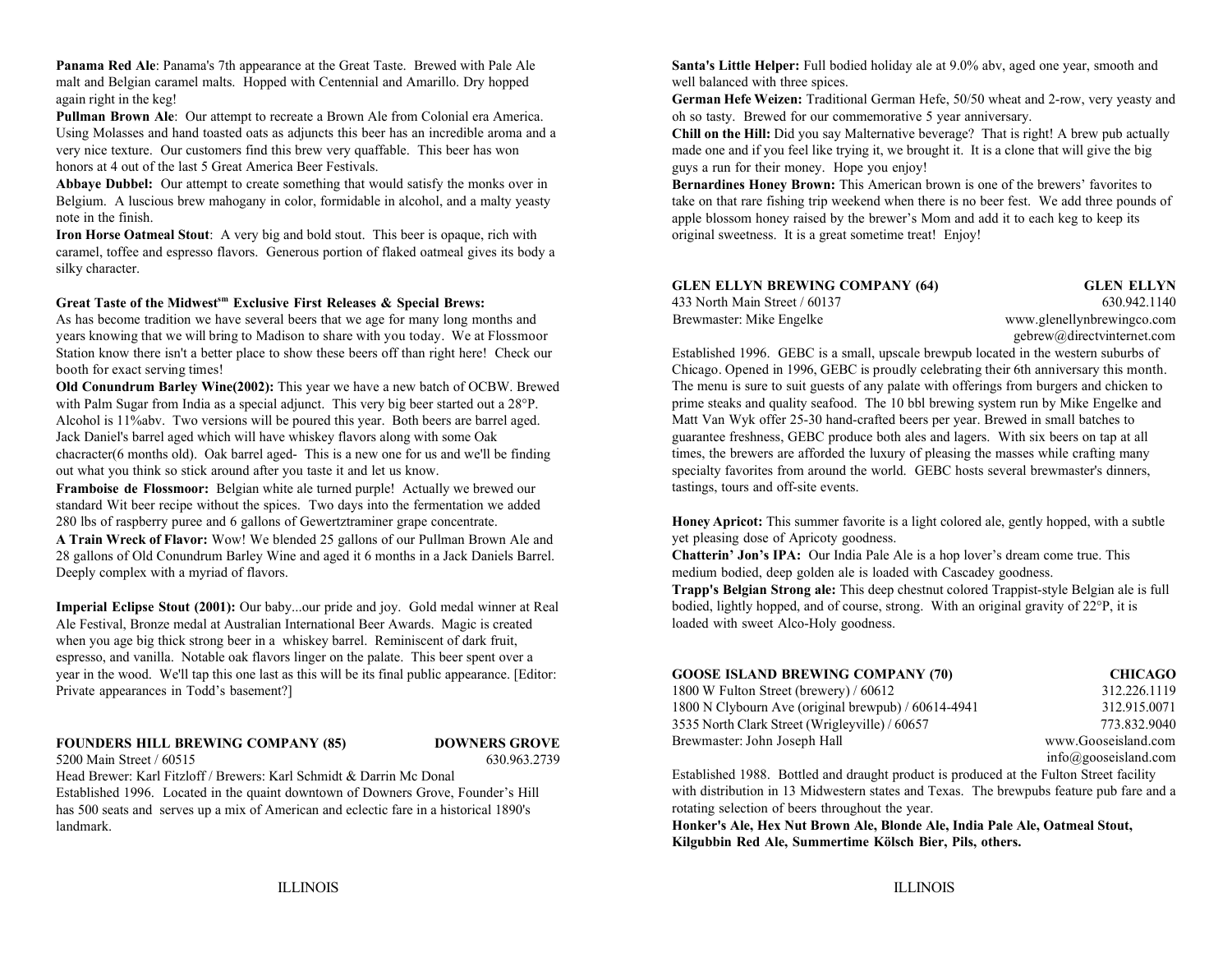### **GOVNOR'S PUBLIC HOUSE (32) LAKE IN THE HILLS** 220 North Randall Road / 60156 847.658.4700Brewmasters: Terry Richardson and Ron Buck govnors.com

ron@govnors.com

Established 2001. Our restaurant/ brewpub, with seating for more than 400, has held true to the original Govnor's Pub's (Chicago) concept in the tradition of all great Irish pubs: create a place where all feel welcome and are encouraged to stay. The menu features 1927 West North Avenue / 60622 773.772.4422 hearty sandwiches and burgers and a variety of pub fare including steaks and chops, Brewmaster: Jonathan Cutler seafood, pasta, pizza or our traditional Fish 'n Chips and Shepherd's Pie. Our 7 barrel conditioned real ales. Govnor's is always a great place to gather with friends and family brewers from Three Floyds. [Brewer did not provide beer list.] for food and drink.

**Public House Pale Ale:** Traditional English Pale Ale, dark amber with caramel tones and **R** a touch of chocolate malt. Four generous hop additions puts this beer at the upper limits for the style.

**O'Kellys Hefenweizen:** Classic Bavarian Wheat Beer, strong banana and clove tones dominate this very refreshing summer brew. Straw colored, light to medium body, and very lightly hopped.

**Veronica's American Pale Ale:** Gold colored, medium-bodied and very bitter. Reminiscent of citrusy West Coast ales. We dry hopped this beer with 2 pounds of whole Cascade hops in the serving tank to give it a strong hop flavor and aroma.

**ILLINOIS BREWING COMPANY (93) BLOOMINGTON** 102 North Center #111 / 61701 309.829.2805 Brewmaster: Tim Hilton

Established 1999. Proud to be Central Illinois' only Brewery & Pub!

**Clover Hill Honey Ale:** Light, sweet American wheat ale with flowery aromatics **High Beam Barleywine:** 1.090 barleywine aged in Jim Beam oak barrels. **Newmarket Pale Ale:** Cascade-hopped pale ale with a crisp finish. **Stumbln' Stout:** Creamy smooth Midwestern stout with a dry finish.

**MICKEY FINN'S BREWERY (99) LIBERTYVILLE**

412 North Milwaukee Avenue / 60048 847.362.6688Brewmaster: Luke Kazmierski mickeyfinnsbrewery.com

mickeyfinnsinfo@ameritech.net

Established 1994. With a \$2 million renovation, owners Pat Elmquest and Bill Sugars transformed Mickey Finn's into a 10,000 square foot, two level restaurant, bar, and brewery. In addition, warm weather guests enjoy dining on the outdoor patio, complete with propane-heated lanterns that make it cozy well into late autumn. Mickey Finn's offers a full range of award winning (GABF and WBC) ales and lagers. A handful of patron favorites remain on tap year-around, with an additional 25 seasonal beers available at various times throughout the year. We also offer award-winning (Real Ale Festival)

cask-conditioned ales served in the traditional English style. Sip yourself a Mickey Finn. **Hefeweizen, Kölsch, Doppelbock, Scottish ale, IPA, and Whiskey barrel Imperial stout**

**PIECE (101) CHICAGO**

Established 2001. Check for some jointly-produced brews created with some of the

| <b>RAM RESTAURANT AND BIG HORN BREWERY (15)</b> | <b>SCHAUMBURG</b> |
|-------------------------------------------------|-------------------|
| 1901 McConnor Parkway / 60173                   | 847.517.8791      |
| Brewers: Tom Nelson and Joe Egdorf              |                   |

Established 1995 (Ram International). Ram Restaurant & Big Horn Brewing Co. in Schaumburg is Ram's 20th brewery. With 23 breweries currently operating in Washington, Oregon, Idaho, Wyoming, Colorado, Texas, Illinois and Indiana, Big Horn Brewing Company is the third largest privately owned brewery in the United States. Since 1995 Big Horn has devoted itself to serving the finest beer possible. The Schaumburg location produced over 1400 bbl last year on a 15 bbl JVNW system. We offer 8 beers on tap year-around, which can be taken home in  $1/2$  gal. growlers, as well as  $1/4$  bbl &  $\frac{1}{2}$  bbl kegs. We also have a Ram Restaurant & Big Horn Brewery in Wheeling, Illinois, and will open another facility in Rosemont in the near future.

**Buttface Amber Ale:** The rich amber ale gets its color and malty richness from a combination of five barley malts. Willamette hops balance the flavor.

**Big Horn Hefeweizen:** An unfiltered wheat beer in true German "mit Hefe" style. The Bavarian yeast combines hints of banana and clove balanced with traditional Hallertauer Hops. You cannot confuse this beer with American wheat beers.

**Bubba's Brown Ale:** A medium bodied, smooth brown ale balanced by a complex malt character and a mild hop background. This seasonal beer only comes out once a year.

| <b>TWO BROTHERS BREWING COMPANY (14)</b> |       |
|------------------------------------------|-------|
| 30W114 Butterfield Road / 60555          |       |
| Owner: Jim Ebel / Brewmaster: Jason Ebel | info( |

**WARRENVILLE** 630.393.4800 @TwoBrosBrew.com www.TwoBrosBrew.com

Established 1996. Two Brothers Brewing Company was founded in 1996 by Jim and Jason Ebel. Our first handmade beer left our cooler in early 1997. We now produce four year-around beers, four season selections and two specialty products including our Bare Tree Weiss Wine. We package our award-winning beers in kegs and bottles for distribution in Illinois, Wisconsin, Minnesota, Ohio and Missouri.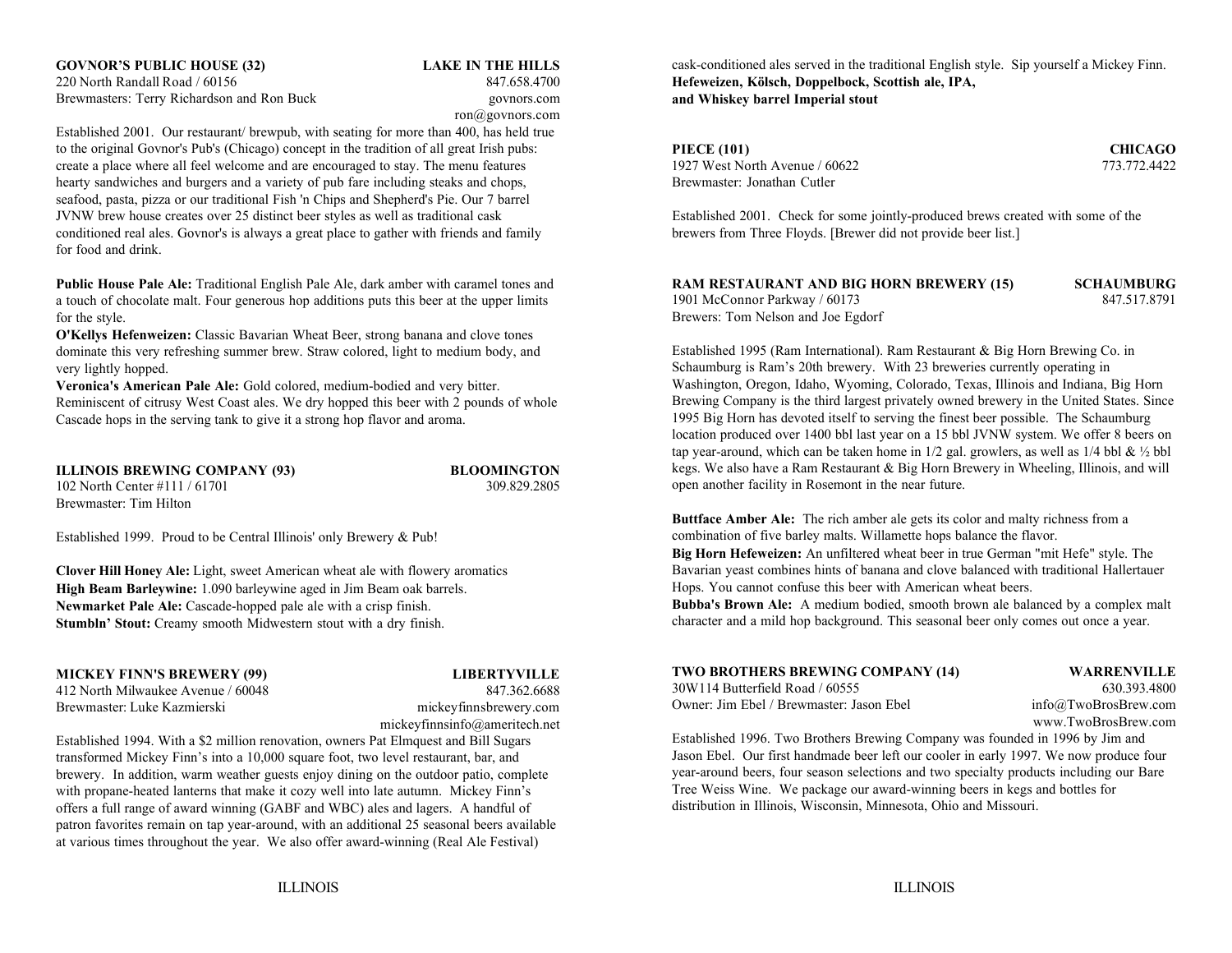**Ebel's Weiss Beer:** This authentic Hefe-Weizen with notes of clove, vanilla and banana is the pride of Two Brothers. Crafted using imported German malts and hops with our special Hefe-Weizen yeast strain. **Salmon Tail Pale Ale:** Classic american pale ale, rich golden color, and finished with a

**Domaine DuPage:** French Country Ale brewed with specialty malts and all imported hops to replicate the country ales of northeast France. Deep copper color and malty. **Open Hearth Amber:** Rich, flavorful, and mildly hopped with a beautiful copper/red **Bare Tree Weiss Wine:** A one-of-a-kind beer experience. Bare Tree Weiss Wine is brewed from the first runnings of our hefeweizen to create a rich, strong beer introduced **Mount Baldy IPA:** Robust IPA made with 4 types of hops. each winter after the leaves have fallen. Enthusiastically hopped, fermented first with our weiss yeast strain then finished with a scotch ale yeast and aged on oak. Very limited!

## **INDIANA**

**BROAD RIPPLE BREW PUB (60) INDIANAPOLIS** 842 East 65th Street / 46220 317.253.2739President/Brewer: John Hill

Established 1990. [Brewer did not provide 2002 information for program book.]

**CHALKIES BEER BAR (105) INDIANAPOLIS** 5603 East 82nd Street / 46250 317.578.2221Publican: Marvin McKay

A Great Taste first! Chalkies is a large smoke-free pool hall and good beer bar on the far north of Indianapolis. Although not a brewery, Chalkies is here at the festival serving rare imported beers from its booth in the vendor and PUBlications tent. Try a limited edition English or Belgian ale with a sample of sushi. Supplies are limited; you've been warned!

5718 South Franklin Street (Route 421) / 46360 219.878.9180 Brewster: Barbara Kehe dunelandbrewhouse@hotmail.com

**DUNELAND BREWHOUSE (58) MICHIGAN CITY**

Established 1997. Located just one-half mile north of I-94 on the south side of Michigan City, our brewpub is a former restaurant building that was completely gutted in 1996-97 with a new brewery addition built on the south side of the existing structure. We have a 15bbl Specific Mechanical System brewhouse from Victoria with four 15 bbl fermenters and eight 15bbl bright tanks. All of our beers are served on draught at the brewpub, and most are available for carryout in 22 ounce bottles or  $\frac{1}{2}$  gallon growlers. Kegs available on request. Pub opens M-Th 4pm, and 11am F-Su. Call ahead for tours.

**Blizzard Buster Winter Ale:** Brewster Barb Kehe stashed away a half-barrel of this special brew just for this event, a complex, sweet brew with a huge malt body, aggressive hop additions, and strong alcohol presence. A big hit during those cold winter months in northwestern Indiana.

bountiful helping of Cascade and Centennial hops.

hue.

| <b>LAFAYETTE BREWING COMPANY (57)</b> | <b>LAFAYETTE</b>               |
|---------------------------------------|--------------------------------|
| 622 Main Street / 47901-1451          | 765.742.2591                   |
| Brewmaster/President: Greg Emig       | $mail@$ lafayettebrewingco.com |
| Brewer: Chris Johnson                 | www.lafayettebrewingco.com     |

Established 1993. We are located in a turn-of-the-century brick building in the historic downtown shopping district, minutes from I-65. The brewpub currently occupies more than 14,000 square feet of the building, featuring family dining and the taproom on the first floor and a recently remodeled second floor which houses a large copper-topped bar, pool tables, foosball, bristle board darts, and a stage for live music--all in a SMOKE-FREE setting. We serve a full lunch and dinner menu. The full lineup of our awardwinning draught ales is available throughout the facility. Be sure to check out our rotating variety of cask-conditioned ales. Annual capacity is about 1,200 barrels. Tours: by advance request. Growlers available for carry-out.

**Tippecanoe Common Ale**: This hearty amber ale features caramel malt overtones followed by a burst of the distinctive orange/citrus character of Amarillo hops. Uncommonly tasty!

**Eighty-Five:** An intensely bitter American pale ale supplemented with a massive dry-hopping of Centennial hops. Our own Alpha Acid Test!

**Black Angus Oatmeal Stout:** A perennial favorite! We combine five malts and 10% oatmeal to create this silky smooth full-bodied black ale. Drink your oatmeal! **Marley's VSOP- Barrel Select**: For this Very Special Old Porter, we've combined the legendary Maris Otter barley with dark crystal and de-husked black malts to produce a creamy, full bodied porter. We then aged the brew for a full six months, including one month in a Blanton's bourbon barrel. Experience the excellence!

| <b>MAD ANTHONY BREWING COMPANY (59)</b> | <b>FORT WAYNE</b>   |
|-----------------------------------------|---------------------|
| 2002 Broadway / 46802                   | 219.462.ALES (2537) |
| Brewmaster/Owner: Todd Grantham         | Madbrew.com         |

Established 1998. MABC began life as a 7 bbl microbrewery inside of a popular Fort Wayne restaurant, The Munchie Emporium. The restaurant was purchased from the original owner in Sept. 1999 making MABC a full fledged brewpub. A 15 bbl production brewery and a second restaurant / tap room have been added since. We maintain a regular rotation of 7 handcrafted beers served in the eclectic atmosphere of The Munchie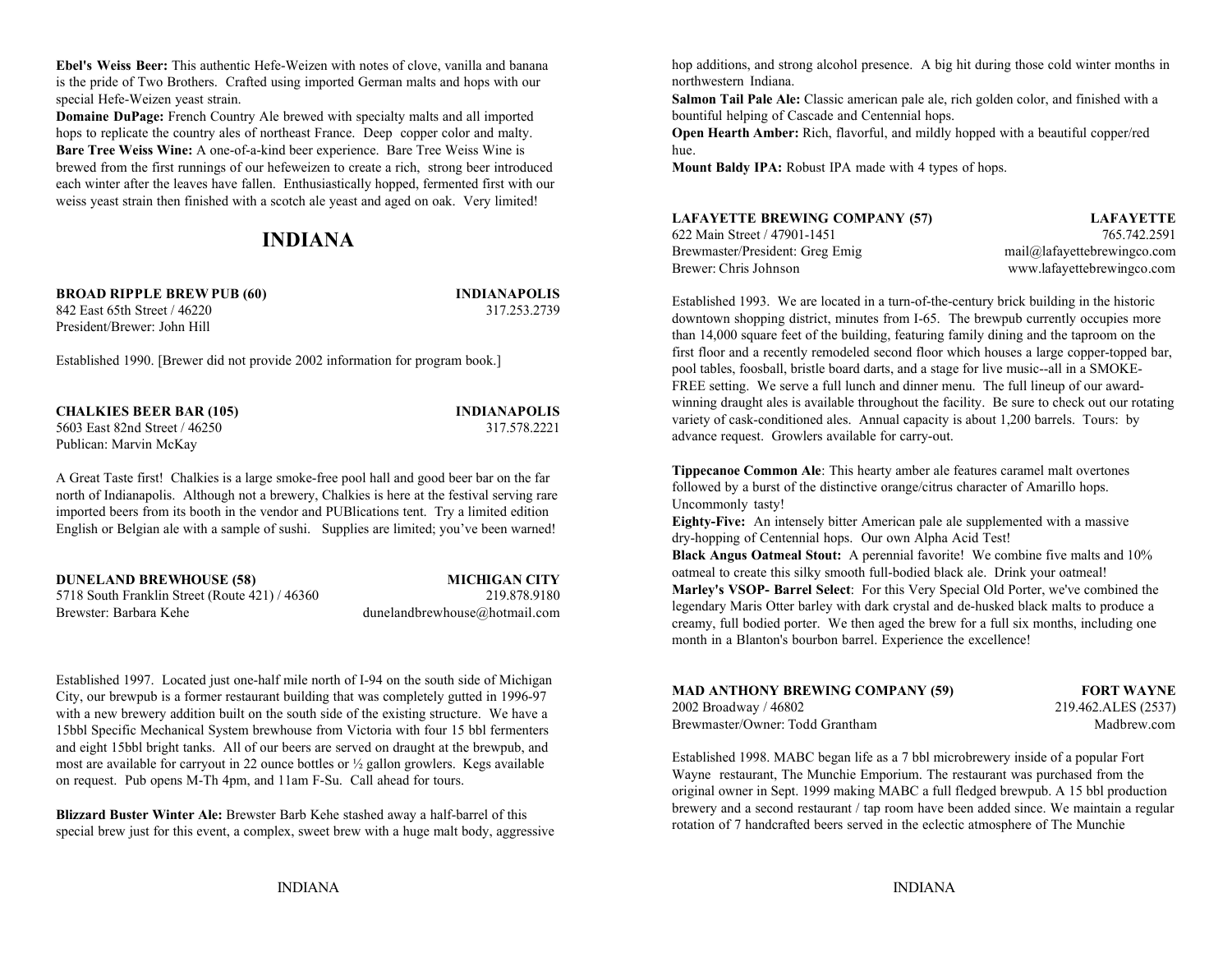Emporium. Beer is self distributed in kegs and bottles throughout Fort Wayne and the surrounding area . 835 48th Avenue / Box 284 / 52203-0284 319.622-3672

[Brewer did not provide a 2002 list of festival beers, which may include the following:] millstreambrewing.com **Auburn:** Our award winning amber lager. This beer was a silver medalist in the 1999 GABF and bronze finisher in the 2000 World Beer Cup.

Harry Baals Irish Stout: A tribute to our former mayor, (yep it's pronounced that way).

| THREE FLOYDS BREWING COMPANY, LLC (102) | <b>MUNSTER</b>            |
|-----------------------------------------|---------------------------|
| 9750 Indiana Parkway / 46321            | 219.922.3565              |
| Brewmaster: Nick Floyd                  | www.3floyds.com           |
|                                         | alphaking $1$ (a) msn.com |

Established 1996. Nick Floyd founded the brewery to satisfy his thirst for big, hoppy, uncompromising beers. Three Floyds produce distinctive, full-flavored ales for the Upper Midwest. Adhering to our motto, "It's Not Normal!" we are happy to push the envelope **Millstream Hefewiessen:** A thick luscious body and an aroma that contains assertive on malt, hops, graphics, and attitude, yet our 4 year-around brands satisfy all consumer banana, clove and bubblegum flavors. Best if the bottle is agitated first to rouse the yeast desires.

(Brewery did not provide a listing of this year's beers, but you can be sure they'll have Alpha King. Check out their booth to see what else they're serving.)

**Alpha King Pale Ale**: The name says it all! Our flagship brew is a big, robust American Pale Ale. A malt bill of amazing variety combines with massive hopping to deliver a beer that breaks down barriers and challenges taste buds. "No lack of character here!" reports *All About Beer* magazine about this silver medal winner from the World Beer Championships.

## **IOWA**

**FITZPATRICK'S, THE BREWERY (7) IOWA CITY** 525 Gilbert Street / 52240 319.356.6900Brewmaster: Mark Duchow brewmasterduchow@hotmail.com

Established ???? The Brewery offers fine dining with hand cut steaks and an eclectic menu. We also offer up to 12 award winning hand crafted beers and four crafted sodas on tap. Located in the heart of Iowa City you can enjoy us in the beer garden, in Fitzpatrick's™ Irish Pub, or in The Brewery for fine dining.

**Iowa City Light:** 2001 GABF Bronze Medal Winner (American Lager). Traditional American Lager, crisp, clean, and pale. OG 1.035 IBU 17 **Celtic Stout:** 2001 GABF Silver Medal Winner (Dry Irish Stout). Medium bodied, initial malt and caramel flavor profile with a dry roasted bitterness in the finish. OG 1042 IBU 36

#### **MILLSTREAM BREWING COMPANY (16) AMANA**

Head Brewer: Aaron Taubman brewery@millstreambrewing.com

Established 1985. Carroll F. Zuber and brothers James and Dennis Roemig dreamt of building a small brewery. They called on one of America's premier brewers, Joseph Pickett Sr. of the Dubuque Brewery, to help in the brewery design. Millstream is the first brewery to operate in Amana since 1884. Visit our brewery in scenic Main Amana where you can enjoy the gemutlichkeit of the hospitality room and to view the brewing and bottling areas and the lagering cellars where we make our award-winning beers. Located across from the Woolen Mill in Main Amana. Our beer is now available in Wisconsin atBrennan's Country Farm Market locations. Tours available; please arrange in advance.

 into solution, as they add much to the flavor. **German Pilsner:** This beer has a very light color, and an assertive bitterness that is rounded out by a spicy, earthy tone derived from dry-hopping with Czech Saaz hops.

**Schild Brau Amber:** Vienna lager. Brilliant red color. Deliciously complex roasted malt flavor and nose, slight hop bitterness, caramel sweet finish.

**Old Time Rootbeer:** Rich sweet flavor with plenty of vanilla. Very highly ranked by self proclaimed 'Rootbeer Connoisseurs.'

| <b>STONE CITY BREWING LTD. (81)</b>       | <b>SOLON</b>  |
|-------------------------------------------|---------------|
| P.O. Box 535 / 220 S. Dubuque St. / 52333 | 319.624.1360  |
| Brewmaster: Jeff Allen                    | stonecity.com |

Established 1996. We brew traditional European style ales and lagers. Filtering is a dirty word here at Stone City. Our philosophy is that the brewers of centuries ago who let fullbodied beers blossom in all their glory were closer to the mark of excellence than the large brewers of the last few decades. We take pride in the fact that we built our own 16 Bbl brewing system with revamped parts from all over various industries. Our fermenters were dairy tanks in a former life; now they make beer that is truly "Handcrafted in the Heartland." Tours on request. [Brewer did not provide 2002 festival beer list. Beers may include the following:]

**Iowa Pale Ale (IPA)** (5% alc by vol): Brewed with four malts and three hop varieties for a complex flavor profile that will bring you back for more. "Always quaff with friends." **Artist Colony Ale** (5.5% alc by vol): Brown ale brewed with three types of hops and an Irish Ale yeast strain. "Stimulates creativity with proper company."

**Stone Bluff Pilsener (4.5% alc by vol): Traditionally brewed in the Czech style. We use** Czech Saaz hops and a Bohemian lager yeast for this beer style.

**John's Belgian Wit** (4.5% alc by vol): Wit beer yeast strain gives the beer a spicy character. Brewed with orange peel and coriander. Available in 12 ounce bottles and on draught. Brewed under contract for John's Grocery.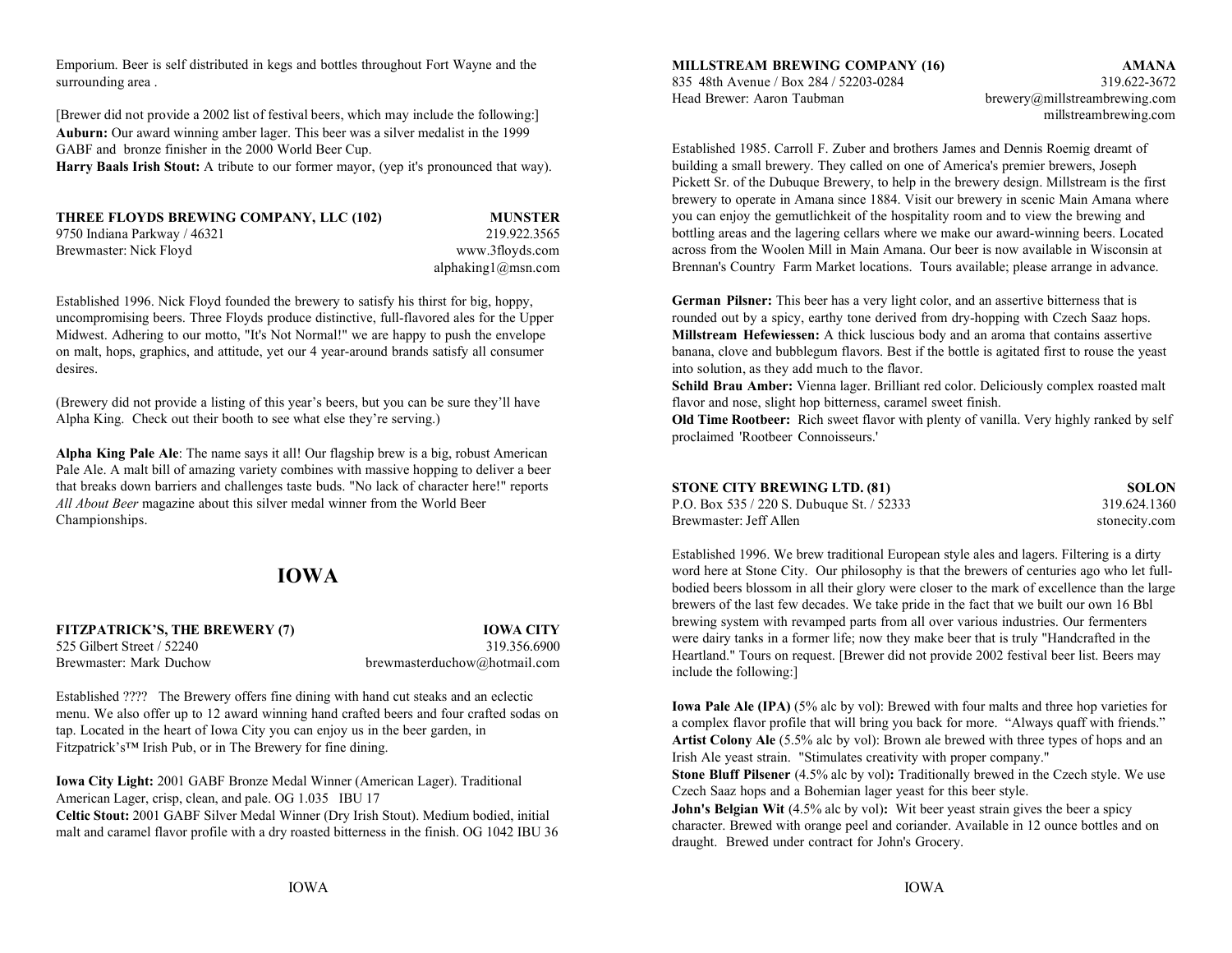### **KANSAS**

**BLIND TIGER BREWERY (89) TOPEKA** 417 SW 37th Street / 66611 785.267.2739Brewmaster: John Dean www.blindtiger.com

Established 1995. We opened the first brewery in Topeka since the Prohibition era. It is named after the Prohibition era custom of displaying stuffed tigers in establishments to alert patrons of the availability of bootleg alcohol. These speakeasies were referred to as "blind tigers." We brew our award winning beers on a 14 barrel JVNW brewhouse and produce about a thousand barrels a year. We keep six hand-crafted ales and five rotating specialty beers on tap. We also keep a cask conditioned ale on our beer engine year round. You can enjoy these brews in our 400 seat full service restaurant, at the bar, in the lounge, or on the sun deck. We're located just off I-70 and sell 1/2 gallon growlers of beer to go.

[Brewer did not provide beer list.]

FREE STATE BREWING COMPANY (4) **LAWRENCE** 636 East Main Street / 40202 502.584.2739 636 Massachusetts / 66044 785.843.4555Brewmaster: Steve Bradt www.freestatebrewing.com

fsb@freestatebrewing.com

Established 1989. We opened as the first legal brewery to operate in Kansas in over 100 years. The brewery and restaurant are housed in a renovated inter-urban trolley depot in historic downtown Lawrence. We brew a wide variety of ales and lagers on a 14 Bbl, gas fired, JV Northwest brewing system. Our annual production is around 2,200 Bbls. Our beers are available at the pub and at select draft accounts in Northeastern Kansas. Surf by our web site to see what's on tap today as well as complete menus and daily food specials. Tours available by appointment.

**Ad Astra Ale:** The first ale brewed in Kansas since pioneering days. Pale, Crystal, and Munich malts make a rich amber beer. The hops balance the malty sweetness, and we chose Northern brewer and Fuggles hops for their flavor.OG: 13 °P/1052, 27IBUs **Copperhead Pale Ale:** In the style of the classic British India Pale Ales, but with a distinctly American flavor. Full body amply supports its sharp, clean hop bite and the spicy aroma that comes from late additions of Yakima Cascade hops to the kettle. We add to the hop flavor and aroma by "dry hopping" in the conditioning tanks using whole leaf hops. OG: 14.5 °P/1058, 50.5 IBUs.

**Lemon Grass Rye:** A refreshing Summer brew! Pale and Munich malts provide the base for this beer and flaked rye, malted rye and fresh lemon grass add a fresh, zesty flavor with a lemony background. Gently hopped with Magnum and Hersbrucker hops. OG: 13.0°P/1052, 18 IBUs.

**HIGH NOON SALOON (31) LEAVENWORTH** 206 Choctaw / 66048 913.682.4876Head Brewer: Ed Baldwin www.thehighnoon.com

highnoon@lvnworth.com

Established 1995. The brewery is located in the historic downtown section of Leavenworth, in the old Great Western Stove manufacturing building.We are a full service restaurant, bar, and brewery serving up 5 flagship beers and 5 seasonals. The flagship beers are the Lewis & Clark lager, Tonganoxie Honey Wheat, Oregon Trail Raspberry Wheat (Gold Medal '98 GABF), Annies Amber Ale & Stampede Stout. The seasonal program covers all styles of brewing and there is always something unique on tap for even the most discriminating palate. All beers are available in kegs (1/6 & 1/2 bbl), our Hop Along IPA is available on draft at Barley's Brewhouse in Kansas City, and the Annies Amber Ale will be available in 12oz bottles late summer (in house). [Brewer did not provide festival beer list.]

### **KENTUCKY**

### **BLUEGRASS BREWING COMPANY (83) LOUISVILLE**

Brewmaster: David R. Pierce bbcbrew.com

brewmaster@bbcbrew.com

Established 1993. BBC began brewing operations in 1993 as a brewpub (15 bbl. system, 2500 bbl. annual capacity) and has developed a strong local following. To handle increased demand, we opened our production brewery(30 bbl. brew house, 5000 bbl. annual capacity) in early 2001. Our bottle/draft products can be enjoyed in Kentucky, Indiana, Ohio, Maryland and the DC area. BBC has won numerous medals at the GABF and Real Ale Fest.

**Luna de Miel:** Raspberry Mead **Bearded Pat's Barleywine:** 1998 + 1999 GABF and Real Ale Fest Gold **American Pale Ale:** 1999 Real Ale Fest Best of Show**Hell For Certain:** Wallonian Strong Spiced Ale

### **MICHIGAN**

#### **DRAGONMEAD MICROBREWERY (39) WARREN** 14600 East Eleven Mile Road / 48089 586.776.9428Brewers: Jeff Levine, Eric Harms, Kim Schneider www.dragonmead.com

Established 1997. Dragonmead Microbrewery is dedicated to the production of top quality, hand-crafted ales and lagers. We take great care in producing beers in accordance to traditional styles selecting only the finest domestic and imported grains, hops and style specific yeast strains. We consistently offer 20 - 30 different beer styles in our taproom including cask-conditioned real ale, and nitrogen-dispensed beers. Our custom-built 3-bbl brewhouse allows us the flexibility to produce small batches of a wide variety of beers on a continual basis in order to maintain the freshest possible product. We currently only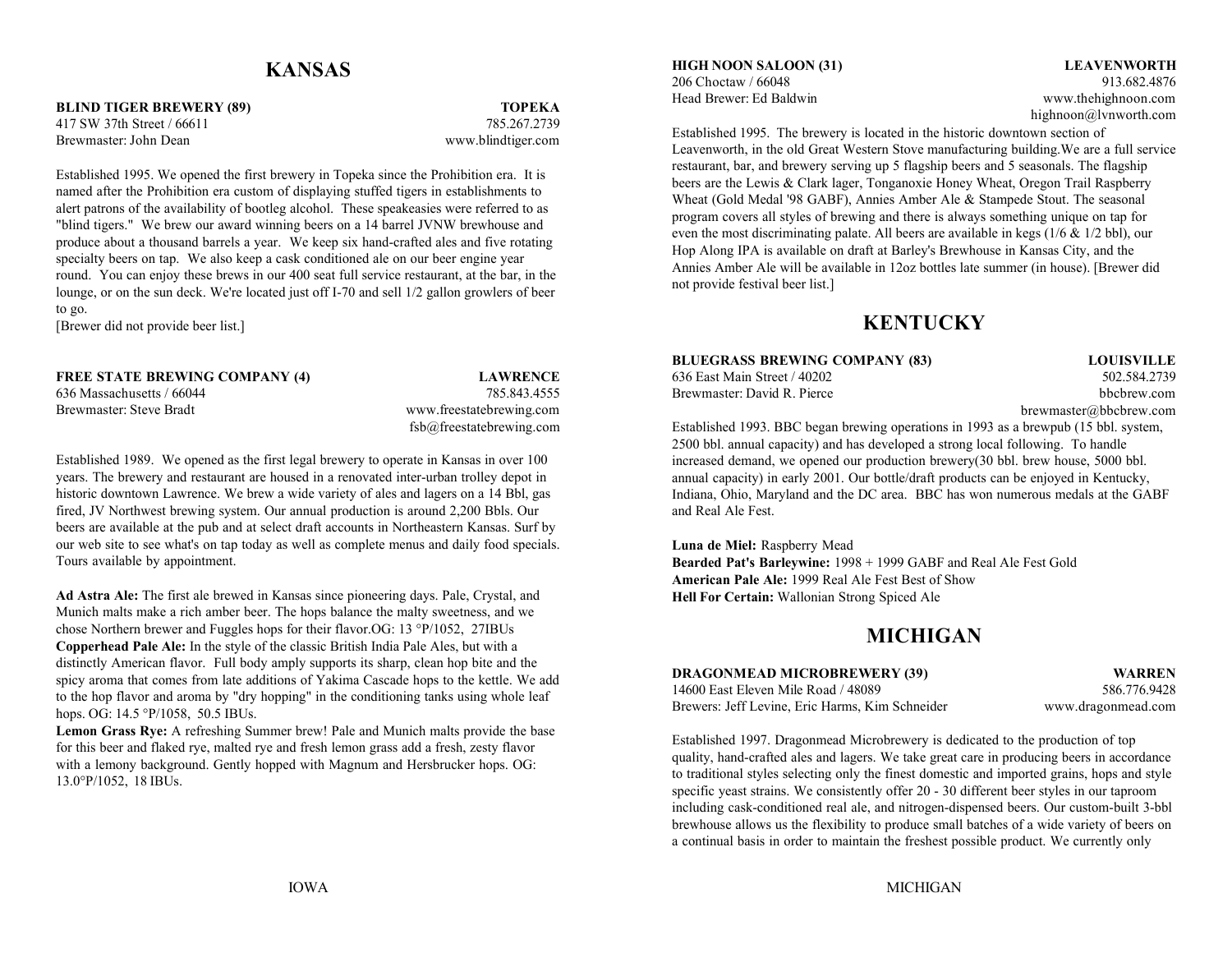distribute draft beer in southeastern Michigan. Occasionally, we have bottled beer (Final accents. Follows through well on a medium bodied palate with chewy, lightly burnt malt Absolution Belgian-style Tripel) for sale in our pub only. Look for a broader range of flavors and a well-judged note of hop bitterness on the finish. 8.3%ABV bottles in the near future. Anyone interested in distributing Dragonmead beer to a wider area may contact the brewery (586-776-9428, or brewers@dragonmead.com). Pub hours are Tuesday - Thursday 4pm - 11pm, Friday 4pm - 12am, and Saturday 12pm - 12am. Be prepared for a great selection of Belgian-style beers, and some surprises as well.

**Final Absolution:** Belgian-style Tripel, OG=1.093, combines the tastes of Belgian Candi sugar, pale and Munich malts with Czech Saaz hops to create a velvety smooth ale from start to finish. Belgian ale yeast at a higher fermentation temperature produces esters of banana and clove in the nose. Referred to in the brewhouse as liquid crack.

**Dead Monk Abbey Ale:** Brewed in the traditions of the Trappist Monks, this beer balances Belgian Candi sugar, Pilsen, Aromatic, and Caramunich malts with E. Kent Goldings and Mt. Hood hops to produce a sweet on the palate big body beer. Another high gravity special starting out at 1.074 the sweet flavor masks the high alcohol content. **Bronze Griffin:** If you are a fan of Kwak, give this beer a crack. Modelled after Pawel Kwak's famous Belgian Ale, this beer combines the flavor and aroma of sweet orange peel with the Pale and Munich malts and Tettnang and Kent Goldings hops to create a fine ale that is rich in flavor and full-bodied.

**We will also be serving up special beers** throughout the day on a limited basis. Be on the look out for a Belgian-style Wit to beat the summer heat, other Belgian treats, and a two-year old Barley Wine.

**FOUNDERS BREWING COMPANY (47) GRAND RAPIDS** Brewmaster/President: Larry Bell www.bellsbeer.com 648 Monroe, NW / 49503 616.776.1195 Brewmaster: Nate Walser www.foundersales.com

# dave@foundersales.com

Established 1997. FBC was born on the banks of the Grand River, just north of the heart of downtown Grand Rapids, Michigan. With a dream of bringing the craft brewing tradition back to Grand Rapids, college friends Mike Stevens and Dave Engbers jumped off the entrepreneurial bridge. And what a ride it's been. Specializing in hand-crafted ales and lagers since 1997, each has it's own distinct personality to explore. Originally brewing only four ales in our first year, we now have created over twenty different beers a year. In 1998 our taproom opened, allowing the thirsty public to watch the brewing and packaging process, all while enjoying a fresh, hand-crafted Founder's creation. You can now find up to 14 different beers on tap. As far as Founders rap sheet, if we are known for anything, it's big, flavorful quality beer. Founders Dirty Bastard Scotch Ale was the highest rated Scotch Ale at the 2002 World Beer Championships. Our goal is to overwhelm your taste buds. Leave an impression with every ounce. Currently available in Michigan only, we will be expanding into Midwest markets within the Fall of 2002. Our taproom is open 7 days a week. Professionally laid back, no need to dress up. Serving massive deli sandwiches during lunch Monday-Friday 11 am - 2 pm. Hours of operation: MTW: 11am-12M, Th-Sa: 11am-2am; Su: 5 pm-12M

**Founders Dirty Bastard Scotch Ale:** Gold medal winner at the World Beer Championship 2002. Dark reddish-amber hue. Roasted grain aromas with vinous

**Founders Imperial Stout:** Overwhelming roasted malt character along with subtle hop bitterness is perfectly balanced, creating a complex smooth drinking masterpiece. The higher alcohol content will let this gem will age for years. We understand if your patience runs out. 10%ABV

**Founders India Pale Ale:** Quickly becoming a favorite among hopheads. Orange-amber with a subtle haze and a creamy head. Medium-bodied. Marked bitterness. Earthy pine aromas follow through on the palate. Shows a crisp, aromatic hop profile with tangy bitterness and fruity notes lingering on the finish. Aroma hops are the keynote. 7.2%ABV

**Founders Breakfast Stout:** Brewed with a combination of roasted and caramel maltsalong with flaked oatmeal, combined with Belgium dark chocolate and Sumatran coffee. Extremely smooth. Coffee aroma and flavor are strong with a subtle bitterness of chocolate. Beware, severely addicting. 8%ABV

**Founders American Black Ale:** An enigma of sorts. The aroma and flavor of a robust porter with the body and hop character of a light pale ale. Smooth and extremely drinkable. A light-bodied, full flavored ale. 5.6%ABV

**Founders Imperial IPA:** Everything you look for in an IPA and more. Words won't due justice for this beer. Must be experienced. 9%ABV

| KALAMAZOO BREWING CO., INC. (38)  | <b>KALAMAZOO</b> |
|-----------------------------------|------------------|
| 355 East Kalamazoo Avenue / 49007 | 616.382.2338     |

Established 1985. The home of Bell's beers is proud to serve its beer here at the Great Taste of the Midwest. Established in 1983, Kalamazoo Brewing Company sold its first beer in 1985. Currently on pace to ship over 31,000 barrels of beer in 2002, K.B.C. is in the midst of their largest expansion to date. Later this year, they expect to complete a brand new production facility that will push their available production capacity to 60,000 barrels annually. Nationally known for their robust, creative styles and diverse portfolio, the gang from Kalamazoo showcase some of their most prized beers here at the Great Taste in Madison. This year's secret weapon is Time Capsule Ale accompanied by Expedition Stout, Sparkling Ale and a whole host of other terrific beers. Sign up for the Bell's Poetry Slam to compete for glorious prizes.

| LIGHTHOUSE BREWING COMPANY LLC (36) | <b>MANISTEE</b> |
|-------------------------------------|-----------------|
| 312 River Street / 49660            | 213.398.2739    |
| Phillip Picardat                    |                 |
| Established ????                    |                 |

**Lumberjack Amber Ale:** Three varieties of hops and caramel malts create a rich, sweet, full-bodied amber ale. It's the perfect pair...you and a Lumberjack Amber Ale.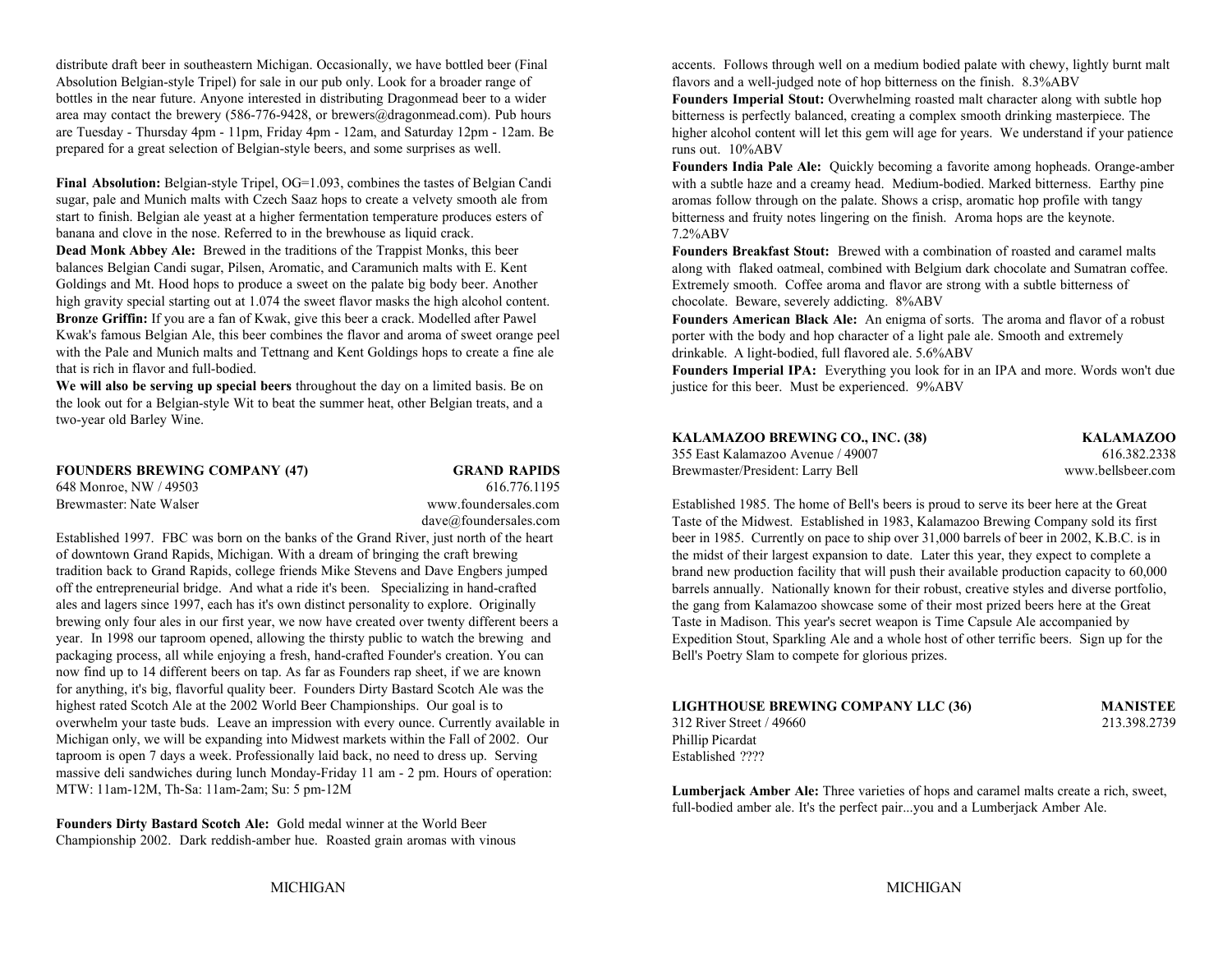**Salt City Slugger Ale:** Salt City Slugger is a light, refreshing golden ale that is never bitter and always easy to enjoy. It will change the way you think about micro-brewed beer.

**Broken Putter Brown Ale:** A robust, American-style ale with a distinctive nutty flavor. One sip of Broken Putter Brown Ale is certain to make a lasting impression.

**MYSTIC BREWING COMPANY (2) KALAMAZOO** 5266 Gull Road / 49048 269.381.6313Paul Shannon and Dan Kiplinger Established ???? [Brewer is late addition to festival. Welcome! No description or beer listing provided in time for publication.]

| NEW HOLLAND BREWING COMPANY (87) | <b>HOLLAND</b>          |
|----------------------------------|-------------------------|
| 205 Fairbanks Avenue / 49423     | 616.355.6422            |
| Brewmaster: Brett VanderKamp     | newhollandbeer.com      |
|                                  | newholdand@nowagate.com |

Established 1997. The New Holland Brewing Company brewed its first batch in June on 1997. The company goal was to brew hand crafted beer that would be unique to the Midwest. New Holland has had much success in its short career, including two medals at the World Beer Cup, and a silver medal at the GABF. For big, Fat beers be sure to check out our brewery. The brews are truly "Art in Fermented Form." New Holland currently distributes both Keg and Bottles of its "Mad Hatter Ale", "Paleooza Ale", "Zoomer Wit", and "Green Hornet Beer" throughout Michigan. [2002 festival beer list not provided.]

| <b>OLDE PENINSULA BREWPUB (40)</b> |
|------------------------------------|
| 200 East Michigan / 49007          |
| Brewmaster: Gregory "Gonzo" Haner  |

**OLDE PENINSULA BREWPUB (40) KALAMAZOO** 616.343-2739

Established 1996. The brewpub's historic building was originally the Peninsula Restaurant (1874), but went through a succession of other businesses since becoming a clothing store in 1884. The building was completely rehabilitated after the 1980 tornado and is now home to a restaurant and a 7-barrel brewhouse with an annual capacity of 800 barrels.

**India Pale Ale:** Golden ale dry hopped for a great bitter taste.

**Summer Wheat:** An American wheat ale, very light in body with a hint of hops in the finish

**Rocking' Raspberry Wheat:** Mildly hopped unfiltered wheat ale, soft raspberry finish.

## **MINNESOTA**

**AUGUST SCHELL BREWING COMPANY (56) NEW ULM** Post Office Box 128, 1860 Schell Road / 56073 507.354.5528 Brewmaster: Jeremy Kral www.schellsbrewery.com

Established 1860. The second oldest family-owned and -operated brewery in the United States is nationally recognised as one of the early pioneers of the micro/craft beer industry, known for brewing authentic traditional European styles of beer. We distribute in bottle and kegs in MN, ND, SD, IA, WI, IL, MI, OH,PA, DC.

**August Schell Pils**: Classic European Pilsener with a big hop and malt aroma. 1998 BTI World Champion Pilsener, "one of the ten best beers in America" (BTI). 5.5% alc v/v **Fire Brick Lager:** Authentic Vienna lager. Slightly toasted malt flavor with a rich malt sweetness. Mild flavor and low hop bitterness make it a very easy-drinking beer. 5.1% v/v Schell Oktoberfest: Rich smooth lager, with caramel, pale, cara-pils and black malts. **German Pale Ale:** This one of a kind ale is brewed with a blend of imported and domestic malts, three varieties of hops (including imported Kent Goldings), and our German Alt yeast. The result is an aggressively hopped amber ale that exhibits an uncommon smoothness and an outstanding malt presence.

### **BACKWATER BREWING COMPANY (34) WINONA**

1429 West Service Drive (Westgate shopping ctr, U.S. 61) / 55987 507.452.2103 Brewmaster: Chad Peters

Established 1995.Winona's first brewery since the early 1960's offers five fulltime ales as well as seasonal lagers, specialty ales, and cask ales on handpump. Producing our beers in small batches ensures quick turnover and exceptional freshness. We hope to see you in scenic Winona enjoying a BBC brew and some of the best BBQ around! Minnesota law prohibits off-premise sales by brewpubs. Tours: Possible anytime during open hours, seven days, 11am-1am. *(Attending today thanks to* **Great Lakes Brewing News**' *"Great Taste of 10,000 Lakes.")*

**Wingdam Wheat Bavarian Weizen**: 40% wheat malt and authentic weizen yeast go into this sweet, light-bodied weizen with slight banana, clove, and phenolics.

**Cat Tail American Pale Ale**: Copper-colored, slightly dry with a distinct bitterness and caramel character. Generously hopped.

**Rivertown American Nut Brown**: Six malts make for a slightly sweet, nutty brew. **Bull Head Red Ale:** Mysterious ale with a complex blend of English and American malts, combined with Northern Brewer hops. Smooth, yet bursting with flavour. **BBC Root Beer:** Old time rootbeer returns to Winona. Our caffeine-free root beer ispulled straight from the tap.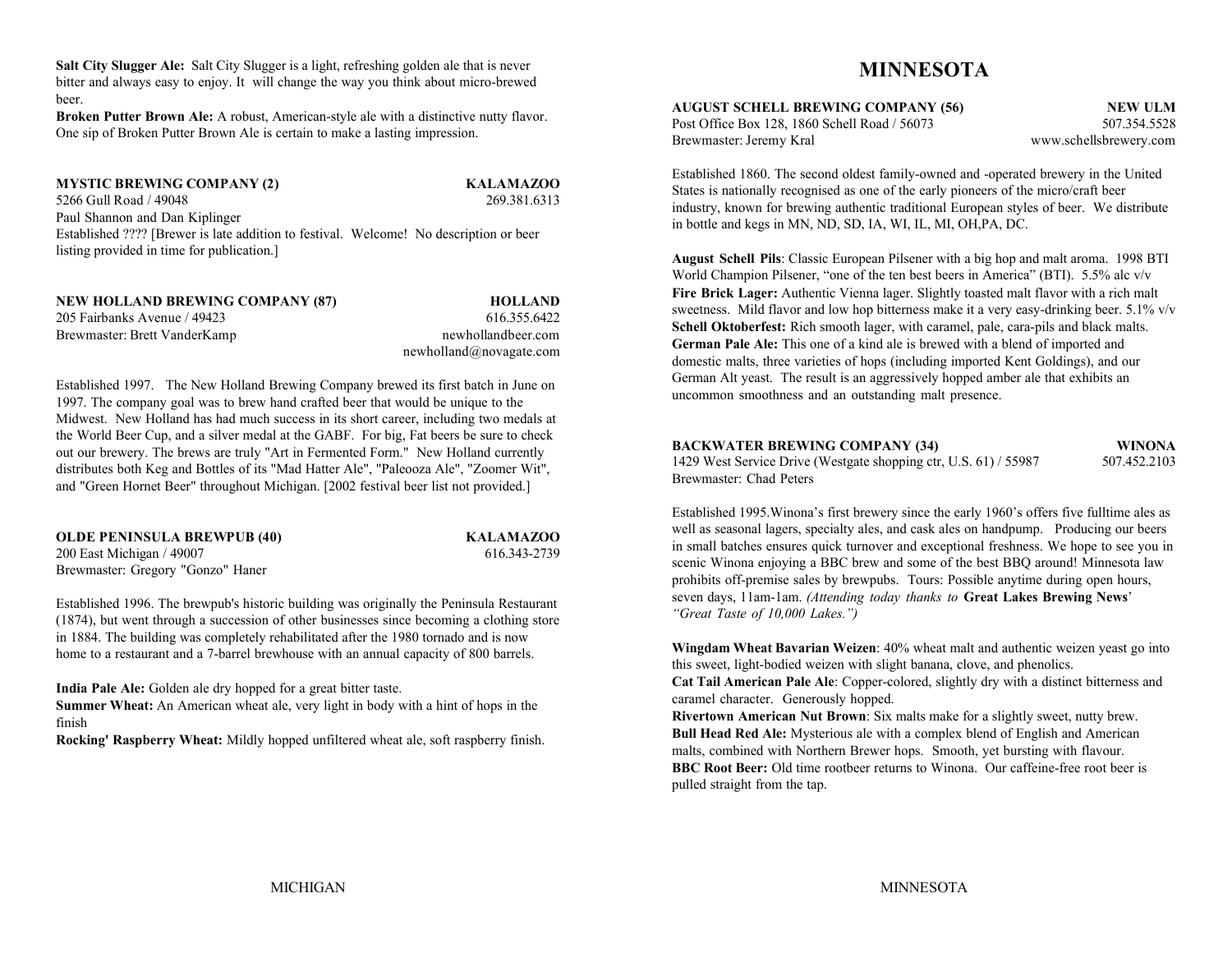600 East Superior Street / 55802 218.726.1392 Head Brewer: Dave Hoops brew abrew abrew abrew abrew abrew abrew abrew abrew abrew abrew abrew as the brew abrew abrew abrew as  $\mathbb{R}^n$ 

# www.brewhouse.net

Established 1996. Fitgers Brewhouse is located on the shore of Lake Superior in the historic Fitgers Brewery, which stopped production in 1972. Our 7-barrel wood clad brewery produces 9 year round ales, 40 different seasonals, and handcrafted rootbeer. Production should top 900 bbls in 2002. Minnesota law permits on-site sales only. (Minnesotans, please write your representatives on our behalf). Tours available by brewers, if in brewery and not up to their knees in spent grain. *(Attending today thanks to* **Great Lakes Brewing News**' *"Great Taste of 10,000 Lakes.")*

**Watermelon Wheat:** 5.0 % alc. A nice wheat beer with copious amounts of fresh melon. **Apricot Wheat:** 5.2% alc. A nice marriage of apricot and wheat.

**Breakwater White:** 4.6% alc. A Belgian Style wheat beer brewed with coriander, orange peel and unmalted wheat.

**1100:** 10.0% alc. A wheat wine aged 1.5 years, very smooth and creamy.

**StarFire Pale Ale:** 6.0% alc. A west coast pale generously hopped.

**Bruges Blonde Ale:** 6.3% alc. A Belgian style blonde ale. Nice malt notes are balanced 74by fruity esters.

**GRANITE CITY FOOD AND BREWERY (29) SAINT-CLOUD** 3945 Second Street, South/ 56301 320.203.9000 Brewer: Bob McKenzie and Larry Chase

Established 1999. Granite City is located in the college town of St. Cloud. It quickly established a reputation for bringing a new level of excellence in dining to central Minnesota. A second restaurant & brewery was added the following year in Sioux Falls S.D. and last year we opened a third store in Fargo N.D. Granite City produces a wide variety of Ales & Lagers to suit all tastes. Unfortunately due to Minnesota's ludicrous retail laws our beers are only available on site in St Cloud, but for anyone willing to make the drive, are available in growlers at our other stores. The beer today will have come from both Sioux Falls and St. Cloud. *(Attending today thanks to* **Great Lakes Brewing News**' *"Great Taste of 10,000 Lakes.")*

**Honey wheat:** The brewer's dilemma is whether to brew a full flavored beer, which he will enjoy, or a lighter one which will sell better. This beer suggest it's possible to do both. **Duke of Wellington:** English style pale ale, brewed with the assistance of U.S. hops. **Pride of Pilsen:** Classic Czech style pilsen, brewed using the finest imported ingredients. **Deer Abbey:** Styled after one of the famous Trappist beers, this hoppy ale undergoes a second fermentation using a strain of Brettanomyces to produce a heavenly little beer. **Brettanomyces Stout:** At one time Brettanomyces was common in British beers. We had the Brett. for making the Abbey so threw some in our regular stout the result is pretty interesting and tasty.

**FITGER'S BREWHOUSE BREWERY & GRILL (33) DULUTH London Banker E.S.B.: Possibly England's only worthwhile contribution to the world** are its outstanding beers. This cask conditioned bitter is just right for drinking at any time. **Winter Warmer:** We brewed this cask conditioned English strong ale a year ago, it has now developed a surprising fruity tone.

| <b>GREAT WATERS BREWING COMPANY (28)</b> | <b>SAINT-PAUL</b> |
|------------------------------------------|-------------------|
| 426 St. Peter Street / 55102             | 651.224.2739      |
| Head Brewer: Scott Krebsbach             | greatwatersbc.com |

Witchtree ESB: 5.6% alc. English style Extra Special Bitter. Brewed with Fuggles and have a menu that offers everything from hot Rasta Wings to a London Broil. At least 8 of EKG hops, English malts, and lots of love. Served on nitrogen. our beers are on tap at all times including 4 cask ales. Great Waters is the most CAMRA Established 1997. Great Waters is in the heart of downtown St. Paul's theater district andjust a few blocks from the Xcel Energy Center, home of the NHL's Minnesota Wild. We compliant brewery in Minnesota and has the largest cask room in the Midwest. Minnesota has some of the most antiquated and restrictive laws in the country, therefore our beers are only available at the restaurant. It is illegal to take beer off the premises unless you are bringing it to a judged competition. The Minnesota Craft Brewers Guild would like to thank *Great Lakes Brewing News* for setting up a judging so we could attend this great festival. [Brewer did not provide beer list.]

| <b>HOPS (30)</b>            | EDEN PRAIRIE AND MAPLE GROVE |
|-----------------------------|------------------------------|
| 11528 Leona Road / 55344    | 952.947.9990                 |
| 7855 Elm Creek Road / 55369 | 763.416.1754                 |
| Head Brewer: Bob DuVernois  | www.hopsrestauants.com       |

Established 1999 (Maple Grove) and 2001 (Eden Prairie). At Hops our beers are handcrafted using the finest domestic malts, choice hops and high-quality liquid yeast. We offer four permanent beer selections that include, Clearwater Light, a light, crisp lower calorie, lower carbohydrate beer; Lightning Bold Gold, a golden hued, medium bodied, lager style beer; Thoroughbred Red, a richly colored and flavored amber ale; and Alligator Ale, a full-bodied, mahogany colored ale with a smooth finish. In addition to our four regular beers we also brew rotating seasonal beers and make our own homemade root-beer.

| <b>LAKE SUPERIOR BREWING COMPANY (77)</b> | <b>DULUTH</b>               |
|-------------------------------------------|-----------------------------|
| 2711 W. Superior Street $/$ 55806         | 218 723-4000                |
| Head Brewer: Dale Kleinschmidt            | www.lakesuperiorbrewing.com |

Established 1994. Occupying less than 200 sq. ft. and a brewing capacity of 6 bbls/week, Lake Superior Brewing Co. came into the market in 1994. Within four years the brewery relocated twice due to increasing demand and the need for its own bottling line. Now occupying 4300 sq. ft. and, with the recent addition of new fermenters, a brewing capacity of 128 bbls/week, the brewery is looking to expand its distribution territory. LSB products are currently available in bottles and draught in the eastern half of Minnesota from Grand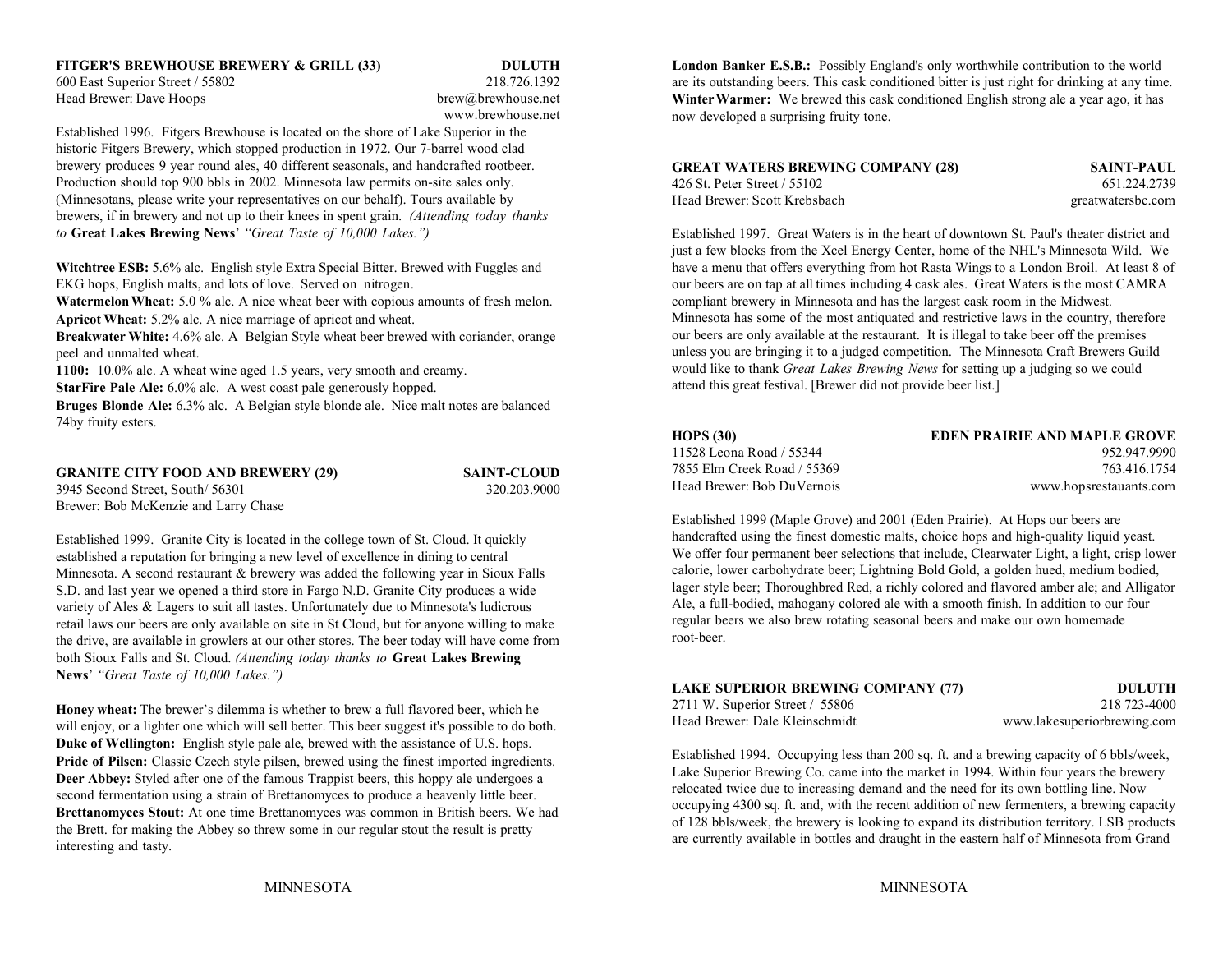Marais to the Twin Cities area and the northern coast of Wisconsin. We are actively pursuing distribution in the Madison (!) area and will be adding territory into western Minnesota. We presently produce four beers year-round and four seasonals. Today's offerings are available year-round.

Lake Superior Special Ale: Brewed with imported English ale yeast and generous amounts of Cascade hops yield malty and fruity (grapefruit?) flavors. Silver Medal Award 2002 World Beer Championships.

**Kayak Kölsch:** Five malts, two hop varieties and specialized yeast create clean malt 11000 Red Circle Drive / 55343 612.931.0203 flavors and a floral hop finish in this thirst-quenching style. Silver Medal Award 2002 World Beer Championships

**Mesabi Red:** Unlike most examples of the style, ours is ruby red, robust and notable for Established 1989. British-style brewpub with an extensive lunch and dinner menu East Kent Goldings hop essence. Silver Medal Award 2002 World Beer Championships available--strong emphasis on traditional British food and drink. Seven beers, four cask **Sir Duluth Oatmeal Stout:** This nearly black beer has a creamy texture from the oatmeal and rich roasted coffee and chocolate overtones from English and Belgian dark malts. World Beer Championships haven't judged this style yet, but we are hopeful.

#### **MANTORVILLE/ST. CROIX BREWING COMPANY (27) MANTORVILLE**

[Brewer did not provide program information.]

Brewer: Tod Fyten

| <b>MINNEAPOLIS TOWN HALL BREWERY (26)</b> | <b>MINNEAPOLIS</b>         |
|-------------------------------------------|----------------------------|
| 1430 Washington Avenue, South / 55454     | 612.339.8696               |
| Head Brewer: Mike Hoops                   | (339.TOWN)                 |
| Brewer: Josh Bischoff                     | townhallbrewer@hotmail.com |

Established 1997. The Town Hall Brewery is located on the West Bank of the University of Minnesota, just minutes from downtown and the metrodome. From our 10bbl brewhouse we offer five regular house ales, three seasonals, and two cask beers at all times. We usually are working on something fun, such as 2001 GABF Gold medal winner Czar Jack Bourbon Barrel Imperial Stout, so check for latest offerings. We offer a full menu at our restaurant, gracious happy hours, and a spacious tree covered patio. If you are in the mood for pub games we offer soft pocket billards and steel tip darts. Minnesota law prohibits brewpubs from distributing their beer. Please speak with or write to your state representatives to let them know you want to see a change in legislation so that brewpubs in Minnesota can take their full place within the local brewing community. *(Attending today thanks to* **Great Lakes Brewing News**' *"Great Taste of 10,000 Lakes.")*

**Spontaneous Aviator Peche:** 5.4%abv Brewed in the traditional lambic style with multiple yeast and bacteria. Made with 200 lbs. of peaches and aged since last year. Light, crisp and tart with the finish of fresh peach nectar.

**Jester's Reserve Imperial Porter:** 9.1%abv This is a lightly smoked porter brewed Welcome to Summit – the beer Worth Reaching For! much in the same manner as the classic imperial stout, without much of the dark malt.

**Masala Mamma IPA** 6%abv Our normal American IPA brewed with four gracious hop additions and finished with dry hopping for the flavor of the liquid hop.

**Smokehouse Hefe** 5.2%abv The classic smoked hefeweizen that you may expect to find in Bamberg, Germany. Rich clove and banana esters are finished with the hint of open fire.

### **SHERLOCK'S HOME BREWPUB (25) MINNETONKA**

Brewmaster: Damian McConn

conditioned, and two hard English ciders are on draught regularly, as well as a number of European-style seasonals. Due to the bizarre and archaic Minnesota liquor laws, beers are available for on-site consumption only. Extensive single malt Scotch selection also available Open 11am to 1am, Mon. to Fri. and 4pm to 12am Sun. *(Attending today thanks to* **Great Lakes Brewing News**' *"Great Taste of 10,000 Lakes.")*

**Winter Warmer:** Very strong, powerful Old Ale, dark ruby in colour, with a rounded fruity aroma and complex hop finish. Brewed Septmber 2001. OG 1098. **Palace Porter:** Moderately hopped black porter with a tan head, light roasted aroma and medium dry coffee/chocolate finish. OG 1044.

**Star of India:** Modern English- style IPA, medium amber in colour with a full body, fruit/hop/caramel nose and complex bitter finish. OG 1047

### **SUMMIT BREWING COMPANY (95) SAINT-PAUL**

910 Montréal Circle / 55102 651.265.7800Founder/Pres: Mark Stutrud; Brewer: Horace Cunningham www.summitbrewing.com

Established 1986. Summit Brewery got its start in a converted automatic transmission shop on University Avenue in St. Paul. Four years later Summit was flourishing and turning a profit. Ten years later Summit built from the ground up – a new state of the art brewery to accommodate this dynamic brewery's growing needs. Summit is currently the second largest brewery in the state of Minnesota and the eighth largest beer supplier in the state producing close to 50,000 barrels of beer each year with the capacity to expand to 300,000. The flagship brand for the brewery is the Summit Extra Pale Ale, but the Hefe Weizen seasonal does so well in Chicago that this delicious wheat beer is brewed year round solely for the "windy city!" Summit styles include the Northern Porter, India Pale Ale, Grand Pilsener as well as the seasonal varieties: Summit Oktoberfest, Summit Winter Ale, Summit Maibock and of course the Hefe Weizen. In addition to Minnesota, Summit can currently be found in six states throughout the Midwest including such cities as Chicago, Bismarck and Milwaukee. The beer is available in both bottles and kegs.

Festival beers may include: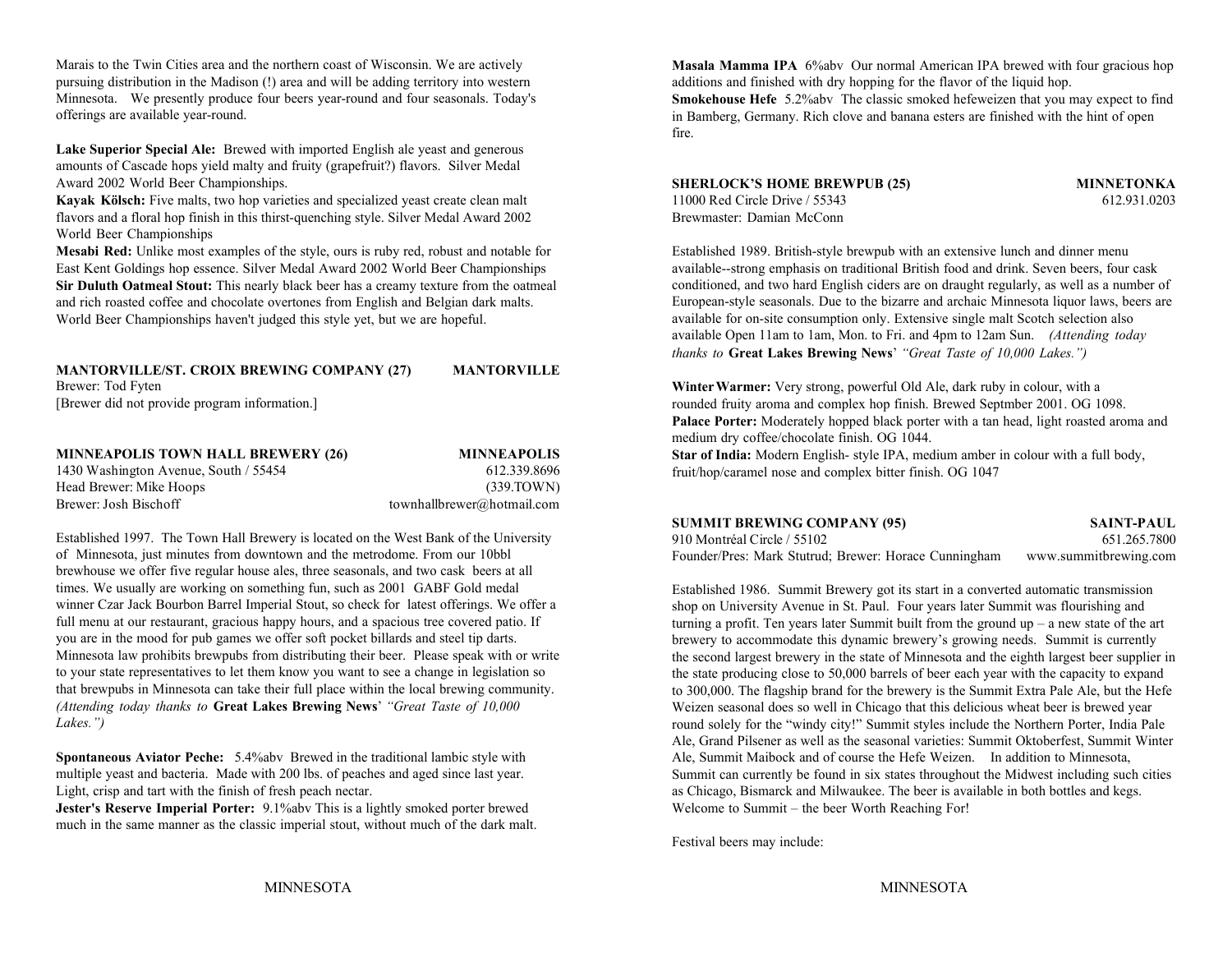**Extra Pale Ale:** Our flagship beer is a classic British-style ale, light bronze in color with a hoppy flavor.  $(5.4\% \text{ v/v})$ 

**Great Northern Porter:** Although very dark in color, porter is lighter bodied than you might expect, with a rich malty character.  $(4.9\%$  v/v)

**India Pale Ale:** Dry hopped for a distinguished flavor. (6.3% v/v)

**Grand Pilsener:** A rich golden lager, this Bohemian-style Pilsener is Summit's first new beer in six years. Classic hop aroma mingled with rich maltiness.

**Hefe Weizen:** German-style wheat beer with a small amount of authentic weizen yeast left behind to maintain freshness, fruity/spicy flavor, and cloudy appearance  $(4.7\% \text{ v/v})$ 

| <b>WATER TOWER BREWING COMPANY (24)</b> | <b>EDEN PRAIRIE</b>       |
|-----------------------------------------|---------------------------|
| 12200 Singletree Lane / 55344           | 952.941.8773              |
| Brewers: David Berg and Ryan Schoen     | bergbrew@juno.com         |
|                                         | www.watertowerbrewing.com |

Established 1996. We produce a wide variety of ales in our 10 Bbl brewery using open fermentation (and I mean open--look ma--no lids!) Our regular beers include: Eden Mill Gold, Old Tower Amber, Flying Horse Pale Ale, Pappy's Brown Porter and Purgatory **O'FALLON BREWERY (66) O'FALLON** Creek Stout. There are also 1-2 rotating brewer's special available. We feature seven 9-foot billiards tables, 4 electronic dart boards, and 40 lanes of bowling. (Yes, I said bowling!) *(Attending today thanks to* **Great Lakes Brewing News**' *"Great Taste of 10,000 Lakes.")*

[Brewer did not include 2002 festival beer list. Beers may include:]

**Old LS Barleywine 2001:** (25 degrees Plato, 80 IBU) This year's batch was brewed in October 2000, and we managed to hit 25P by shoving every ounce of grain we could into our mash tun. Dry-hopped with Centennial, Cascade, Liberty, Kent Goldings and Tettnang.

**Flying Horse Pale Ale:** (12 degrees Plato, 43 IBU) Brewed with Minnesota Malting Premium 2-Row and Hugh Baird Crystal. Hopped with Cascade and Tettnang. **Old Tower Amber:** (11.5 degrees Plato, 23 IBU) Brewed with Maris Otter Pale Ale, Hugh Baird Crystal and Brown, and Weyermann Dark Munich. Hopped with Kent Goldings and Willamette. A great session beer!

## **MISSOURI**

### **BOULEVARD BREWING COMPANY (23) KANSAS CITY**

2501 Southwest Boulevard / 64108-2345 816.474.7095Head Brewer: Steven Pauwels **fineales** fineales ably deer.com

www.blvdbeer.com

Established 1989. The first brewery to open in Kansas City in more than half a century, we have grown to be among the largest and most respected specialty brewers in the Midwest. Boulevard is dedicated to the craft of producing fresh, flavorful beers using traditional ingredients and methods. We offer four beers year 'round: Pale Ale, Unfiltered

Wheat Beer, Bully! Porter and Dry Stout. Our seasonal beers: Irish Ale in springtime, ZON in the summer, Bob's 47 in the fall and our winter holiday treat, Nutcracker Ale.

**Boulevard Pale Ale:** The very first beer we produced is a smooth, medium-bodied and well-hopped ale. We include caramel malt in the recipe to provide a rich flavor and amber color. We like to think of Pale Ale as our <sup>3</sup>flagship<sup>2</sup> beer.

**Boulevard Unfiltered Wheat Beer:** Available since 2000 both in bottles and on draught, is a lively, refreshing ale with a citrusy flavor and distinctive cloudy appearance. Our Unfiltered Wheat is reminiscent of the wheat beers that were brewed at the turn of thecentury, before the advent of modern filtration.

**Boulevard Bully! Porter:** Dry, medium-bodied dark ale. Its intense dark-roasted barley malt flavor is perfectly balanced by complex hop character. Bully! Porter's rich flavor makes it an ideal accompaniment to a variety of foods, from shellfish to game. **Boulevard Dry Stout:** Served from our specially designed tap, is velvety black and perfectly opaque, and is topped by a thick, creamy head. This very drinkable, delicate beer is a delightful harmony of smoky roasted flavors with a silky smooth finish.

| O'FALLON BREWERY (66)            | O'FALLON                      |
|----------------------------------|-------------------------------|
| 26 West Industrial Drive / 63366 | 636.281.2337                  |
| Brewer: Brian Owens              | $fran(\omega)$ on brewery com |
|                                  | www.ofallonbrewery.com        |

Established 2000. At the O'Fallon Brewery, we make fresh, local beer in small batches and distribute it to stores and restaurants throughout St. Charles County, Missouri. Four of us "work" here (most of the time it's a labor of love!) to brew, package and deliver our O'Fallon Gold and O'Fallon seasonal beers. Our beer is sold on draught and in bottles at over 60 restaurants and bars and in six-packs and 22 oz. bottles at 30-plus grocery and package stores locally (see "Where to Buy") O'Fallon Gold can also be found at T.R. Hughes Stadium (where the River City Rascals minor league baseball team plays) and various local events.

**O'Fallon Gold:** Our flagship brand; a golden ale brewed with three varieties of barley, two kinds of hops and a Kolsch yeast for a beautiful color and smooth taste. **O'Fallon Summer Wheat:** Our current Seasonal selection and our first unfiltered beer; made with whole wheat, two kinds of barley and hops and our Kolsch yeast for a refreshing beer with a crisp finish.

| THE SAINT LOUIS BREWERY AND TAP ROOM (19)        | <b>SAINT LOUIS</b>     |
|--------------------------------------------------|------------------------|
| 2100 Locust Street / 63103-1616                  | 314.241.BEER           |
| Chief Brewer: Stephen Hale / Brewster: Sara Hale | www.schlafly.com       |
|                                                  | brewhouse@schlafly.com |

Established 1991. Missouri's first brewpub, The Saint Louis Brewery and Tap Room offers great food and fresh beer in a comfortable, relaxed atmosphere. Located downtown in the historic Swift Printing Buildings, the 15-bbl brewhouse will produce nearly 5,000 barrels of Schlafly Beer this year.We have recently opened a Tap Room serving Schlafly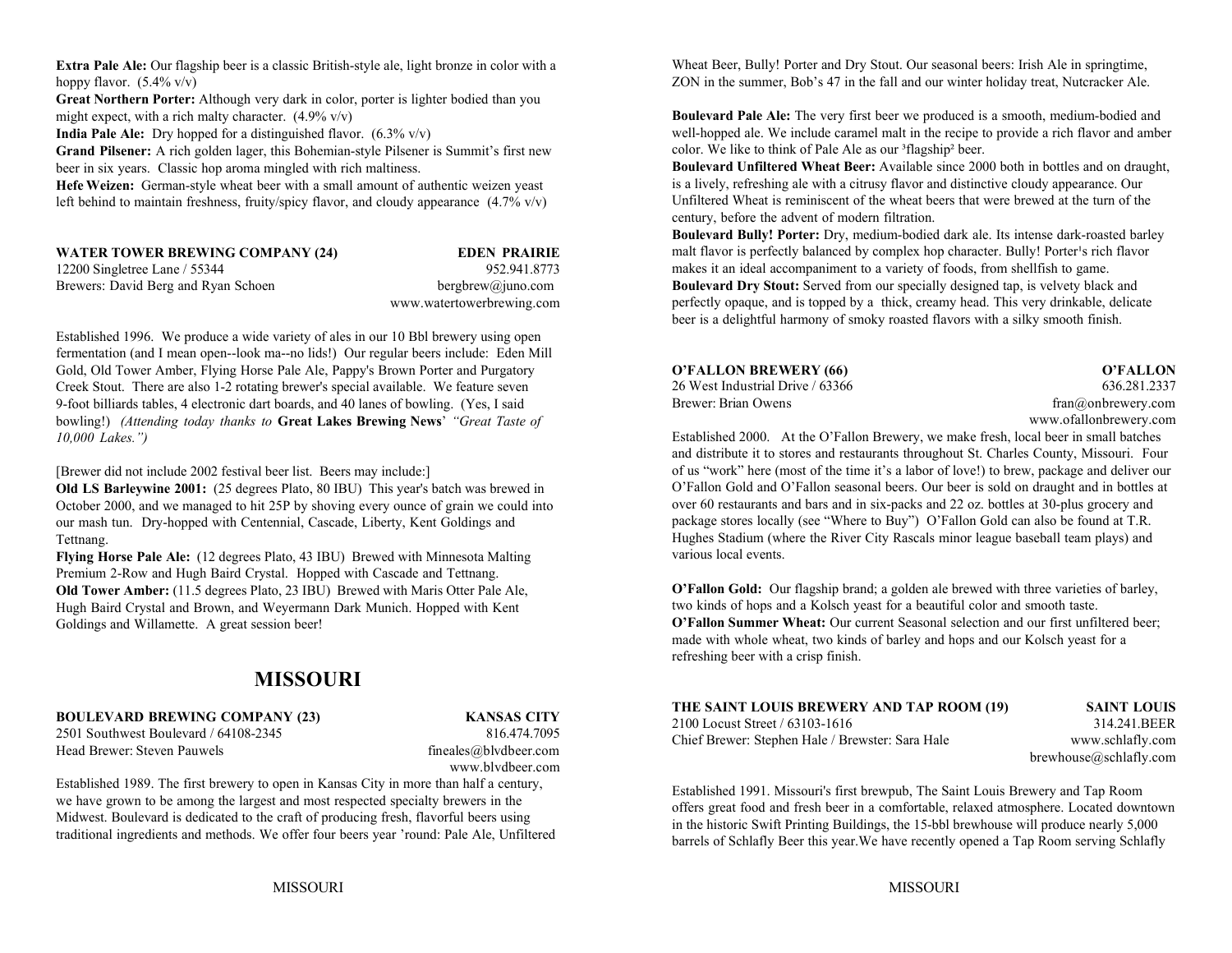Beer and pubfare at Lambert-International Airport. Within the next year, we will have a second brewery in place and will produce both bottles and draft in St. Louis (current 216.292.2739) bottle production takes place at August Schell in New Ulm, MN). We believe great beer Head Brewer: Garin Wright garin Wright garin@brewkeeper.com should be consumed as fresh and close to home as possible, therefore Schlafly Beer has www.buckeyebrewing.com limited distribution in central and southern Missouri and Illinois. We produce six regular draught beers (with Pilsner, Hefeweizen, Pale Ale and Oatmeal Stout also in bottles) and Established 1997. Cleveland's Buckeye Brewing Company puts empahsis on malt and 27 seasonal beers (with Kölsch, Oktoberfest, ESB and Scotch also in bottles). Try ALL hop character to produce unique and flavourful beers. Buckeye currently bottles the beers we brew at The Saint Louis Brewery Hop in the City Beer Festival on Saturday, Sasquatch Pale Ale, Martian Märzen, Vanilla Bean Porter, and their flagship beer Hippie September 21! Just add 50. IPA. The Brew Keeper brew-on-premise is located inside the Brewery and Draft Haus

**Summer Kölsch:** Refreshing, golden, medium-bodied ale fermented with authentic Kölsch yeast imported from Cologne, Germany. Moderately hoppy.

**Witbier:** Zippy, light unfiltered wheat ale with orange and coriander, fermented with a Belgian Witbier yeast.

**Pale Ale:** Our flagship beer, this amber-colored, medium-bodied ale is reasonably hopped, in the English tradition.

**India Pale Ale:** Malty and medium-bodied, highly hopped in both bitterness and aroma. **Oatmeal Stout:** Full-bodied and full flavored, this rich, black ale has smoothness from flaked oats and sweetness from caramel malt.

**Oktoberfest:** Pre-season special! Rich, red-amber lager with the delicious flavor of Munich malt.

**Helles:** A delightful, well-balanced lager, golden in color and medium bodied

**Hefeweizen:** An American style unfiltered wheat ale; light in body and color with a delicious finish of wheat malt.

**Weissbier:** A German-style, unfiltered wheat ale with a nice balance of clove phenols and banana esters from the yeast.

### **OHIO**

### **BOSTON BEER COMPANY (73) CINCINNATI**

75 Arlington Street, Boston, Massachusetts 02116 617.368.5000 Cincinnati Brewmaster: Ken Lee / Asst. John Piening www.samadams.com Founder: Jim Koch

Established 1984 (company) and 1997 (brewery). After years as a contract brewing company, Boston Beer Company acquired its Cincinnati brewery in 1997 (and therefore has its festival credentials as a Midwest brewer!) The brewery has a 200-bbl brewhouse and an annual capacity of 500,000 barrels. The company also contracts with medium-tolarge regional breweries outside the Midwest. Winner of more than 170 international awards. Nationwide distribution. [Editor: Brewery did not provide beer list, but we do know about one special beer they will have, but we're not telling. You gotta go to the booth if you want to find out!]

### **BUCKEYE BREWING COMPANY (18) BEDFORD HEIGHTS**

and customers can produce their own beer and wine at the facility. We have 12 beers on tap, which include some regional and European guest taps. Throughout the winter Buckeye offers cask ales on special occasions. Garin is self-taught with no formal training and develops all recipes for both Buckeye and the BrewKeeper. Garin is currently president of Cleveland's local homebrew club, the SNOBS (Society of Northeast Ohio Brewers). [Editor: And what a great clubhouse, eh? Welcome to the fest!]

| <b>MAUMEE BAY BREWING COMPANY (65)</b> | <b>TOLEDO</b>    |
|----------------------------------------|------------------|
| 27 Broadway / 43602                    | 419.241.1ALE     |
| Brewmaster: Ric Herrold                | mbaybrew@aol.com |

Established 1995. Maumee Bay Brewing Company is located in downtown Toledo at the historic Oliver House. Designed by architect Isaiah Rogers, the Oliver House was built in 1859 for Major William Oliver, a veteran of the War of 1812. No longer a hotel, the Oliver House was renovated to include a spacious restaurant and a 15-barrel Bohemian Brewhouse. The restaurant has become known for delicious wood fired pizzas. The brewery has become known for producing several flavorful craft brews that keep the Glass City in awe. Distribution: Regional, 12 oz. bottles. Tours: On Request.

**Glass City Pale Ale:** Fruity and aromatic. Cascade hops are used exclusively in this complex and flavorful pale ale.

**Vanilla Bean Stout:** A milk stoutlightly favoured with vanilla beans. Served from our nitrogen tap for a creamy cascading head.

**Summer Stinger:** A wheat beer brewed with fresh lemons and candy sugar, for a refreshing taste with a Tettnang Tang. Beware the sting of the bee!

**Hefe Weizen Wheat Beer:** German-style beer featuring the taste of banana and clove. Unfiltered to preserve flavor and aroma. 1998 gold in the BTI World Beer Championships.

#### **ROCKY RIVER BREWING COMPANY (84) ROCKY RIVER**

21290 Center Ridge Road / 44116 440.895.2739 Brewmaster: Matt Cole

Established 1998. Our award-winning brewpub has become one of Cleveland's favorite taprooms. Expect variety, Brewmaster Matt Cole's line-up changes like the lakefront weather. More than 60 seasonal and flagship favorites. Distribution is on-premises with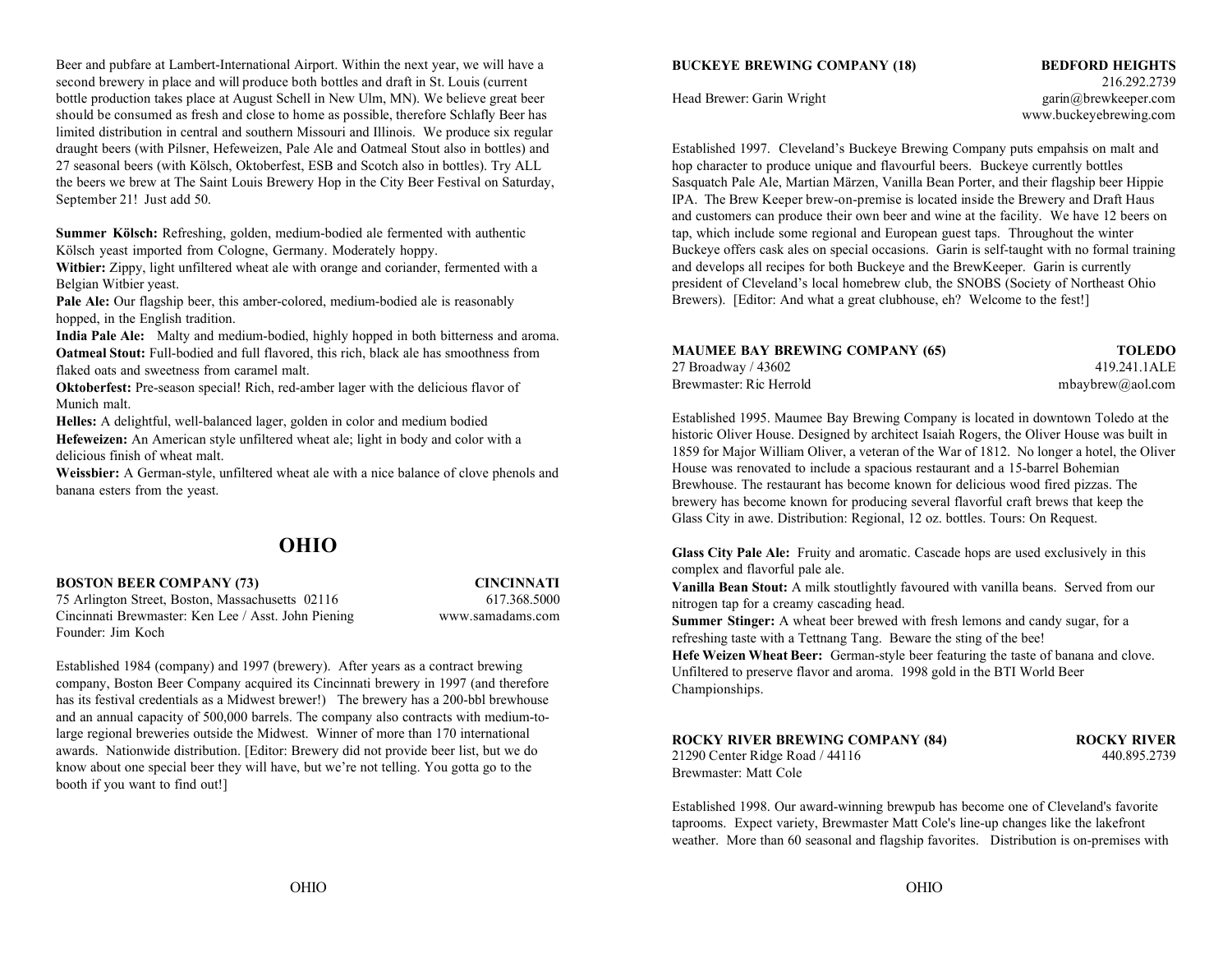growlers to go. Tours...self guided or call ahead. Two G.A.B.F Bronze medals in 2001. Two Bronze medals, one Silver medal at the Real Ale Festival 2002. Gold medal at the World Beer Cup 2002.

**Artisan Saison:** (17 P , 8 L , 30 IBUs) Our award-winning spiced wheat has a distinct orange color, citrus notes, and a crisp refreshing finish. Brewed with German pilsner malt, cara-vienna, toasted wheat, and oats. Firmly hopped with German Tettnang and American Liberty . Six spices are added to the kettle. G.A.B.F Bronze medal 2001, R.A.F Bronze 2001, World Beer Cup 2002 Gold medal winner.

**Zeus Juice**: (25 P , 6 L, 33 IBUs) This Belgium Strong Golden ale accomplishes its unique character from a special yeast from the Ardennes region. You'll notice the clove spiciness that gives this beer it's complex flavor profile. Brewed with light candi sugar and German Tettnang hops. Gold medal winner at the Real Ale Festival 2001.

**Hop Goblin I.P.A:** (17 P , 9 L, 66 IBUs.) Copper in color, very well balanced with a floral aroma and a smooth, spicy hop character. Assertively hopped with American Ahtanum and Warrior hops. Unfiltered to retain its natural flavor.

## **If you enjoyed this year's festival, join us next year for the**

# **17th Annual Great Taste of the Midwest**<sup>sm</sup> **9 August 2003**

(Remember! It's always the second Saturday in August.)

Ticket price will be determined by next April Check http://mhtg.org for information

## **Tickets go on sale (as always) on May 1 and will go off sale when they're gone!**

(Don't miss out like many of your friends did this year! Buy early and book your hotel rooms or bus trips early.)

### **We invite your comments on this year's festival.**

Write to us at:Great Taste!Madison Homebrewers and Tasters GuildPost Office Box 1365Madison, Wisconsin 53701-1365 or GreatTaste@hbd.org

**Now go have a beer, eh?**